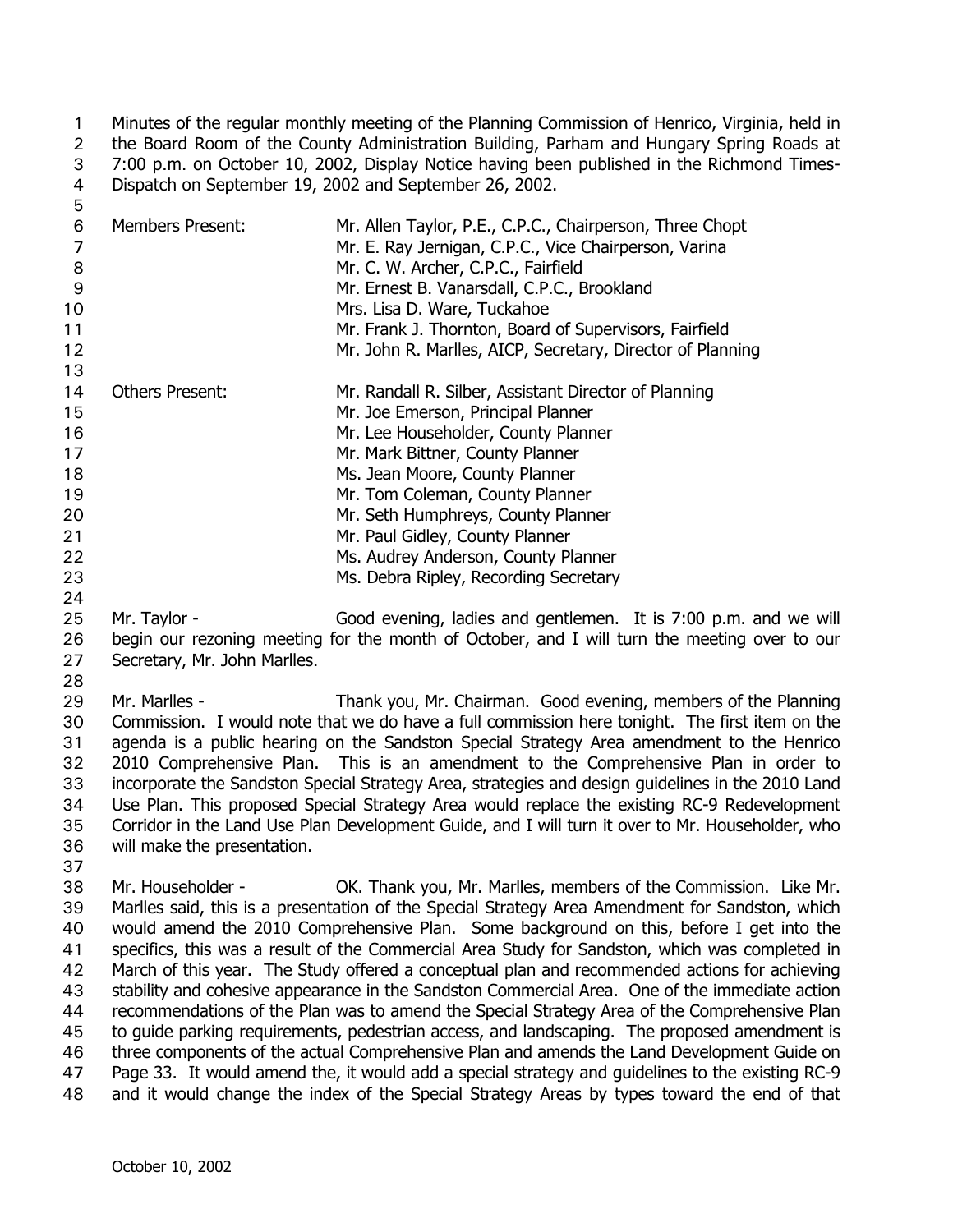section of the Comprehensive Plan. The 2010 Land Development Guide is where the RC-9 area falls, which this would amend and calls it the Sandston Commercial Area. Boundaries of this are Williamsburg Road, east of Early Avenue, and west to Nine Mile Road. The purpose of the area is to recognize Sandston's history, while capitalizing on its proximity to new development areas, to build on the character of the existing community, identify new opportunities for growth, and at the same time maintain the integrity of the community. The strategies are as follows: 49 50 51 52 53 54

- 55
- 56 57 1. To establish a non-profit community based group to oversee the plan's implementation, meaning commercial area study.
- 58 59 2. Establish strong physical gateways to Sandston, winged by a coherent streetscape design.
- 60 61 3. Improve Sandston's public infrastructure and reinforce the small town character of Sandston to a pedestrian focus core, with sensitive building infill and renovation.
- 62 4. Retain the existing and recruit appropriate businesses to Sandston.
- 63 64 65 5. Also recruit complimentary uses for infill parcels within the area, and uses should be encouraged that serve neighborhood residents, attract commuters, area employers and others residing in nearby areas.
- 66 67 68 69 70 6. The consolidation and reconfiguration of parking should also be encouraged to improve circulation and provide additional parking spaces for businesses in Sandston and sensitive building infill guidelines should be established that recognize the importance of retaining and enhancing the pedestrian character of the Sandston community.
- 71

72 73 74 That is it for the strategies and now we get into more specifics, which are the design guidelines, and I am sure you will remember that we did present these to you at a work session last month.

75 76 77 78 79 80 81 82 83 84 85 86 First on the guidelines are pedestrian-scaled lights, ornamental trees, benches, decorative trash cans and landscaping are encouraged throughout the area. Gateways should be established that have directive signage with accent landscaping, and new developments are encouraged that reflect the character of Sandston. Signs should also be reconfigured and made uniform, more uniform, for new land existing businesses, and pedestrian-friendly atmosphere shall be maintained. Specifically, with regard to parking and creation of bump outs around on-street parking spaces would help reinforce the shopping district nature, and the core of Sandston. This would also relate to new shared parking areas we think should be developed with sensitivity to retaining the small town character of the area, and the reconfiguration of existing parking areas, with new paint lines and landscaping in some instances can create more parking and create a better circulation for businesses in the area. This would also be complemented by driveway consolidation, which would, hopefully, result in few conflict points in the Sandston Area.

87

88 89 90 That is a quick review of the proposed amendment to the 2010 Plan. As a result, since this is a direct recommendation of the Study of Sandston, staff feels this is a recommended course of action and I would answer any questions that you may have this evening.

91

92 93 94 95 Mr. Vanarsdall - Mr. Householder, I think in our Work Session, I believe it was Mr. Jernigan that said that with the businesses, I guess it goes back to the old saying, "If you build a better mouse trap, that people knock at your door." Do you think you'd have any trouble getting the businesses to do all those things this report said?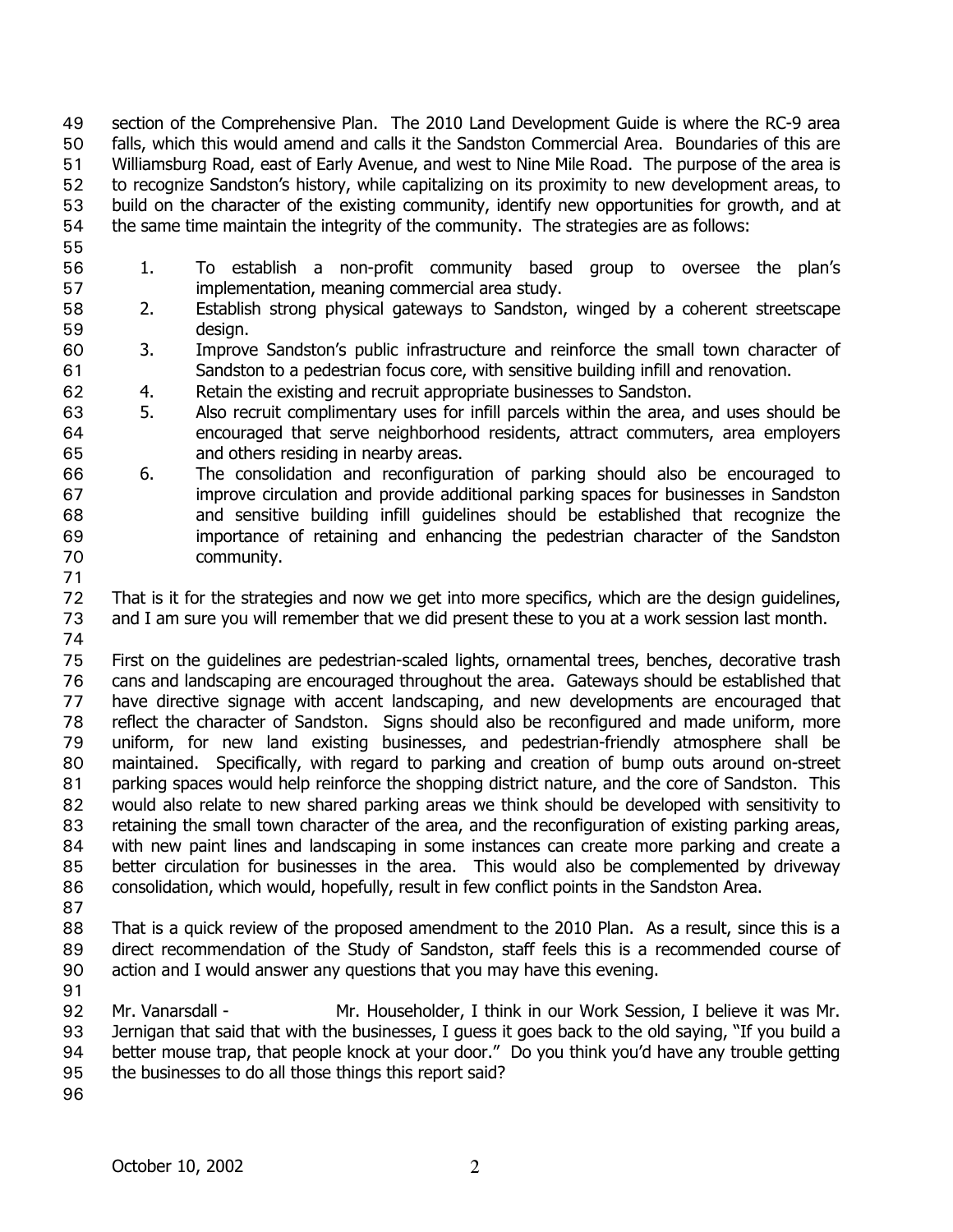the plans, and it would really require an investment on their part, and we hope to create partnerships with the County to help implement some of these ideas, but a lot of this does lie in the hands of the community to see that it is implemented. 100 101 102 103 104 105 106 107 108 109 110 111 112 113 114 115 116 117 118 119 120 121 122 123 124 125 126 127 128 129 130 131 132 133 134 135 136 137 138 139 140 141 142 143 144 Mr. Vanarsdall - Thank you. You didn't answer anything, but thank you anyway. Mr. Jernigan - Mr. Householder, we were discussing one thing, too, and I am not sure that we cleared it up. There are some tax incentives that can help along in this? Mr. Vanarsdall - There is a tax abatement program for multi-family, but I don't think any commercial redevelopment in the area. I am not up to date on the specifics of that program. Mr. Marlles, you might be able to help me with that. Mr. Marlles - The Mr. Jernigan, last year the Board of Supervisors did approve what is called the Parcel Tax Abatement Program that is available to qualified multi-family and commercial property owners. Basically, for property owners that qualify, it freezes the assessment that would normally increase their taxes for improvements to the property for a specified period of years. That is one of the programs that the County currently has in place to encourage reinvestment over commercial structures and areas. Mr. Jernigan - **OK.** Mr. Taylor - The Are there any more questions for Mr. Householder? Is there anyone in the audience who would like to add anything new to Mr. Householder's comments or your own views on the Study? Mr. Jernigan - The Lee, don't leave yet. I don't know how many people are out here from Sandston, if any, but this is the book that Mr. Householder did, and it is a very in-depth study into the Sandston area, and he received an award for it from the National Association of County Officials, which is a pretty tough group, and this Study came up right in the top. So, congratulations, Lee. (Applause) Mr. Householder - I don't want to take all of the credit. We did hire a consultant for this plan and other staff members in the office helped out quite a bit, so they should be congratulated as well. Mr. Taylor - Well, we will congratulate them. Do you realize that if it didn't turn out well, you would have been the person… Mr. Jernigan - The Yes, we would have come after you. Mr. Taylor - Everything has a little risk with it. Mr. Jernigan - Thank you.

Mr. Householder - We think a key element of this is the organization of Sandston, including businesses and members of the surrounding community. We are doing the best that we can to encourage the businesses to come together and take some of these recommendations of

97 98 99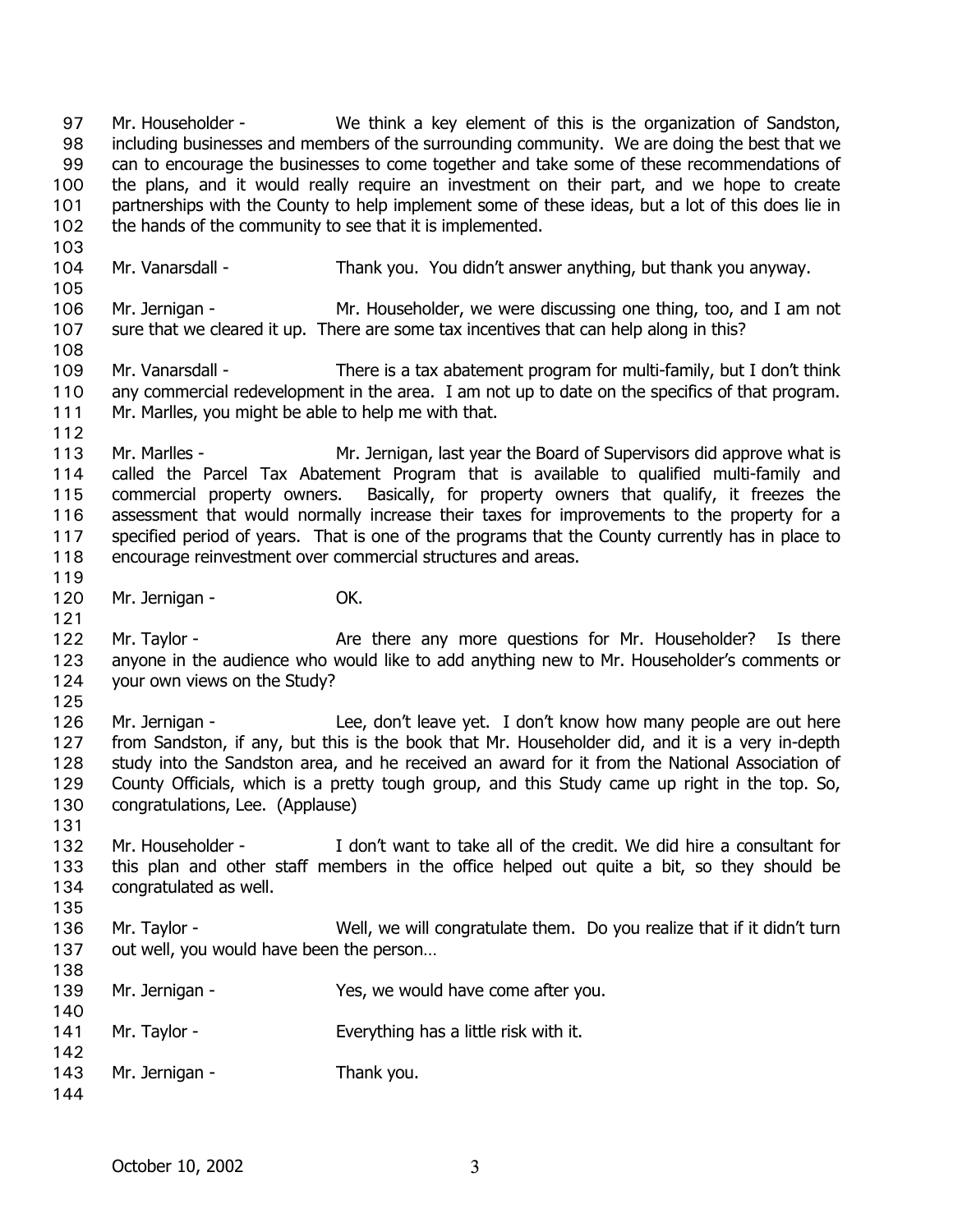145 Mr. Taylor - **I** guess we need a motion, Mr. Jernigan. 146 147 148 149 150 151 152 153 154 155 156 157 158 159 160 161 162 163 164 165 166 167 168 169 170 171 172 173 174 175 176 177 178 179 180 181 182 183 184 185 186 187 188 189 190 191 192 Mr. Jernigan - Mr. Marlles, do we need to include the RC-9 Designation. Mr. Marlles - Yes, sir, and you would be making this as a recommendation to the Board of Supervisors. Mr. Jernigan - Mr. Chairman, with that I would like to make a motion to approve the Sandston Special Strategy Area Amendment, RC-9, to the 2010 Land Use Plan, and recommend approval, and send it to the Board of Supervisors for their approval. Mr. Vanarsdall - Second. Mr. Taylor - The Motion made by Mr. Jernigan and seconded by Mr. Vanarsdall to approve the Sandston Special Strategy Area Amendment and send it to the Board of Supervisors. All in favor say aye. All opposed say no. The motion passes. Mr. Taylor - Before we go on, I believe we have Mr. Dovi from the press. Just wanted to recognize Chris tonight for all of his hard work and coverage. And with that, Mr. Secretary, I believe we go to Requests for Withdrawals and Deferrals. Mr. Marlles - Yes, sir, and those will be handled by Mr. Emerson this evening. Mr. Taylor - Good evening, Mr. Emerson. Mr. Emerson - Yes, sir, Mr. Chairman, tonight on your agenda you have requests for six deferrals, one withdrawal, one expedited item, and that leaves eight cases to be heard. Your first deferral is Case C-57C-02. **C-57C-02 Koontz-Bryant, P.C. for J. Stefan Cametas:** Request to conditionally rezone from A-1 Agricultural District to R-3C One Family Residence District (Conditional), Parcels 831-720-3959 (156-A-74B, 1790 Meadow Road) and 831-721-8011 (156-A-71), containing approximately 38.6 acres, located on the north line of Meadow Road approximately 2,054 feet east of Hanover Road. An 88 lot single-family subdivision is proposed. The R-3 District allows a minimum lot size of 11,000 square feet. The Land Use Plan recommends Suburban Residential 1, 1.0 to 2.4 units net density per acre, and Environmental Protection Area. The site is also in the Airport Safety Overlay District. Mr. Taylor - There any opposition? No opposition? Mr. Jernigan - Mr. Chairman, I make a motion to defer Case C-57C-02 to the November 14, 2002 meeting by request of the applicant. Mr. Vanarsdall - Second. Mr. Taylor - **Motion made by Mr. Jernigan and seconded by Mr. Vanarsdall.** All in favor say aye. All opposed say no. The motion passes.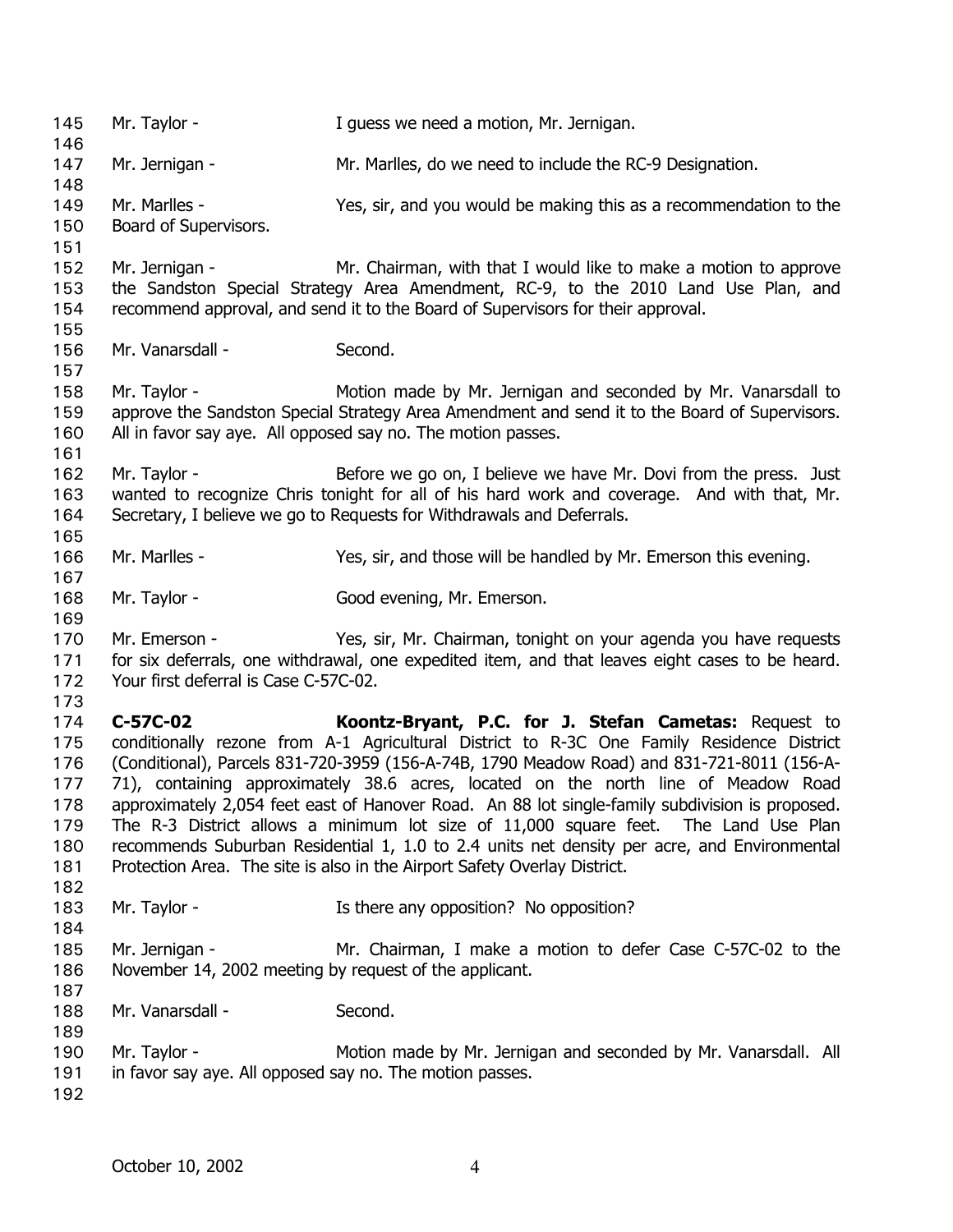- At the request of the applicant, the Planning Commission deferred Case C-57C-02 Koontz-Bryant, P.C. for J. Stefan Cametas, to its meeting on November 14, 2002. 193 194
- 195 196 197 198 199 200 201 202 **C-60C-02 Robert M. Atack for Hunton Estates Development, Inc.:** Request to conditionally rezone from A-1 Agricultural District to R-3C One Family Residence District (Conditional), Parcels 763-772-8743 (21-A-16, 3936 Mountain Road) and 764-772-3888 (21-A-4), containing approximately 19.2 acres, located on the north line of Mountain Road approximately 160 feet east of Old Mountain Road. Single-family residential subdivision is proposed. The applicant has proffered a density of no more than sixty (60) units. The Land Use Plan recommends Suburban Residential 1, 1.0 to 2.4 units net density per acre.
- 203 204 205 206 207 208 209 Mr. Emerson - The deferral is requested to November 14, 2002. Mr. Taylor - Is there anyone in the audience opposed to the deferral of Case C-60C-02? Mr. Emerson - We have opposition, Mr. Chairman.
- 210
- 211 212 Mr. Taylor - All right. We will then take that off the Expedited Agenda.
- 213 214 215 Mr. Vanarsdall - No, we don't take it off of anything. It is a deferment. I would like to know if one of you or all of you come down and let me know what the reason is. This is just to defer the case to improve it greatly. I would like to know why you would be against that.
- 216 217 218 219 Mr. Taylor - This is not to oppose the case. This is just to enable us to have the deferral. Ma'am, if you would, please come down to the microphone and provide your name for the record and we will answer your question.
- 220

221 222 223 224 225 Ms. Hudnall Davis - My name is Hudnall Davis. Spelled Hudnall. We are all a little concerned about more development in an area that is already kind of stressed to the limits for the infrastructure it can handle. We have got some traffic concerns, and we've got some other areas that are lying near to this area that we feel also will be slated soon for some type of development, and we are a little concerned about it.

- 227 228 229 Mr. Vanarsdall - Well, Mr. Davis, this is to defer it until November 14, at which time if something does not happen we will hear it. We'll hear the case, and at that time, it will be greatly improved. All this is here tonight is to defer it.
- 230

- 231 232 233 Mr. Davis - Well, I guess my concern, and I guess everyone in the audience's concern is you get closer to the holidays, and our ability to appear here will be diminished.
- 234 235 236 237 238 Mr. Vanarsdall - The Inderstand that and we are in the same boat because it is our holiday, too. But, what this is, this would be unfair to the applicant, because they are the ones that are requesting the deferment. We are not requesting it. I am just honoring the deferment. He has asked for the deferral, and it would be the same as if the community wanted to defer it.
- 239 240 Mr. Davis - OK. Well, I guess we are all a little uncertain about what to do, since we are very unrehearsed in this area, but we are residents in this area and we are not going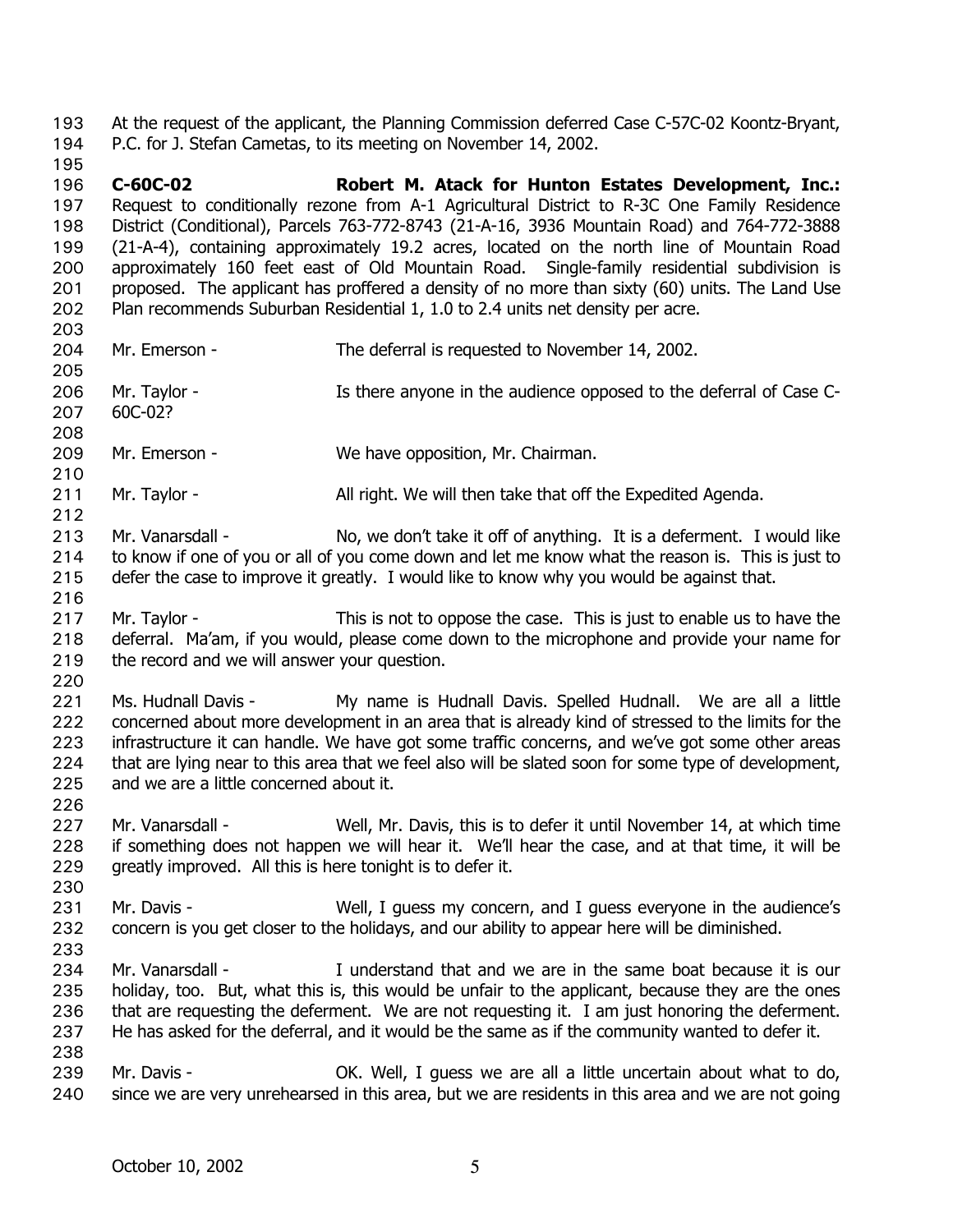to try and let something fly by that we haven't got some say in, if we can. And if there is a point where we can get together with this developer, and maybe tweak it before it even comes to the Board (sic), I'd be happy to do that. 241 242 243

245 246 247 248 249 Mr. Vanarsdall - That was the other thing I wanted to announce to you and I am glad that you are here. On the  $24<sup>th</sup>$  of this month, October 24, I believe it is a Thursday night. It is a Thursday night at the Glen Allen School at 7:00 p.m. and the developer will be there. You all will be notified by letter or flyer. 7:00 p.m. on the 24<sup>th</sup>. And the developer will be there and tell you what he wants to do and you all can tell him what you don't want him to do.

- 251 252 253 Mr. Davis - Well, I would just like him to come and try and get out of our neighborhood by 8:00 in the morning with us, and that is all I want him to do. I think he'd change his mind.
- 254 255 Mr. Vanarsdall - Someone else called me and told me about the traffic.
- 257 258 Mr. Davis - There are a few minor things that could make a major difference, I believe.
- 260 Mr. Vanarsdall - The way the case was filed was too many homes to begin with.
- 261 262 Mr. Davis - Right. It exceeded what 22.4 called for.
- 264 265 Mr. Vanarsdall - And we didn't like the zoning classification, so he agreed to work on it, and he agreed to defer it, so we will met back here on the  $14<sup>th</sup>$ .
- 267 Mr. Davis - That will be wonderful.
- 269 270 271 Mr. Vanarsdall - I appreciate it. Don't forget the meeting notice and I will see that all of you all get one.
- 272 273 Mr. Davis - Thank you, sir. With that, Mr. Chairman, I move that Case C-60C-02 be deferred to November 14, 2002, at the applicant's request.
- 274 275 276 Mr. Taylor - Second. Motion made by Mr. Vanarsdall and seconded by Mr. Taylor. All in favor say aye. All opposed say no. The motion passes.
- 278 279 At the request of the applicant, the Planning Commission deferred Case C-60C-02, Robert M. Atack for Hunton Estates Development, Inc. to its meeting on November 14, 2002.
- 280

277

244

250

256

259

263

266

268

281 **Deferred from the September 12, 2002 Meeting:**

282 283 284 285 286 287 288 **C-23C-02 Richmond Federal Credit Union:** Request to conditionally rezone from O-1 Office District to O-2C Office District (Conditional), Parcel 783-762-9359 (43-2- 1-11 & 12), containing 0.8305 acre, located at the northwest intersection of Brook Road (U. S. Route 1) and New York Avenue (Biltmore Subdivision). A bank (credit union) branch of the Richmond Federal Credit Union is proposed. The use will be controlled by proffered conditions and zoning ordinance regulations. The Land Use Plan recommends Office and Environmental Protection Area.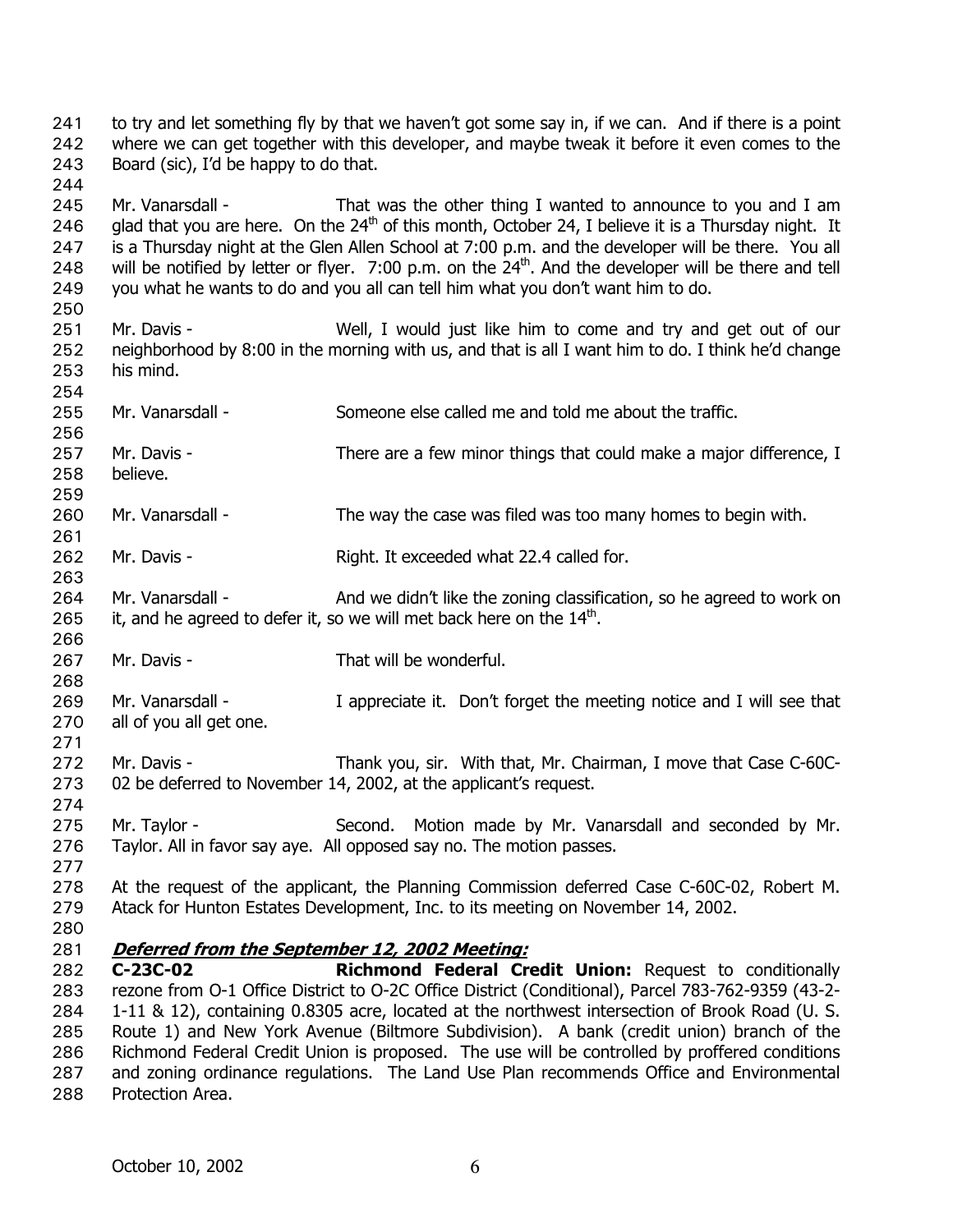289 290 291 292 293 294 295 296 297 298 299 300 301 302 303 304 305 306 307 Mr. Emerson - Mr. Chairman, the next item for deferral is C-23C-02. The deferral is requested to November 14, 2002. Mr. Taylor - The Is anyone opposed to this deferral? No opposition. Mr. Archer - The Mr. Chairman, this case involves a site that is very difficult as it has been presented and to date the proffers have not been able to address this difficulty, and I don't know that they will, but in deference to the applicant, we will allow the deferral to November 14, 2002 at the applicant's request. Mr. Vanarsdall - Second. Mr. Archer - Motion made by Mr. Archer and seconded by Mr. Vanarsdall. All in favor say aye. All opposed say no. The motion passes. At the request of the applicant, the Planning Commission deferred Case C-23C-02, Richmond Federal Credit Union, to its meeting on November 14, 2002. 308 **Deferred from the August 15, 2002 Meeting:** 309 310 311 312 313 314 315 316 317 318 319 320 321 322 323 324 325 326 327 328 329 330 331 332 333 334 335 336 **C-26C-02 Andrew M. Condlin for Dr. George Oley:** Request to conditionally rezone from R-2 One Family Residence District to O-1C Office District (Conditional), part of Parcel 754-747-5266 (79-A-71B), containing approximately 0.19 acre, located at the southwest intersection of Michael Road and Fawn Lane (south line of Michael Road approximately 150 feet east of N. Parham Road). Additional parking for an existing dental office is proposed. The use will be controlled by proffered conditions and zoning ordinance regulations. The Land Use Plan recommends Office. Mr. Emerson - The deferral is requested to April 10, 2003. Mr. Taylor - The Is there anyone in the audience opposed to this deferral? Mr. Vanarsdall - The Is anyone here on behalf of the case? Mr. Taylor - Mr. Condlin. Mr. Vanarsdall - Oh. You live right on Michael Road, don't you? I recognized you. Mr. Taylor - Then I will move deferral of Case C-26C-02 to April 10, 2003, at the applicant's request. Mr. Jernigan - Second. Mr. Taylor - Motion made by Mr. Taylor and seconded by Mr. Jernigan. All in favor say aye. All opposed say no. The motion passes. At the request of the applicant, the Planning Commission deferred Case C-26C-02, Andrew M. Condlin for Dr. George Oley, to its meeting on April 10, 2003.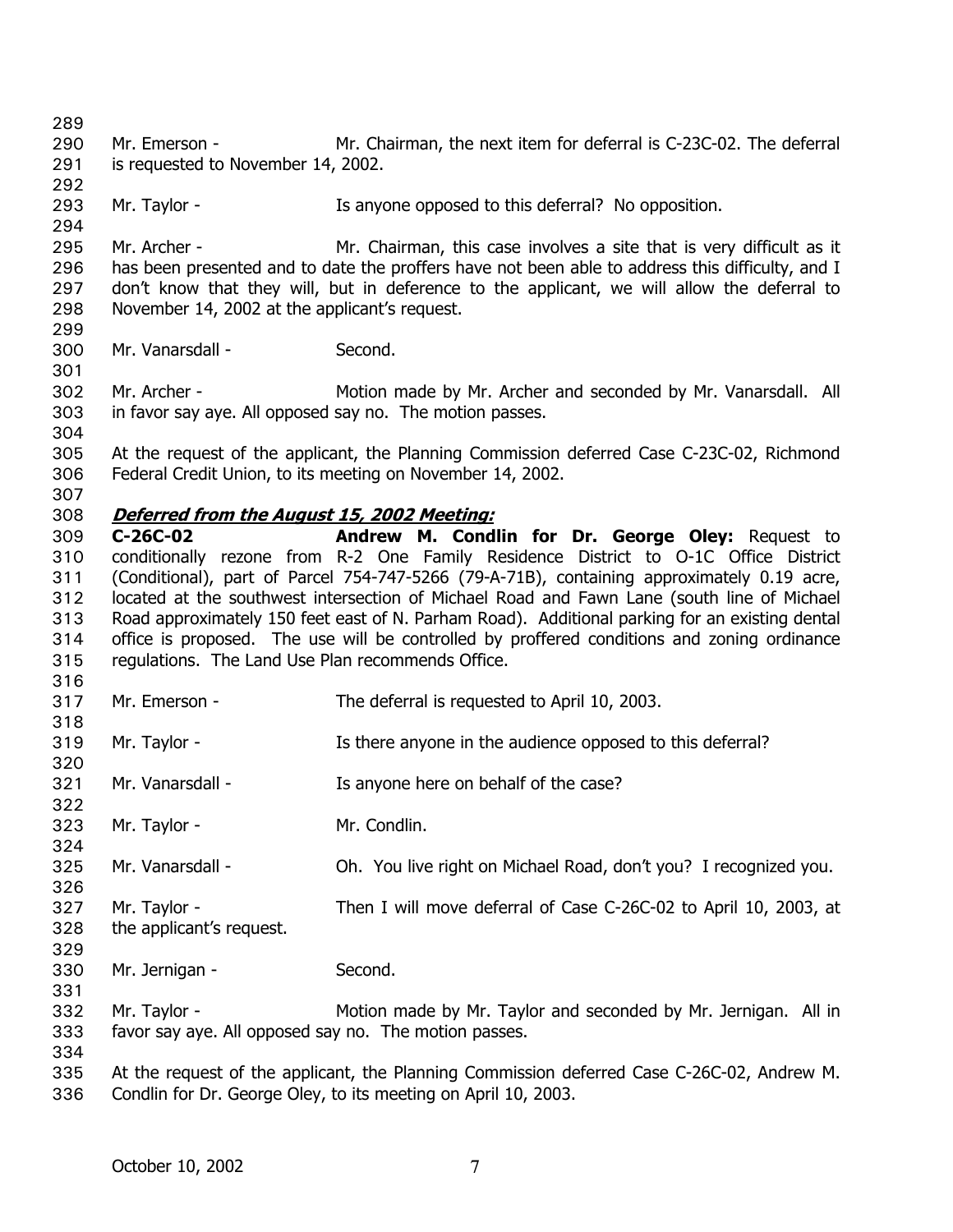337 338 339 340 341 342 343 344 345 346 347 348 349 350 351 352 353 354 355 356 357 Mr. Vanarsdall - Mr. Chairman, I would like to say that, before Mr. Condlin gets out of the building, I think it was the right thing to do, because we had been deferring it from month to month and haven't been able to work out anything, so I think by April of next year that we will be able to put it to bed. Mr. Taylor - Mr. Vanarsdall, I do too. That gives us six months to figure out how to do it. Mr. Vanarsdall - Tiust hope that Mr. Condlin is still with Mr. Axselle then, and the other thing I wanted to say was, did the neighborhood know this was being done? Mr. Condlin - Yes, sir. I sent them a letter and talked to them. Mr. Vanarsdall - Good. The reason I asked that is because they said that they had been notified at the  $11<sup>th</sup>$  hour on that other case next door. Mr. Condlin - No, I am not in that other case. Mr. Vanarsdall - No. Good. You ought to be glad. Thank you. 358 **Deferred from the September 12, 2002 Meeting:** 359 360 361 362 363 364 365 366 367 368 369 370 371 372 373 374 375 376 377 378 379 380 381 382 383 384 **C-49C-02 Jack R. Wilson, III:** Request to conditionally rezone from O-3C Office District (Conditional) to B-2C Business District (Conditional), Parcel 749-761-3214 (48-5- A-12A), containing 2.905 acres, located on the north line of Innslake Drive approximately 400 feet east of Cox Road (4051 Innslake Drive). A hotel/motel (signage) is proposed. The use will be controlled by proffered conditions and zoning ordinance regulations. The Land Use Plan recommends Office. Mr. Taylor - Is there anyone in the audience opposed to the deferral of Case C-49C-02? No opposition. I move that Case C-49C-02, Jack R. Wilson, III, be deferred as requested to December 12, 2002. Mr. Vanarsdall - Second. Mr. Taylor - **Motion made by Mr. Taylor and seconded by Mr. Vanarsdall.** All in favor say aye. All opposed say no. The motion passes. At the request of the applicant, the Planning Commission deferred Case C-49C-02, Jack R. Wilson, III, to its meeting on December 12, 2002. Mr. Taylor - The I might say, after the fact, this is an opportunity for Mr. Wilson to work with the staff to see if there is some way that he can get relief from the sign ordinance short of rezoning, and I think that is appropriate. Mr. Vanarsdall - That was November  $14<sup>th</sup>$ , wasn't it? Mr. Emerson - December 12, 2002.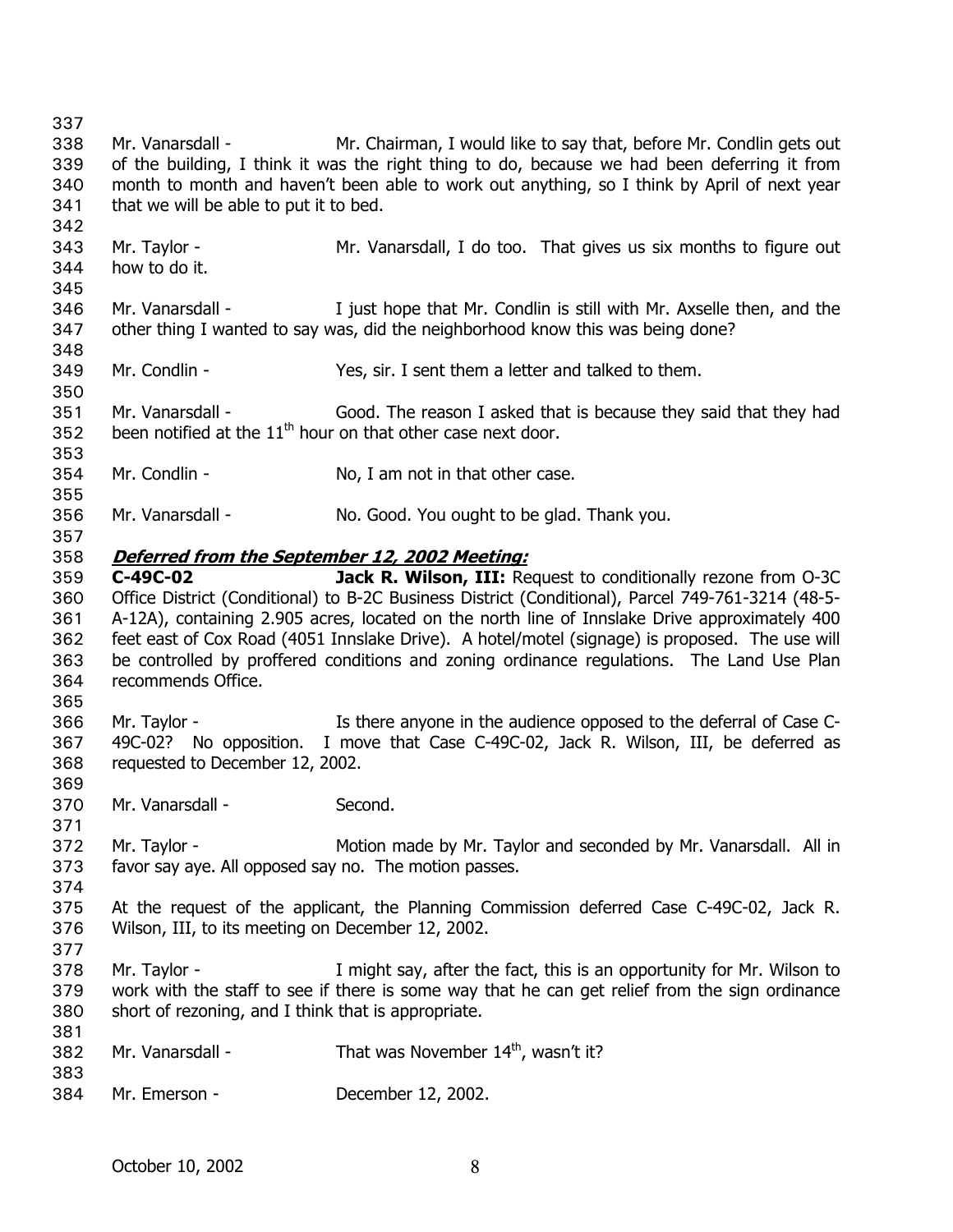386 387 388 389 390 391 392 393 394 395 396 397 398 399 400 401 402 403 404 405 406 407 408 409 410 **C-61C-02 William H. Shewmake for North Atlantic Holdings, Inc.:** Request to amend proffered conditions accepted with Rezoning Case C-54C-89, on Parcel 761- 754-4773 (59-A-84A), containing approximately 2.52 acres, located on the south line of W. Broad Street (U. S. Route 250) approximately 600 feet northwest of E. Parham Road. The amendment is related to the landscape and natural buffers on the property. The existing zoning is B-3C Business District (Conditional). The Land Use Plan recommends Commercial Concentration. Mr. Taylor - Is there anyone in the audience who is opposed to the deferral of Case C-61C-02? No opposition. This case is going to enable, like the previous case in Brookland, to enable a little bit closer attention to the conditions that exist and ways of bringing some relief for the case. So I will move that Case C-61C-02 be deferred as requested by the applicant to November 14, 2002. Mr. Vanarsdall - Second. Mr. Taylor - Motion made by Mr. Taylor and seconded by Mr. Vanarsdall. All in favor say aye. All opposed say no. The motion passes. At the applicant's request, the Planning Commission deferred Case C-61C-02, William H. Shewmake for North Atlantic Holdings, Inc. to its meeting on November 14, 2002. Mr. Emerson – Mr. Chairman, that completes your deferrals. You now have a withdrawal. 411 **Deferred from the September 12, 2002 Meeting:** 412 413 414 415 416 417 418 419 420 421 422 423 424 425 426 427 428 429 430 431 **C-11C-02 Webb L. Tyler for Parham Road Self-Storage, LLC:** Request to conditionally rezone from A-1 Agricultural District to M-1C Light Industrial District (Conditional), Parcel 748-770-8794 (19-A-27); 11140 Ford's Country Lane, containing 6.668 acres, located on the east line of Ford's Country Lane approximately 440 feet east of its intersection with Nuckols Road and New Wade Lane. A mini-storage facility is proposed. The use will be controlled by proffered conditions and zoning ordinance regulations. The Land Use Plan recommends Office/Service. Mr. Taylor - The Is there anyone in the audience who is opposed to the withdrawal of Case C-11C-02? This is a case that the applicant requested be withdrawn because it simply doesn't meet the Planning requirements. Mr. Vanarsdall - The Music of the Music Mr. Vanarsdall - The Music It doesn't need any action by us. Mr. Taylor - The Must wanted to explain what we were doing. Mr. Emerson - No action is necessary by the Commission. Mr. Chairman, you have one expedited item. **C-59C-02 Francis Run Associates:** Request to conditionally rezone from

432 A-1 Agricultural District to R-3C One Family Residence District (Conditional), Parcel 759-764-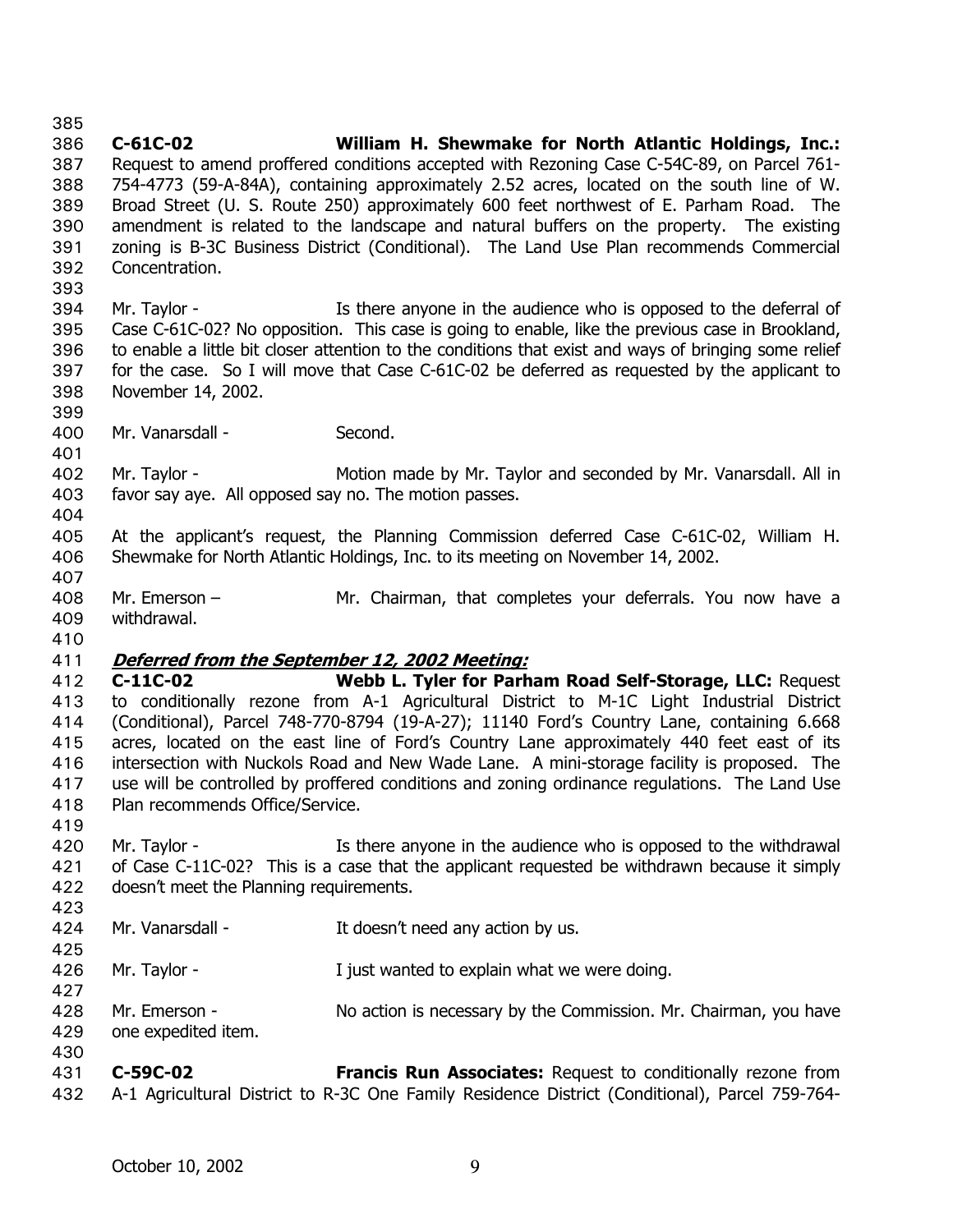1468 (39-A-11A, 4870 Francistown Road), containing 0.963 acre, located on the west line of Francistown Road approximately 580 feet north of Thomasville Lane. Single-family subdivision is proposed. The R-3 District allows a minimum lot size of 11,000 square feet. The Land Use Plan recommends Suburban Residential 1, 1.0 to 2.4 units net density per acre. 433 434 435 436

438 439 440 441 Mr. Marlles - Mr. Chairman, if I could explain to the audience what items on the expedited agenda mean. These are items for which the staff is recommending approval. There are no outstanding issues, and there is no known citizen opposition. If there is citizen opposition, these items can be taken off the expedited agenda.

- 443 444 Mr. Taylor - The Is there anyone in the audience who is opposed to Case C-59C-02 being heard on the expedited agenda? No opposition. Mr. Vanarsdall.
- 445

451

453

442

437

446 447 448 449 450 Mr. Vanarsdall - Before I make the motion, I usually see Mr. Youngblood here, who is here tonight, but he has a very distinguished quest with him named Harry Snipes, so I appreciate you taking time away from television to come out here. I move that Case C-59C-02, Francis Run Associates, be approved on the expedited agenda, and recommended to the Board for approval.

452 Mr. Jernigan - Second.

454 455 Mr. Taylor - **Motion made by Mr. Vanarsdall and seconded by Mr. Jernigan.** All in favor say aye. All opposed say no. The motion passes.

456

457 **REASON:** Acting on a motion by Mr. Vanarsdall, seconded by Mr. Jernigan, the Planning Commission voted 5-0 (one abstention) to recommend that the Board of Supervisors **grant** the request because it continues a similar level of single family residential zoning as currently exists in the area. 458 459 460

461

462 463 464 465 466 467 468 469 **C-64C-02 J. Thomas O'Brien, Jr. for The Tetra Company, LLC:** Request to conditionally rezone from R-3C One Family Residence District (Conditional), RTH Residential Townhouse District, and R-5 General Residence District to R-3C One Family Residence District (Conditional) and R-5C General Residence District (Conditional), Parcels 806-704-4472, 807- 705-5743 (6250 Midview Road), and 807-705-5501 (6280 Midview Road), containing approximately 54.70 acres (R-3C = 28.90 acres, R-5C = 25.80 acres), located on the west line of Midview Road at Habersham Drive. Single family and Multi-family development is proposed. The Land Use Plan recommends Suburban Residential 1, 1.0 to 2.4 units net density per acre.

470 471

Mr. Marlles - The staff report will be given by Mr. Lee Householder.

- 472 473 474 Mr. Taylor - The Is there anyone who is opposed to Case C-64C-02? No opposition. Go ahead.
- 475

476 477 Mr. Householder - OK. Thank you, Mr. Chairman, and members of the Commission. I would like to first give you a little background of this request.

478

479 480 In March 2002, the County of Henrico did initiate a rezoning of a portion of these properties that were RTH and R-5 to R-3. This was Case C-16-02 and proposed to rezone the subject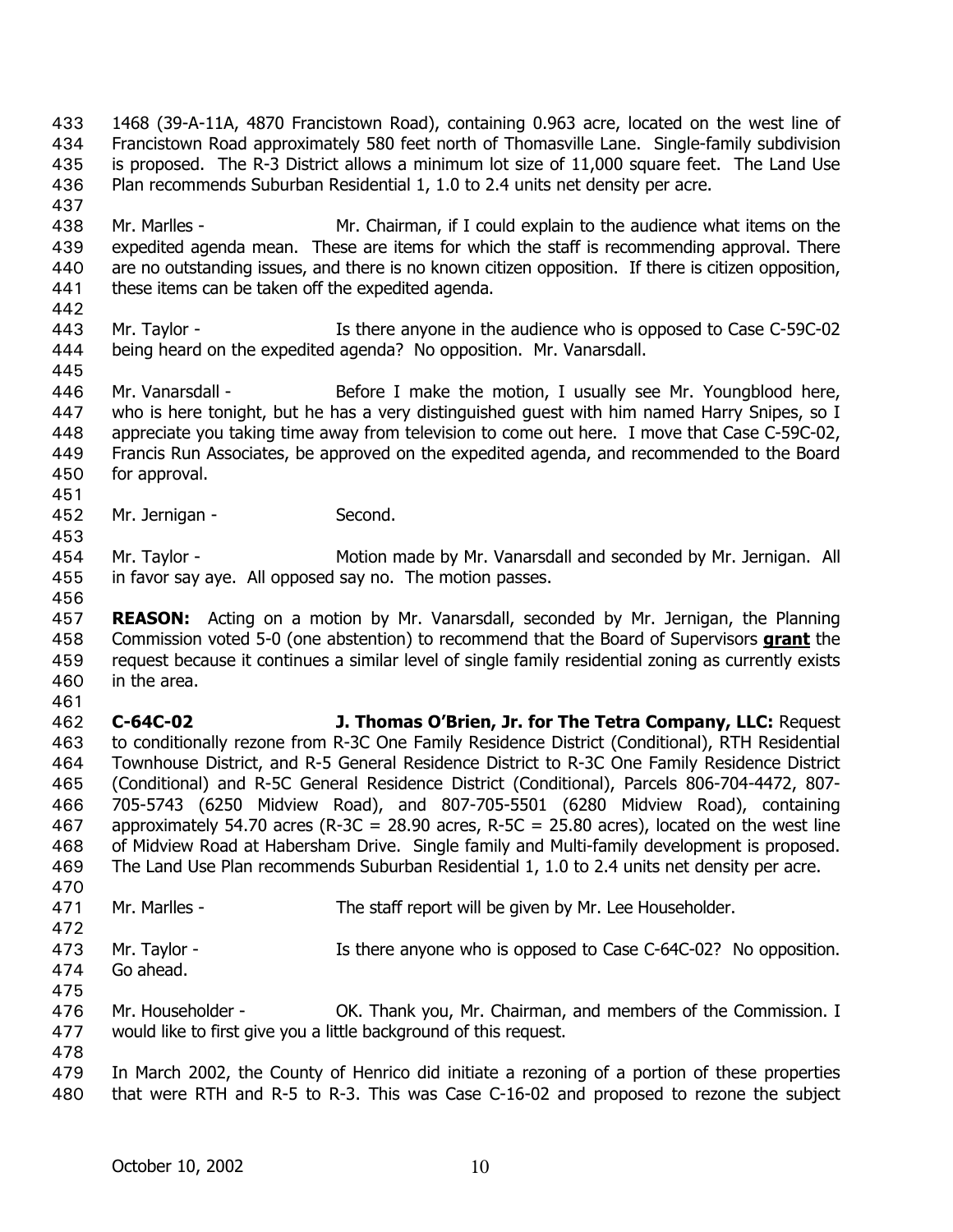properties to a single-family use to be more compatible with the existing single-family uses that currently surround the subject property. The Planning Commission recommended C-16-02 for approval on March 14, 2002. 481 482 483

484

485 486 487 488 489 The case was then deferred by the Board of Supervisors to permit discussions between County staff and the owner of the subject property. As a result of these discussions, the owner of the property has submitted this rezoning request to address staff concerns about the development of multi-family uses in this area. This request also has a companion case that will be heard after this, C-63C-02, which proposes to rezone a nearby property from B-3 to B-3C.

490

496

506

509

511

513

516

491 492 493 494 495 The applicant has submitted proffers and exhibits separated by zoning classification, R-5C and R-3C, and I will go over each of those individually. I also handed out proffers that have been submitted to you, and they are black lined to show you the changes. There is no reason to waive the time limit with this, and there is also an exhibit attached that has been slightly modified, which I will go over with you.

497 498 499 500 501 502 503 As far as the R-5C portion of this request, 25.8 acres, the applicant is proposing to develop 332 market rent non-subsidized apartment units on the portion of the property proposed for R-5C. They have submitted this Conceptual Layout for the entire property that shows the apartments in this area, (referring to rendering). This also has two access points on Midview Road and an emergency access point in this area (referring to rendering). The applicant has proffered to provide buffers on the property as follows:

- 504 505 • 100' landscape buffer will be provided along Midview Road in this area (referring to rendering)
- 507 508 • 50' landscape buffer will be provided along the southern and western property lines, which would be these areas between the R-5 and R-3C (referring to rendering).
- 510 • 35' landscape buffer along the northern property lines.

512 In addition, they would provide:

- 514 515 • Six-foot high fence with brick piers along this western and southern line between the proposed R-3C and R-5.
- 517 518 519 520 521 Other proffers that they have proposed for this development provide for a mix of apartment units in the development. Specifically, they have committed to build a maximum of thirty (30) percent one-bedroom units and a maximum of thirty (30) percent three bedroom units. They have also proffered minimum square footages for each type of unit, one bedroom, two bedroom and three bedroom.
- 522

523 524 525 526 527 528 They have also given us this elevation showing the architectural style of the proposed apartment buildings and they have provided an annotated layout plan as an exhibit that specifies certain buildings that will have 100% brick facades, which is this exhibit, (referring to rendering). The darkened areas, if you can see them, are where they would have 100% brick on these buildings, which would be the most visible units in this development. Other proffers, to quickly go over include that they would have: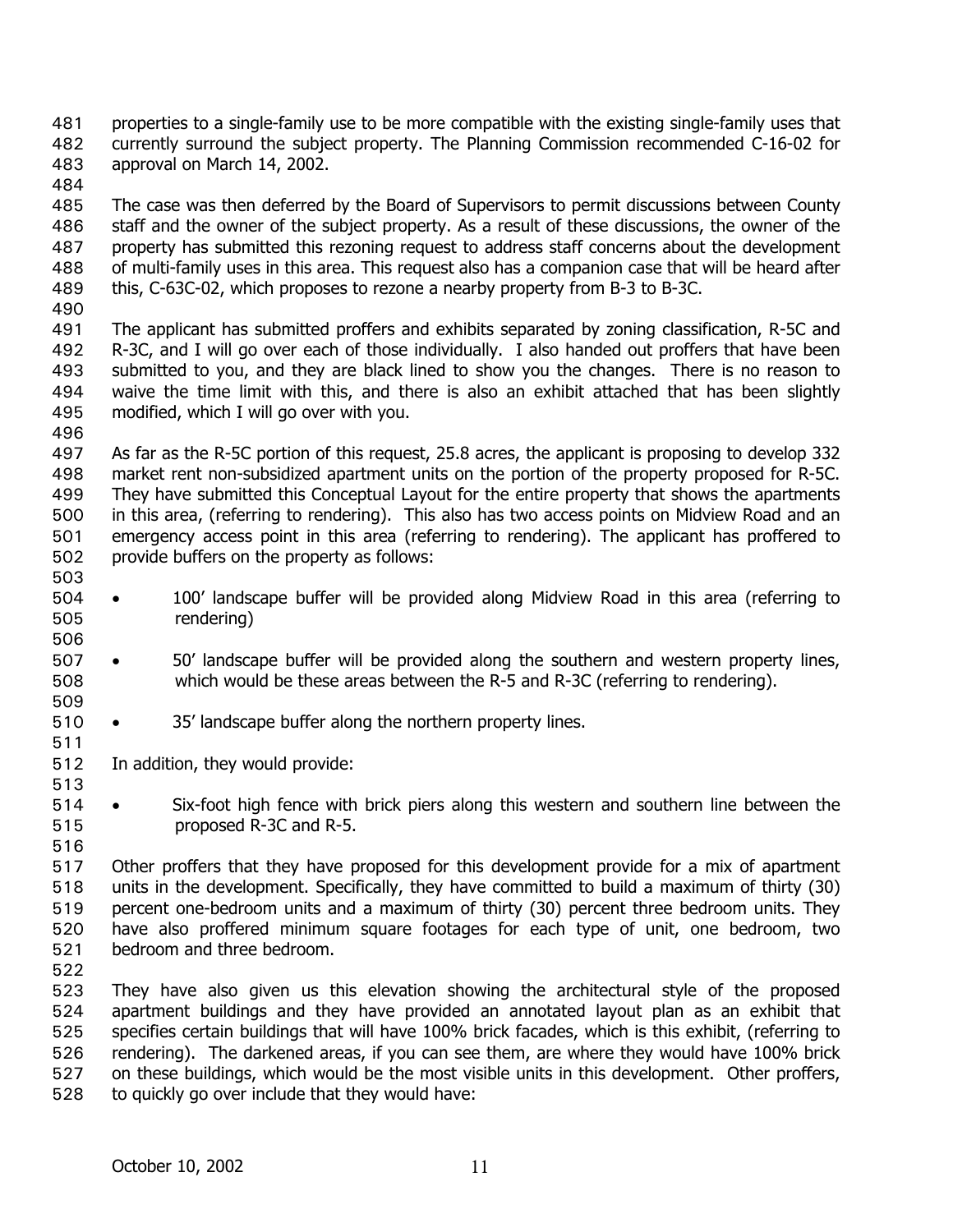| 529        |                                                                                             |                                                                                                    |  |  |
|------------|---------------------------------------------------------------------------------------------|----------------------------------------------------------------------------------------------------|--|--|
| 530        | $\bullet$                                                                                   | <b>Increased Open Space</b>                                                                        |  |  |
| 531        |                                                                                             |                                                                                                    |  |  |
| 532        | $\bullet$                                                                                   | Reduced Parking Lot Lighting                                                                       |  |  |
| 533        |                                                                                             |                                                                                                    |  |  |
| 534        | $\bullet$                                                                                   | <b>Brick Foundations</b>                                                                           |  |  |
| 535        |                                                                                             |                                                                                                    |  |  |
| 536        | $\bullet$                                                                                   | Sound Suppression                                                                                  |  |  |
| 537        |                                                                                             |                                                                                                    |  |  |
| 538        | $\bullet$                                                                                   | <b>Street Trees Throughout</b>                                                                     |  |  |
| 539        |                                                                                             |                                                                                                    |  |  |
| 540        | $\bullet$                                                                                   | <b>Recreation Areas</b>                                                                            |  |  |
| 541        |                                                                                             |                                                                                                    |  |  |
| 542        |                                                                                             | Staff feels these and the other proffers offered will ensure a quality apartment development on    |  |  |
| 543        |                                                                                             | this portion of the subject property.                                                              |  |  |
| 544        |                                                                                             |                                                                                                    |  |  |
| 545        |                                                                                             | As for the R-3C portion of this property, it contains 25.8 acres. They have proffered to limit the |  |  |
| 546        |                                                                                             | density to 78 lots. This Conceptual Site Plan is the same one that was proffered in the            |  |  |
| 547        |                                                                                             | apartments, and as you can see (referring to rendering) this is the single-family portion of that  |  |  |
| 548        |                                                                                             | request. This is the existing Varina Station neighborhood down here and it would have one          |  |  |
| 549        |                                                                                             | connection through this neighborhood.                                                              |  |  |
| 550        |                                                                                             |                                                                                                    |  |  |
| 551        |                                                                                             | The change from your staff report is that this connection at Champagne Way is no longer there,     |  |  |
| 552        |                                                                                             | and that was proffered out and prohibited. Other proffers for the R-3C portion include 1,800       |  |  |
| 553        |                                                                                             | sq. ft. building for two story buildings and 1,500 sq. ft. for ranch styles and no more than 20%   |  |  |
| 554        |                                                                                             | of the dwellings in this proposal shall have less than 1,800 sq. ft. of floor area. Other proffers |  |  |
| 555        |                                                                                             | to quickly go over include:                                                                        |  |  |
| 556        |                                                                                             |                                                                                                    |  |  |
| 557        | $\bullet$                                                                                   | <b>Brick Foundations</b>                                                                           |  |  |
| 558        |                                                                                             |                                                                                                    |  |  |
| 559        | $\bullet$                                                                                   | <b>Street Trees</b>                                                                                |  |  |
| 560        |                                                                                             |                                                                                                    |  |  |
| 561        |                                                                                             | Traditional or Colonial architectural design                                                       |  |  |
| 562        |                                                                                             |                                                                                                    |  |  |
|            |                                                                                             |                                                                                                    |  |  |
| 563<br>564 | $\bullet$                                                                                   | Every one will have an attached, at the minimum one-car garage.                                    |  |  |
| 565        |                                                                                             | Uniform mailboxes shall be provided                                                                |  |  |
|            |                                                                                             |                                                                                                    |  |  |
| 566        |                                                                                             |                                                                                                    |  |  |
| 567        |                                                                                             | Proffer $# 17$ - Monument entrance signage and attractive landscaping will be                      |  |  |
| 568        |                                                                                             | provided at the entrance.                                                                          |  |  |
| 569        |                                                                                             |                                                                                                    |  |  |
| 570        |                                                                                             | Each home shall have a paved driveway.                                                             |  |  |
| 571        |                                                                                             |                                                                                                    |  |  |
| 572        | I went over some of the other proffer changes. Some were minor and technical in nature, and |                                                                                                    |  |  |
| 573        | you can see them highlighted in the handouts.                                               |                                                                                                    |  |  |
| 574        |                                                                                             |                                                                                                    |  |  |
| 575        |                                                                                             | Overall, staff feels this proposal is a reasonable development compromise on the subject           |  |  |
| 576        |                                                                                             | property. The current zoning, as it is now, would allow as many as 626 units compared to 410       |  |  |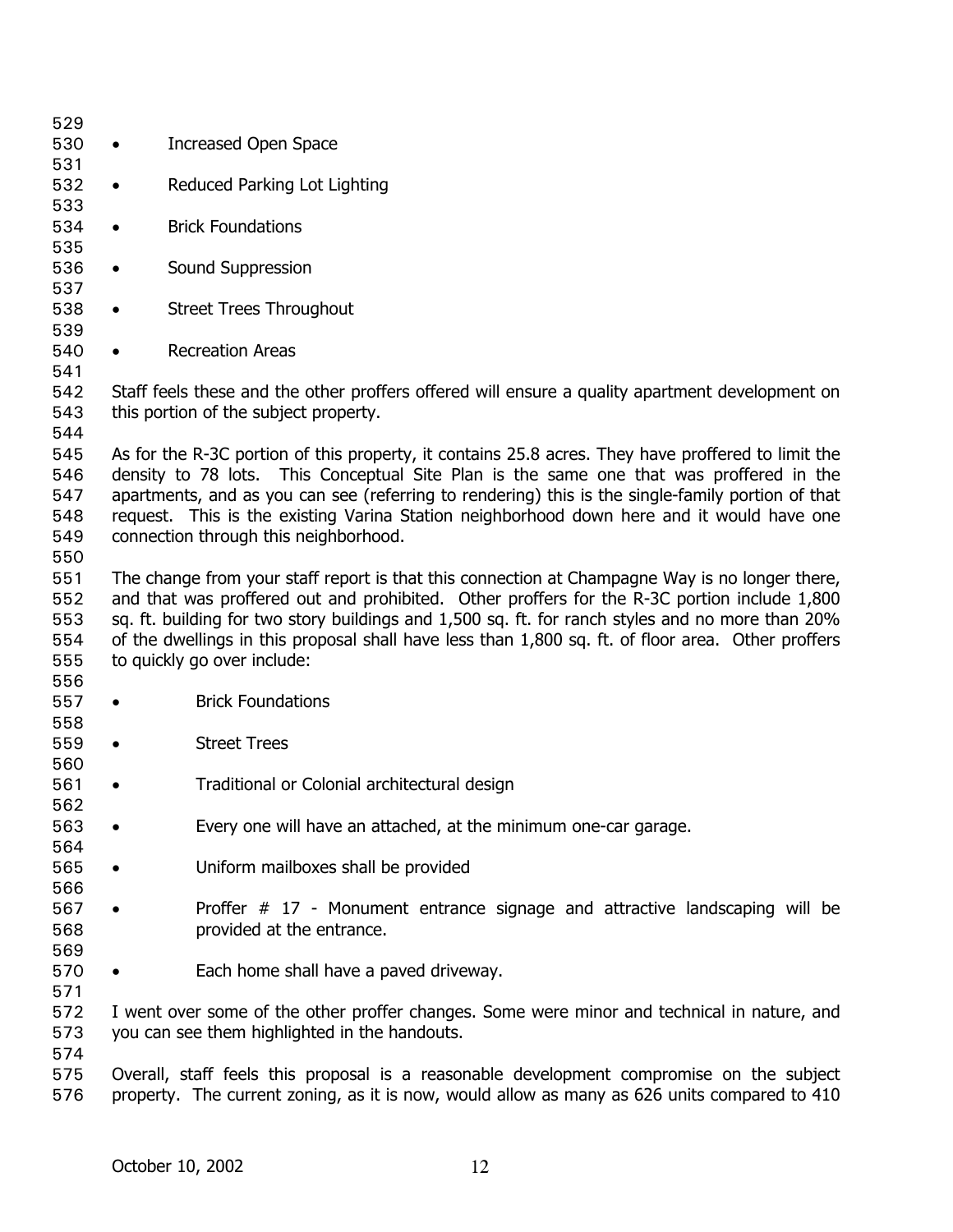units as proffered with this request. This request also represents an improved land use relationship by placing single-family homes next to Varina Station and providing additional buffering from the proposed R-3C development. Although this request is not entirely consistent with the 2010 Land Use designation of Suburban Residential 1, we feel that the applicant has provided many additional assurances as to the type and quality of the development to justify a departure from the recommendations of the Land Use Plan. 577 578 579 580 581 582

583

584 585 586 587 Because the existing zoning is predominately for multi-family residential uses, staff feels that a high quality multi-family development combined with a lower density residential single-family development would be substantial improvement over the existing zoning. Staff recommends approval of this request. I will answer any questions that you may have.

588

- 589
- Mr. Taylor Any questions from the Commission? No questions? Mr. Jernigan.
- 590 591 592 Mr. Jernigan - Before I make a motion on this, I've got a couple of statements. Mr. O'Brien, did you want to come up and say something?
- 594 595 596 597 Mr. O'Brien - My name is Tom O'Brien. I am the attorney representing the Tetra Company, LLC. I am here and happy to answer any questions that you may have. The staff and the administration have worked very hard with the developer of this property to try to reach an effective and quality compromise that we think is a good land use for the property.
- 598 599 600 601 602 603 604 605 606 607 608 609 610 611 612 613 614 615 Mr. Jernigan - I was not going to ask you that, because Mr. Householder stole a little bit of your fury there. He pretty much went over that case. What I wanted to say, and most of you probably don't know, this is a case that is three years and nine months old, so it has been a long run, and it has had a few speed bumps through the process, I guess we will call them, but I do want to say that it shows what resolved from the neighborhood, and Ms. Judith Roberts is in the audience, who I guess we will call the Joan of Arc of the Varina Station, and my hat is off to her for really sticking to what you all believe in, and it has been a long fight. And then on the other hand, Tetra Corporation, Tetra Company now, has come up with a quality design, which I think is going to be one of the nicest out there. The neighborhood is happy. I think Tetra is happy, and I quess the relationship between Tetra now that we have worked with you a little bit, we understand each other a little better. And I am assuming that you will probably be representing them from now on, so we kind of know where we stand. But I will say that this development has come a long ways from what it was, and at this point I know the Varina Station people and the neighbors are happy, and the County is happy, and I am happy. So, with that, I will make a motion, Mr. Chairman, to approve zoning Case C-64C-02 and forward it to the Board of Supervisors for approval.
- 616 Mr. Vanarsdall - Second.
- 617 618 Mr. Taylor - And the proffers? We just waive the time limit on the proffers?
- 619
- 620 621 Mr. Jernigan - We didn't have to waive them, did we?
- 622 623 624 Mr. Taylor - No, we did not have to waive them. There is no need to waive them. Motion made by Mr. Jernigan, seconded by Mr. Vanarsdall. All in favor say aye. All opposed say no. The motion passes.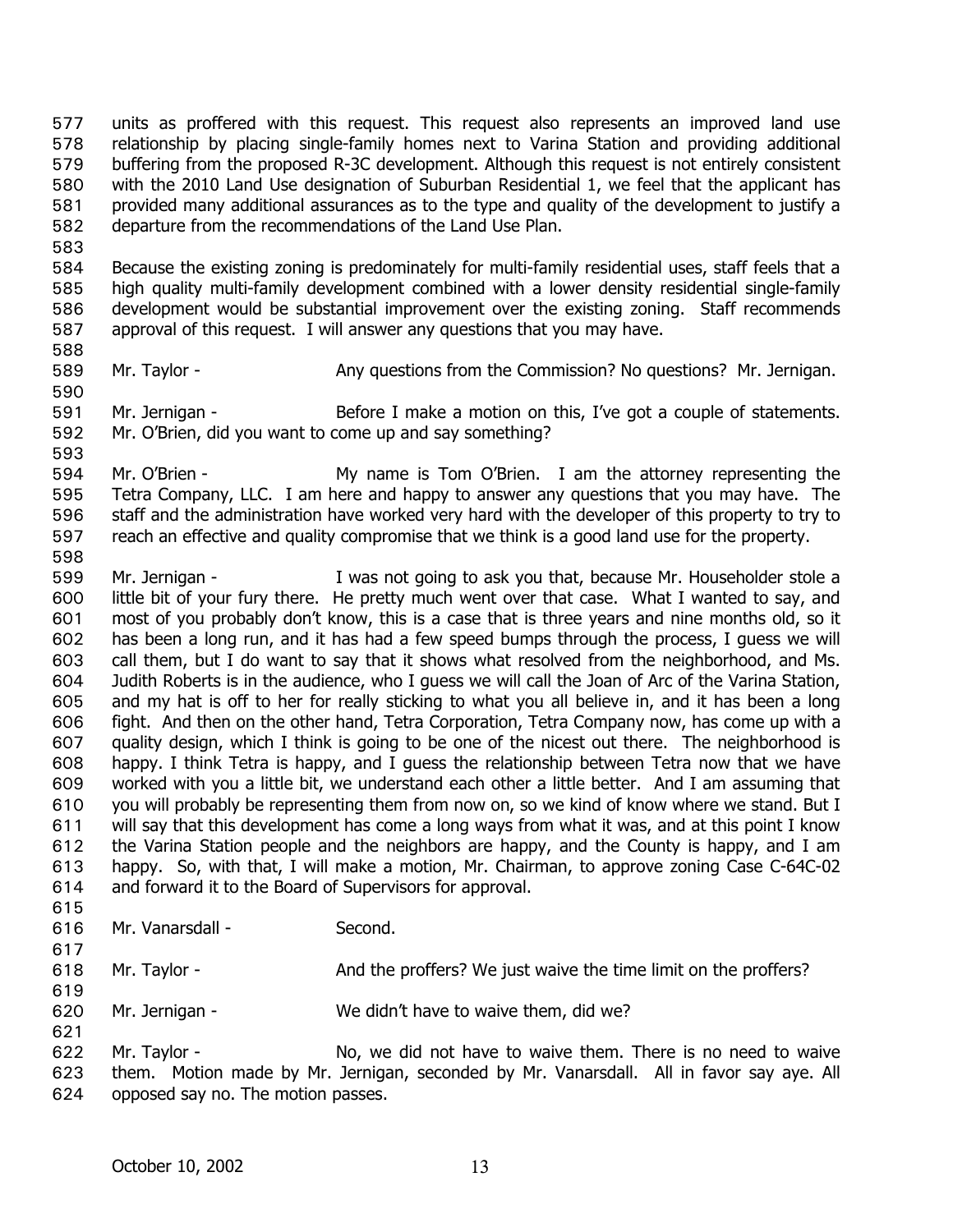625

631

- 626 **REASON:** Acting on a motion by Mr. Jernigan, seconded by Mr. Vanarsdall, the Planning Commission voted 5-0 (one abstention) to recommend that the Board of Supervisors **grant** the request because the proffered conditions provide for a higher quality of development than would otherwise be possible and it would permit development of the land for residential use in an appropriate manner. 627 628 629 630
- 632 633 634 635 Mr. Marlles - Mr. Chairman, as Mr. Householder mentioned in his previous presentation, Case C-63C-02 is a companion case to the case that was just acted upon by the Commission.
- 636 637 638 639 640 641 **C-63C-02 J. Thomas O'Brien, Jr. for Dakota Associates, LLC:** Request to conditionally rezone from B-3 Business District to B-3C Business District (Conditional), Parcel 807-706-8112 (1799 Bickerstaff Road), containing approximately 2.985 acres, located at the southwest intersection of Oakland, Midview and Bickerstaff Roads. A business use is proposed. The use will be controlled by proffered conditions and zoning ordinance regulations. The Land Use Plan recommends Commercial Concentration.
- 643 Mr. Marlles - Staff report again will be given by Mr. Householder.
- 645 Mr. Taylor - Good evening, again, Mr. Householder.
- 647 648 649 650 Mr. Householder - Good evening. The property is currently vacant and located at a prominent intersection and serves as an entrance way to rural and suburban residential subdivisions to the south and west of the area. The property has residential uses located to the south and west.
- 651

642

644

646

652 653 654 655 As I mentioned this request is a companion case, and as a result of discussion between County staff and the owner of the subject property, the owner has submitted this rezoning request to address staff concerns about possible adverse impacts on unrestricted B-3 commercial uses in the area.

656

657 658 659 660 661 The land use plan recommends commercial concentration for this property, which is merely reflective of the existing B-3 zoning on the subject property. The applicant has not indicated a specific user for this property, as they don't have one at this time, but they have submitted several proffers that we feel will help to ensure quality development on this site. I will quickly review some of the proffers which include:

- 662
- 663 664 665 A limit on the uses that would be allowed on the subject property. A pretty significant amount of uses have been prohibited.
- 666 667 668 A 30' natural or landscaped area and a six-foot fence will be provided along western and southern property lines in this area (referring to rendering) to buffer the single-family residential zoned uses and existing uses.
- 670 A 20' landscaped area along the right-of-way line of Old Oakland Road.

671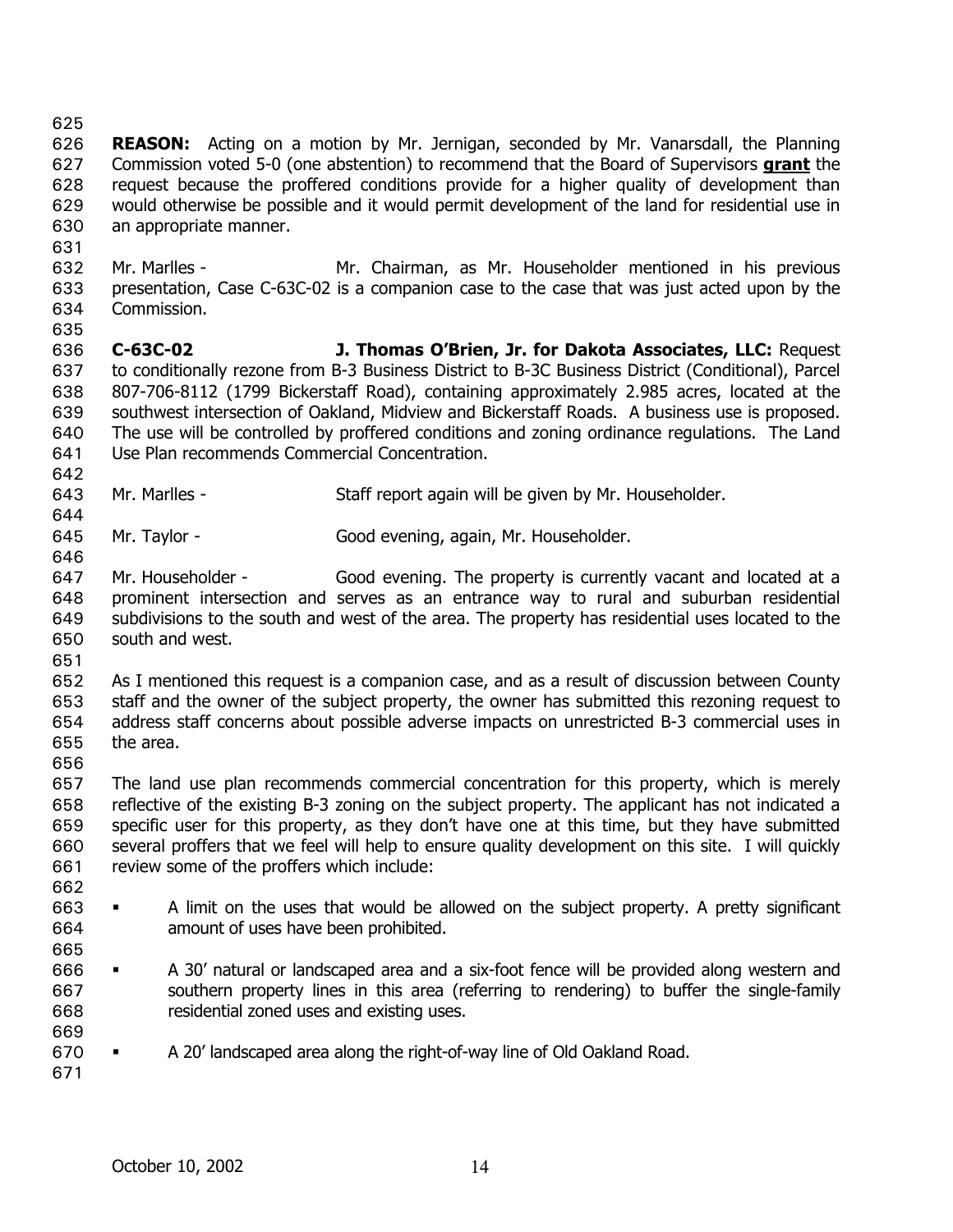- The applicant also submitted proffers that provide for screening of mechanical equipment, dumpster screening, parking lot lighting limited to fifteen (15) feet, building height limited to thirty-five (35), and monumental style signage not to exceed ten (10) feet in height. 672 673 674
- 675 676 677 678 679 Staff feels that this request represents a substantial improvement over the existing unproffered B-3 zoning of the subject property. The applicant has provided many additional quality assurances on the subject property. Therefore, we recommend approval of this request. I will answer any questions you have.
- 681 682 Mr. Taylor - There any opposition to this case? C-63C-02. No opposition. Anybody would like to comment? No comments, Mr. Jernigan.
- 684 685 686 687 688 689 690 691 692 693 Mr. Jernigan - Well, for those of you who don't know, this companion case, Dakota, which is another Tetra. See what happens when you work a case that comes out so easy as the last one did. Well, the last one didn't come out easy, but we settled it out, they thought it was so good that they decided they would take a piece of unrestricted B-3 and conditionally rezone it, and this borders up close to the neighborhood, or will be right next to the neighborhood that is going in, but anyway, now there will be B-3 there, but it will be conditional and you will be able to pick and choose what goes in there, something decent for the community. So thank you, Mr. O'Brien, and tell Gil I said thanks. With that, Mr. Chairman, I would like to make a motion to approve zoning case C-63C-02, and forward it to the Board of Supervisors for their approval.
- 694 695

680

683

- Mr. Vanarsdall Second.
- 696
- 697 698 Mr. Taylor - The Motion made by Mr. Jernigan and seconded by Mr. Vanarsdall to approve Case C-63C-02. All in favor say aye. All opposed say no. The motion passes.
- 699

700 **REASON:** Acting on a motion by Mr. Jernigan, seconded by Mr. Vanarsdall, the Planning Commission voted 5-0 (one abstention) to recommend that the Board of Supervisors **grant** the request because the proffered conditions would provide for a higher quality of development than would otherwise be possible and the proffered conditions should minimize the potential impacts on surrounding land uses. 701 702 703 704

705

706 707 708 709 710 711 712 713 714 715 Ms. Judith Roberts - I am Judith M. Roberts and I have been at this podium for three years and as you said, nine months, and I just want to thank the Commission because you worked with us. You kept us informed. You were always so encouraging and I always, because I am a retired public educator, I always think about the children who are coming behind, and one of the reasons why we fought this so is that we wanted to be able to have a public record for our records that we never gave up and you never left us. And I want to thank you and we are going to celebrate this. It probably will be raining when we do it, but we are going to celebrate, and when I see somebody coming with a torch, I am going to run, because you said I am Joan of Arc. Thank you very much. I appreciate this.

- 716 Mr. Taylor - Thank you, Ms. Roberts.
- 717
- 718 **Deferred from the September 12, 2002 Meeting:**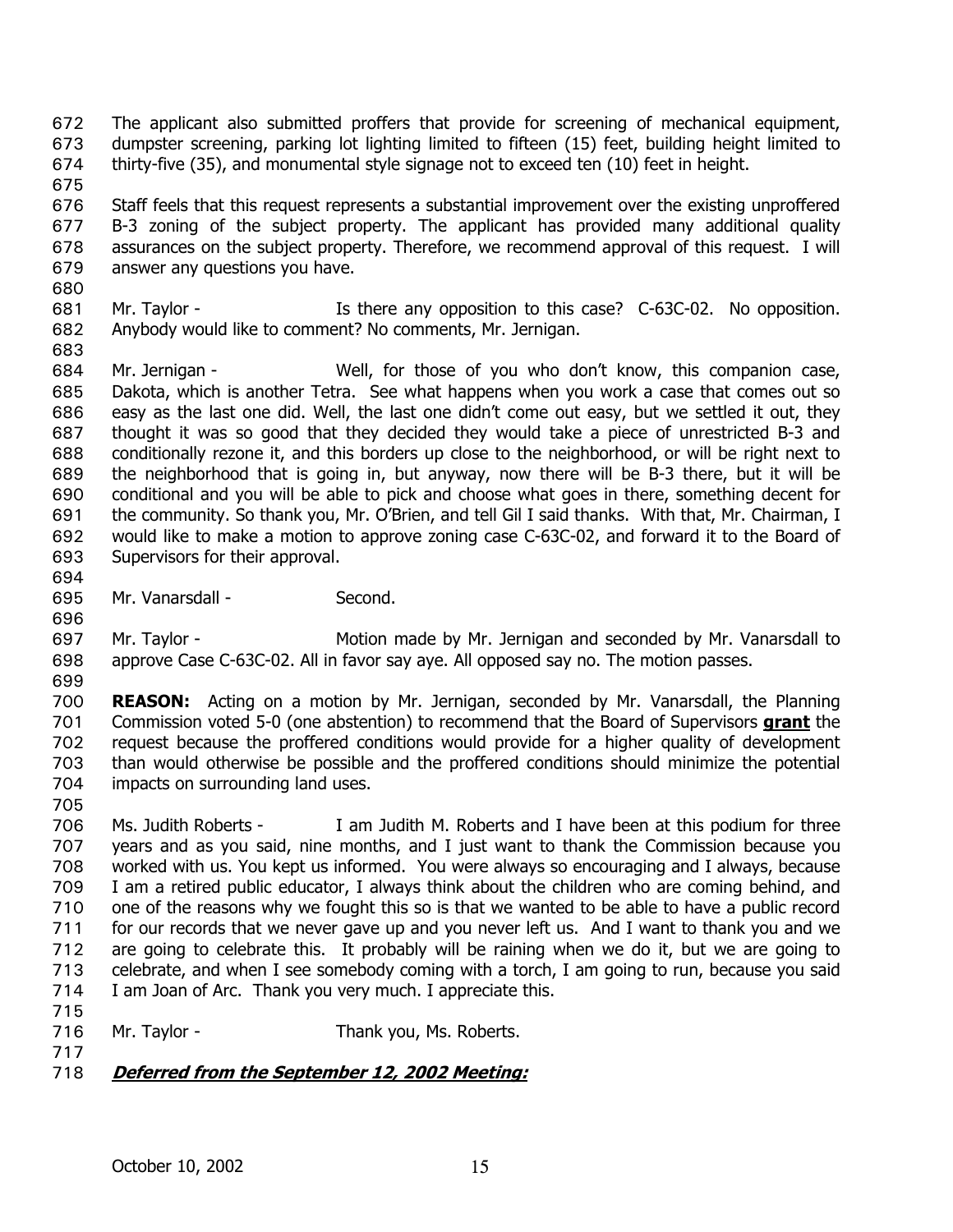**C-51C-02 Laraine Isaac and/or Robert Nelson for Hugh W. Owens:** Request to conditionally rezone from R-2 and R-4 One Family Residence Districts to O-2C Office District (Conditional), Parcels 769-745-9272 (93-A-2, 6501 Old Bethlehem Road), and 770-745- 1768 (93-A-3A, 6500 Old Bethlehem Road), containing approximately 2.58 acres, located at the northeast intersection of Interstate Route 64 and Bethlehem Road. An office development is proposed. The use will be controlled by proffered conditions and zoning ordinance regulations. The Land Use Plan recommends Environmental Protection Area and Urban Residential, 3.4 to 6.8 units net density per acre. 719 720 721 722 723 724 725 726 727 728 729 730 731 732 733 734 735 736 737 738 739 740 741 742 743 744 745 746 747 748 749 750 751 752 753 754 755 756 757 758 759 760 761 762 763 764 765 Mr. Marlles - The staff report will be given by Mr. Householder. Mr. Taylor - The Is there anybody in the audience who is opposed to Case C-51C-02? OK. When we get there we will ask you to step forward. Mr. Householder. Mr. Householder - Thank you, Mr. Chairman and members of the Commission. This request would rezone this site to O-2C for an office development. The applicant has proffered not to allow a number of uses typically allowed in O-2 Office Districts, including banks, savings and loan establishments; employment services or agencies, child care centers, and funeral homes. The existing land uses nearest to this site are single-family residential subdivisions including Greendale Manor, Greendale Forests (referring to rendering) and Still Meadow Subdivision in this vicinity (referring to rendering). This would be the first non-residential zoning on the east side of Bethlehem Road, between Glenside Road and Interstate 64. It is somewhat isolated, however, from nearby residential dwellings. The 2010 Land Use Plan designates this property primarily for Environmental Protection Area (EPA) with a small area of the northern tip designated for Urban Residential development. This request is not consistent with this recommendation, however, the EPA designation is general in nature and there may be portions of this site that could be developed outside of this EPA designation. Approximately 70% of the site lies within either the 100-year floodplain or the 100-foot required buffer of the Chesapeake Bay Resource Protection Area (RPA). Because of this, the site is severely limited in development area, which results in few design alternatives. The RPA lines follow this right here (this being this proposed building – referring to rendering right there). The applicant provided a revised conceptual plan for this development (referring to rendering). The plan shows a proposed 2-story (35 feet) office building and parking area (which is dark in this area). Let me see if I can zoom that a little. This would be the parking along the entrance drive (referring to rendering). Staff feels the applicant's conceptual layout could be improved. Parking spaces are disconnected from the office building and are lined up on the steep slopes along the proposed roadway. Access to the site is difficult when approaching from the south on Bethlehem Road considering you have to make a tight hairpin turn back down the driveway.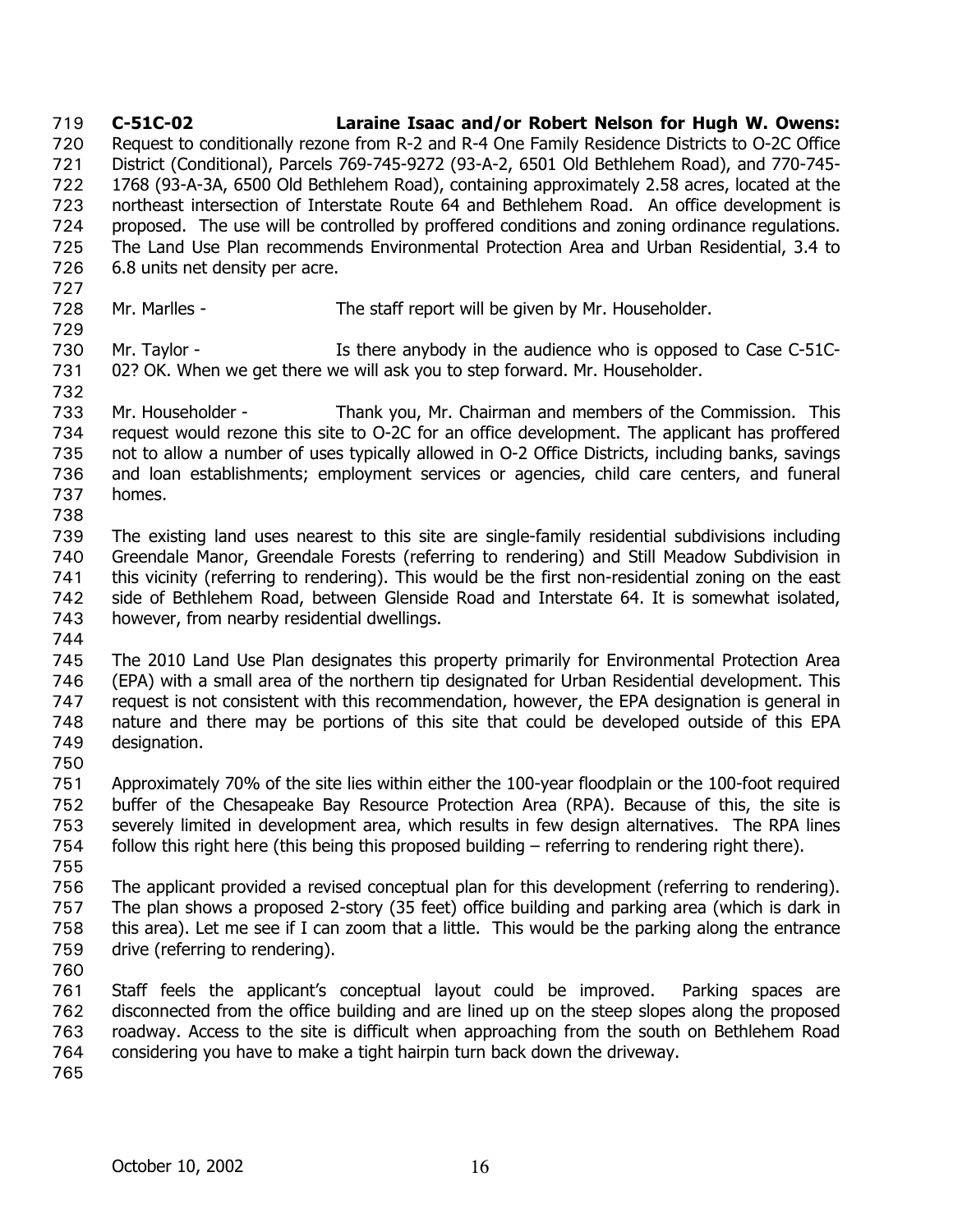The applicant has also provided an architectural exhibit that has been given to us and proffered the building materials as shown on this exhibit. 766 767

768

769 770 771 772 773 774 775 The applicant has provided additional detail and proffers that would ensure that this would incorporate quality aspects typically found in office developments and meet the County development standards and requirements. However, due to the development constraints of the site and inconsistency with the recommendations of the 2010 Land Use plan, staff does not view this request favorably. If the proposed use were deemed to be acceptable, staff would recommend the applicant continue to explore different design alternatives. This may include a possible reduction of building size, and I will answer any questions that you may have.

776

784

786

- 777 778 Mr. Taylor - **Any questions from the Commission for Mr. Householder?**
- 779 780 Mr. Vanarsdall - I was going to ask you, but these proffers are dated October  $1<sup>st</sup>$ .
- 781 782 783 Mr. Householder - They are. They were passed out. That is OK. There is no reason to waive the time limit, and the only addition was the last proffer, that is underlined, which would prohibit access from Old Bethlehem Road and Copeland in this area.
- 785 Mr. Vanarsdall - The Manager of the Vanarsdall - I don't have any questions.
- 787 788 Mr. Taylor - There is opposition. I will ask Mr. Secretary if he will discuss rules for the opposition, and then we will get the applicant.
- 790 791 792 793 794 795 796 Mr. Marlles - The State of the Commission, when there is opposition in a case, to grant 10 minutes to the applicant to make his presentation and his remarks. He can reserve some portion of that 10 minutes for rebuttal. It is also the policy of the Commission to grant 10 minutes to the opponents of the case. It is often a wise idea to have a spokesperson present the views. The 10 minutes for both the applicant and the opponents in the case do not include time answering questions from the Commission. And, as secretary, I do keep the time and we will notify you when your time is close to expiring.
- 797
- 798 799 800 801 Mr. Taylor - So if you would please, just among yourselves, determine who would like to speak in that amount of time. Laraine, when you are ready, we will start the clock.
- 802 803 804 805 806 807 808 809 810 811 812 813 Ms. Isaac - Good evening. My name is Laraine Isaac with Engineering Design Associates. Mr. Gidley is passing out aerial photograph that we have shown the approximate location of the proposed office development superimposed on it. This aerial gives you an idea of the relationship of the building, the parking, to the land around it. This is a small infill site and the cost to develop it as a single-family lot is prohibitive. And being adjacent to the interstate is less than desirable for residential uses. Directly across Bethlehem is the Paragon Park Development, which is zoned B-2. To the south of that development, across the interstate, is Brookland Office Park. The photograph shows portions of the parking lot of those developments. The proposed 6,000 sq. ft. office is a modest development compared to the existing office developments in the area. To the north of our site, you can see the existing residential area shown in blue. Those houses are 400 ft. from the proposed building, and the houses to the east, which can just be seen, are 600 ft. from the proposed building. Last week I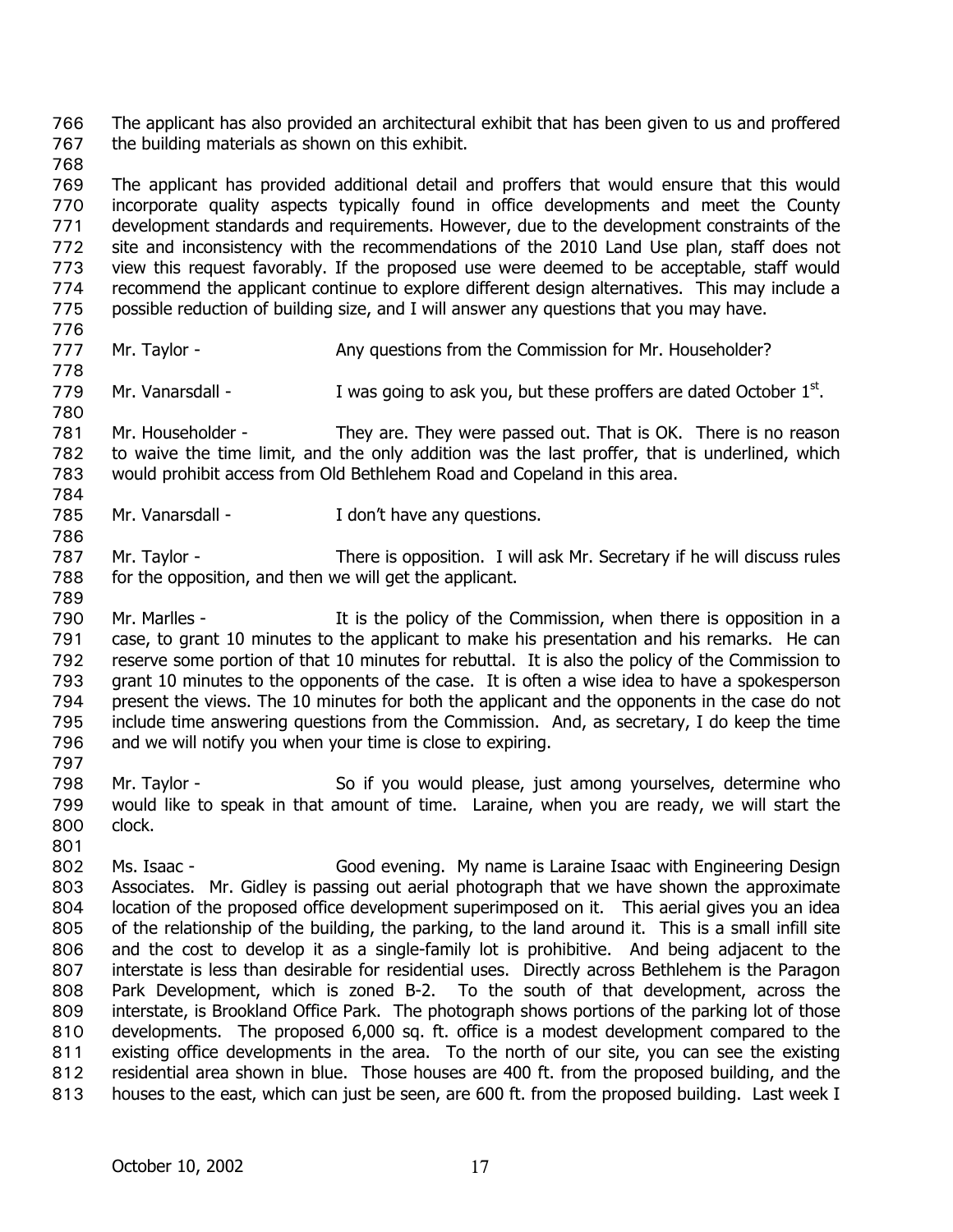met with more than 30 of the adjacent neighbors, and three issues to emerge from that meeting. Traffic is one issue. The Traffic Engineer has determined that there is adequate site distance at the entrance, and that this project would generate only 154 trips a day. This is a very small number, considering that Bethlehem Road currently carries 4,200 vehicles a day. Of course, the final construction plans must meet all requirements of Traffic Engineer and provide safe ingress and egress to the site. 814 815 816 817 818 819

820

827

821 822 823 824 825 826 Another issue coming out of the meeting was flooding. As you can see from the photo (referring to rendering), this development is quite small. The plan of development process requires that adequate erosion control measures be provided during construction, and it is also during that process that storm water run-out is calculated and the adequacy of Upham Brook to handle the additional run-off is determined. The Department of Public Works will not let any development on this site contribute to flooding of any downstream areas.

828 829 830 831 832 833 834 The third issue I am aware of is one of buffering. As you can see from the photo, the area around this site is heavily wooded. Because the proposed building is adjacent to an RPA, the existing vegetation will be left on about 70% of the site. I honestly do not believe that this proposed development will not have any visual impact on the neighborhood, and should not increase the noise heard from the interstate. This site does present some challenges, but I think that the office that is proposed is appropriate for the area and that the POD process will ensure that all requirements of the County are met. I will be happy to answer any questions.

835

838

840

842

847

849

856 857

836 837 Mr. Vanarsdall –  $\blacksquare$  Ms. Isaac, I am trying to find out where on here – I know where it is – where is Copeland and where is Old Bethlehem Road?

839 Ms. Isaac - There are five houses directly north of this site.

841 Mr. Vanarsdall - Can you show the Commission on the map?

843 844 Ms. Isaac - (Referring to rendering) That is Copeland. That is the intersection of Old Bethlehem and Copeland.

845 846 Mr. Vanarsdall - That is Old Bethlehem and Copeland?

848 Ms. Isaac - Right.

850 851 852 Mr. Vanarsdall - And we have some people that live on Copeland. They are the only ones really close to it.

853 854 855 Ms. Isaac - This is the closest residential and those are 400 ft. from the office. There are five houses facing Copeland.

Mr. Vanarsdall - Thank you. That is all the questions I have.

858 859 860 Mr. Archer - Ms. Isaac, the 6,075 square feet, is that the total area or the area of the footprint?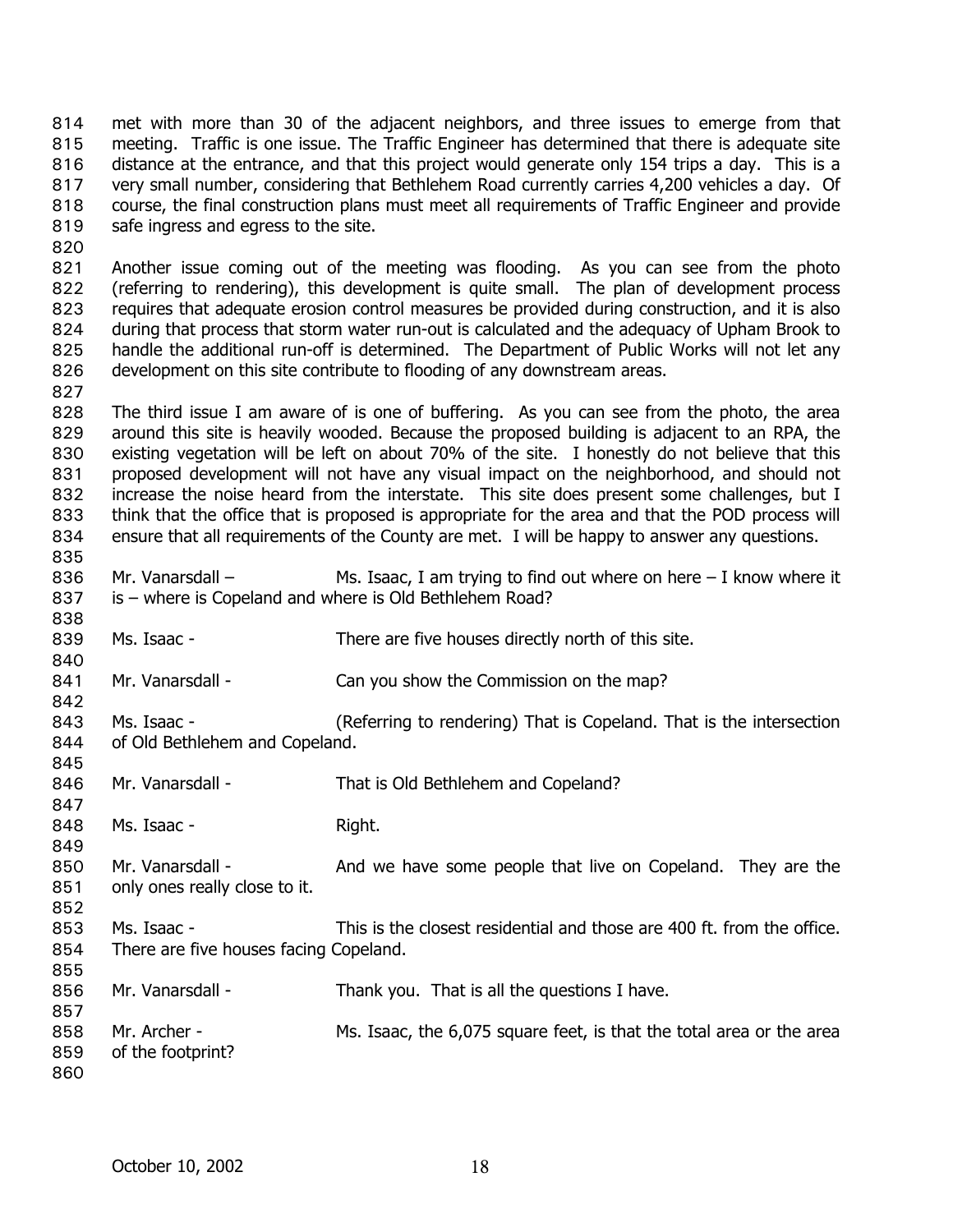Ms. Isaac - No, that is total. It is two-story, so half of that would be on each floor. The building the way that we have proffered it would not be taller than a two-story house. 861 862 863 864 865 866 867 868 869 870 871 872 873 874 875 876 877 878 879 880 881 882 883 884 885 886 887 888 889 890 891 892 893 894 895 896 897 898 899 900 901 902 903 904 905 906 907 908 Mr. Taylor - Ms. Isaac, would the distance from the building to the housing, that is 400 feet? Ms. Isaac - Yes, 400 feet. Mr. Taylor - **Is that, it looks on here like that is fairly heavily treed.** Ms. Isaac - The It is. I was on site yesterday. We have flagged the limits of clearing and I went out to double check what our field crews had done, and you cannot see the existing housing to the east or to the north from the site. Mr. Taylor - The Are those well-established trees between the houses and the office building? Ms. Isaac - Yes, they are. Mr. Taylor - What would you gauge to be their approximate height? Are they pretty tall or are they kind of scrubby? Ms. Isaac - No, no, these are tall trees. This is an area that has just been left and we've got Upham Brook, which is to the north of the site. These trees will remain, so it is a good buffer. Mr. Taylor - The building proposed is two-story. How many feet is that? I am not sure you mentioned that or maybe I missed it. Ms. Isaac - We are showing 22 feet to the roof line. Mr. Taylor - The in the proffers it is limited to 31. Ms. Isaac - Right, so we have 22 feet to the roofline and then the 35 ft. is measured half the distance to the top of the roof. Mr. Taylor - Now, is that visible from the houses? Have you checked that? Ms. Isaac - As far as I know, it is not going to be visible. It is kind of hard to tell when you can't see through the woods to see where the ground level is to know exactly what you are looking at. Mr. Taylor - And that is not only true of the woods, but one has to cross a stream to get to it. Ms. Isaac - Right. And the site is also lower than Bethlehem Road, so I, you might be able in winter to see it a little bit. It is very hard to say when you've got leaves on the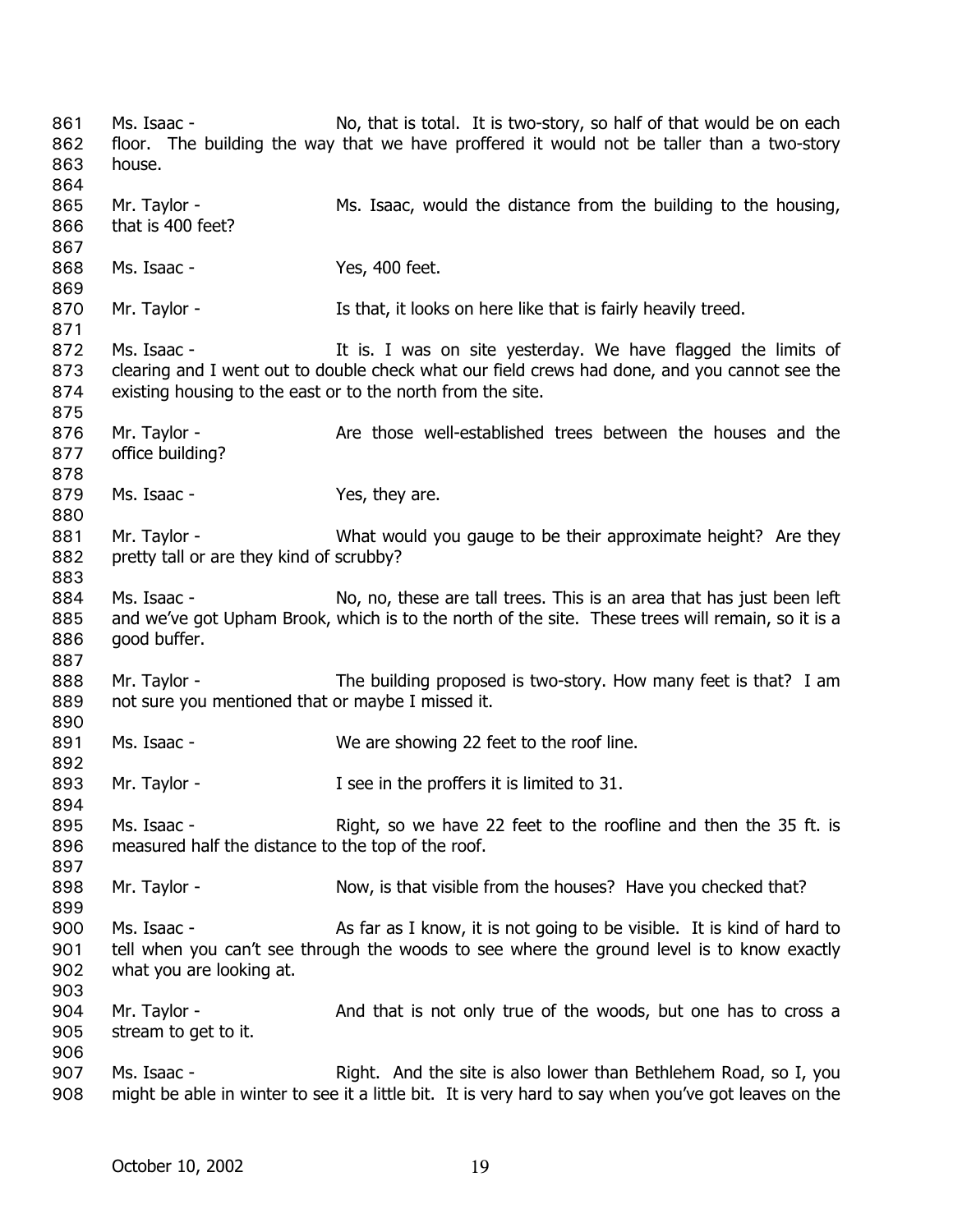trees. But I think 400 feet is so far away, that even if you could see anything through the woods, it would be minimum. You might see some color. 909 910 911 912 913 914 915 916 917 918 919 920 921 922 923 924 925 926 927 928 929 930 931 932 933 934 935 936 937 938 939 940 941 942 943 944 945 946 947 948 949 950 951 952 953 954 955 956 Mr. Taylor - Thank you. I have no further questions. Mr. Archer – Ms. Isaac, considering the constraints on the property, is any of the land around it developable? Ms. Isaac - No. Other than what we have shown to be an office and parking, because of the limits of the RPA, we cannot encroach in that area. We cannot clear in that area. So, we are developing only that portion that can be developed, and we are right up against the interstate in order to do that. Mr. Vanarsdall - Ms. Isaac, I am having trouble seeing on here what I want to see, but I see it on here. I see the field that belongs to Still Meadows. Ms. Isaac - Yes. That is common area to the east. Mr. Vanarsdall - I don't see it on here. Oh, OK. I knew it was hidden somewhere. I just knew it would take somebody with a degree to get that there. Ms. Isaac - OK, there on the right-hand side are the houses at the end of the cul-de-sac in Still Meadow. Mr. Vanarsdall - Bring the Commission up to date on what that is and what they are looking at, because it is very difficult. Where the pencil is is Old Bethlehem Road and Copeland Road and you go down in there and there are some houses affected. Not the ones you see, that are down not affected, but they are down in there. Then, if you look at that open space, which I call a field, you go to the end of the property which stops before you get to the field, and between the end of the property line and the houses you see all the way across that field – open space – is about a football and a half or two football fields wide, so I just wanted you all to be able to understand where it is if you haven't seen it. Ms. Isaac - That area directly east of the site is in common area with Still Meadows Subdivision, and because it is common area, it would not be able to be developed. Mr. Vanarsdall - Well, in the beginning I thought that land belonged to the County, but then Mr. Householder told me it belonged to Still Meadows Subdivision, so really it is no man's land. Nobody wants to cut the grass on it. Ms. Isaac - Right now it is heavily treed, also. Mr. Vanarsdall - Thank you. I just wanted to clear that up. Mr. Taylor - Any other questions from the Commission? Thank you, Ms. Isaac. We will reserve some time for rebuttal, and we will ask the people who are opposed if they are ready to step forward. And if you are opposed, again let me repeat, you have 10 minutes for the team for each of you, so however you want to assemble and distribute the 10 minutes, that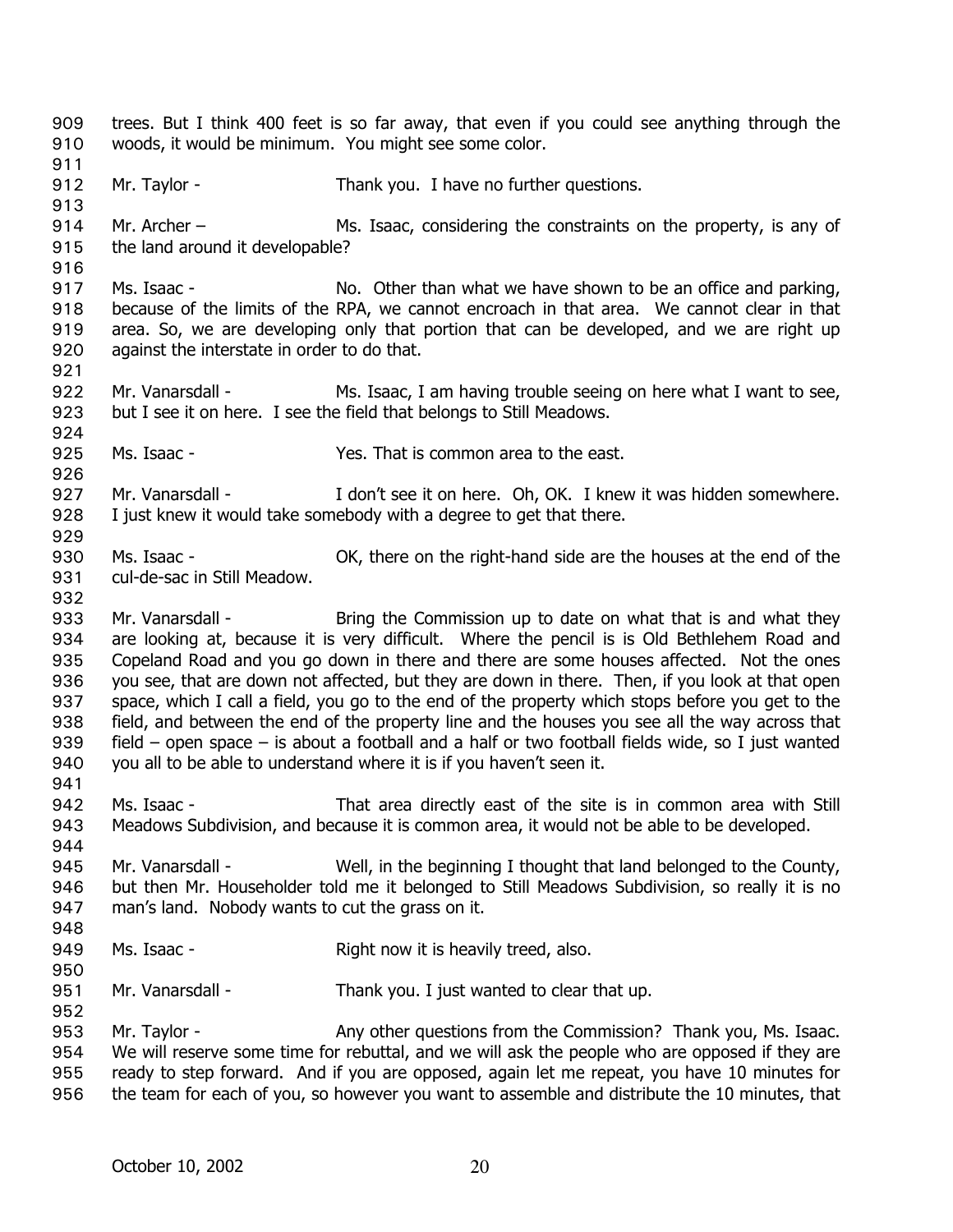is up to you all. But 10 minutes will be the max, and Mr. Marlles will be the timekeeper. So, if we could start with the opposition comments, we'd appreciate it. And if you would, sirs, just provide your name for the record. 957 958 959

961 962 963 964 965 966 967 968 969 970 971 972 973 974 975 976 977 978 979 Mr. Gray Corbett - Good evening. My name is Gray Corbett. I am Vice-President of the Greendale Civic Association. We did meet with the developer last week, and we had a lot of issues. We were very verbal, maybe a little bit too verbal sometimes, but we are very concerned about encroachment of business and to the residential side of Bethlehem Road. As Ms. Isaac did state, there were a number of issues that we were concerned about. The additional traffic: not only do we have Paragon Office Buildings right across the street, but you have an elementary school about a block away, which adds to the traffic concerns. There is the only one access. It has got a blind spot as you are coming down that hill. We have got a concern about that. The water runoff: drainage and erosion. You've got a driveway with 28 parking spaces and if you've ever seen that piece of property, you're already going downhill. We've got concerns about the property values. If it is rezoned and this could just be the first step for rezoning Bethlehem Road on that side, because there are other parcels on the same side of Bethlehem Road that would encroach and we don't want that either. We have already addressed the wetland issues. It is a small piece of property, most of it is in the wetlands, and we just don't want that to be disturbed. We have got concerns about the buffer zones. If any of the trees are taken down, it is going to be an increase in the noise. With me I also have one of my neighbors that lives in the area and I would like for him to go ahead and speak at this time.

980 Mr. Vanarsdall - The Mr. Corbett, show us on the map where your house is.

960

981

983

985

987

997

999

- 982 Mr. Corbett - My house is not on this particular map.
- 984 Mr. Vanarsdall - Cassic Company OK, thank you.
- 986 Mr. Corbett - T am representing the Civic Association.
- 988 989 990 Mr. Jernigan - Mr. Corbett, you said there was additional property there that could be developed. Where is it?
- 991 992 993 994 995 Mr. Corbett - I said that there is additional – as you go up on Bethlehem Road nearer to Glenside, there are some other pieces of property that we feel like if this is rezoned, there is a good possibility that the owner of that property will try for rezoning, also, and it backs up to the residentials right there in the Greendale Civic Association properties.
- 996 Mr. Vanarsdall - Are you speaking of the corner property?
- 998 Mr. Corbett - That is one piece of property, yes, sir.
- 1000 Mr. Taylor - The Is it on this map?
- 1002 1003 1004 Mr. Vanarsdall - That piece of property is at the corner of Bethlehem and Glenside, and it where the C Store is on the corner. That property across the street is already zoned by Richmond Honda, West Broad Honda, and on the corner, I had heard a library was going there,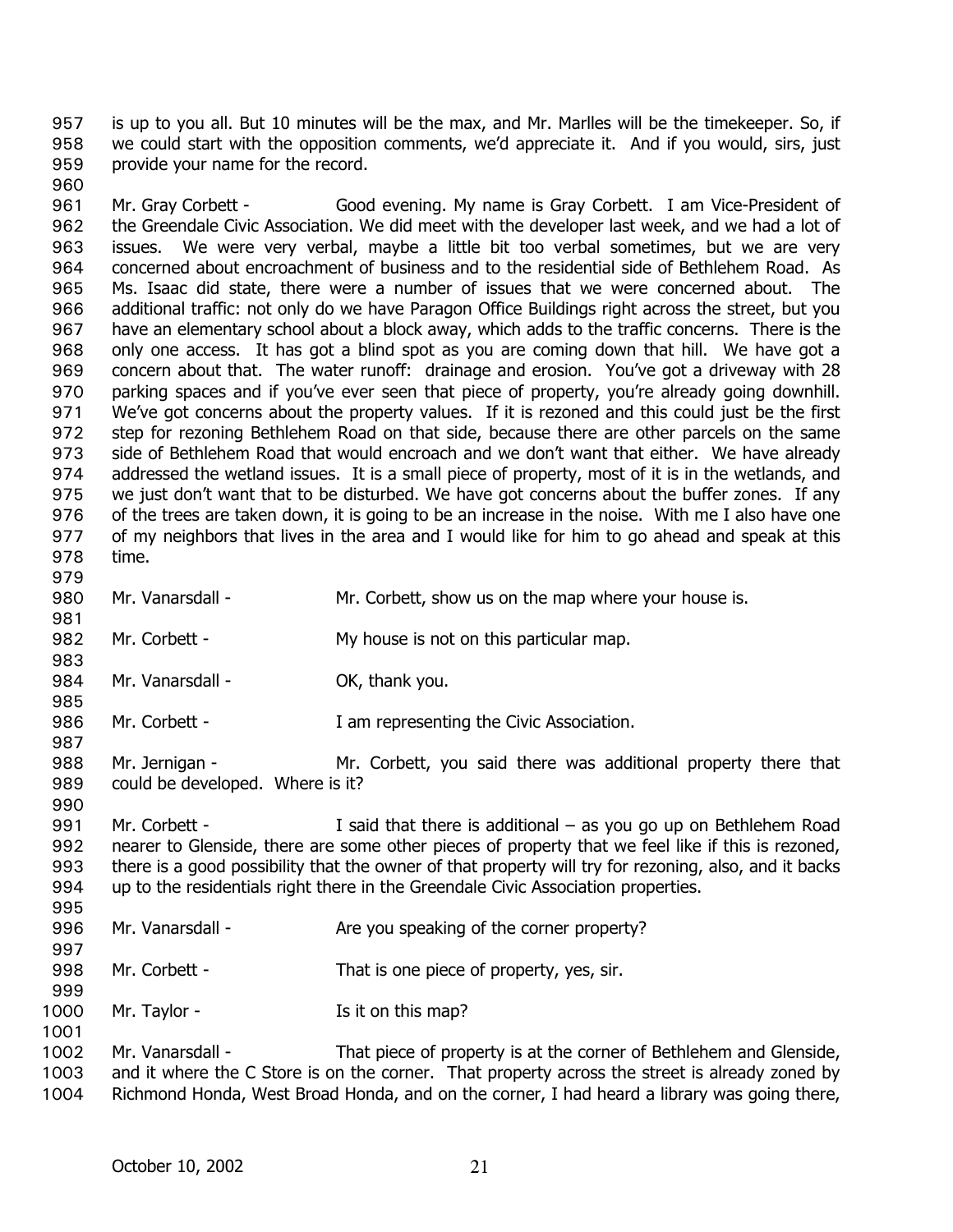but they said that was a rumor, and then across the street, all the way up the street on the left is the Paragon Office Building. 1005 1006

1007 1008 Mr. Corbett - And now the gas station is also there.

1010 1011 1012 Mr. Vanarsdall - Yes, the C Store on the corner. So all of that will go business no matter what we do tonight. That corner will never be a residence. I say never like I know something about it. You would not think that it would be. You would not consider it.

1013 1014

1015

1020

1022

1009

Mr. Corbett - Any other questions?

1016 Mr. Taylor - No. Thank you, Mr. Corbett. We will just enjoy hearing from your associates.

1017 1018

1019 Mr. Corbett - All right. Thank you.

1021 Mr. Taylor - Sir, if you would, please give your name for the record.

1023 1024 1025 1026 1027 1028 1029 1030 1031 1032 1033 1034 1035 1036 1037 Mr. Dave Hudson - Yes, I am Dave Hudson. I live on Copeland Road. I am the President of the Greendale Association, and, you know, what I am concerned about is this building might be 400 feet away, but the parking lot is probably going to be about 200 feet away, and the cutting down of the trees, the buffer. It is already noisy there. And I am really concerned about that, the noise. I am also concerned about the zoning being changed up Bethlehem Road, like Mr. Gray said. My house is this house right here (referring to rendering). I am the middle house there on Copeland Road (referring to rendering), and we have a problem with some flooding right through there, not at my house but in the creek, and it is a flood zone, and it is wetlands and we are concerned about the water, the additional water that is going to be running off and the erosion, and on Bethlehem Road coming up to that piece of property there is a hill and then on the property also, it is slanting down, going back the other way, too. So you have almost got two hills. What I am saying is, you've got the water that will be going straight down and then going back down Bethlehem Road, also. And you know, I think that my house, I will be able to see the parking lot from there, because the building might be 400 feet away, but I am estimating the parking lot might be 200 to 250.

1038 1039 1040 1041 1042 1043 1044 1045 1046 Mr. Marlles - Mr. Hudson, I think this has been touched upon earlier, but just to assure you, if this development is approved through our plan of development review process, the Department of Public Works would be reviewing this development to insure that it meets all of our storm water retention requirements. Also, we do have an Erosion and Sediment Control Ordinance in the County that is designed to control erosion from sites that are developed. But, that is not normally something that the details of which we get involved with at the rezoning stage, but I do want to assure you that the County does have standards for storm water run off and those are enforced as part of the development review process.

1047

1048 1049 1050 1051 Mr. Hudson - Yes. OK. Well, we are concerned about that very much so, because of the flooding there in the creek, because we get a lot of runoff that comes down through there, and the additional runoff, it is very unlikely that it is going to be able to hold that. That is one of our concerns.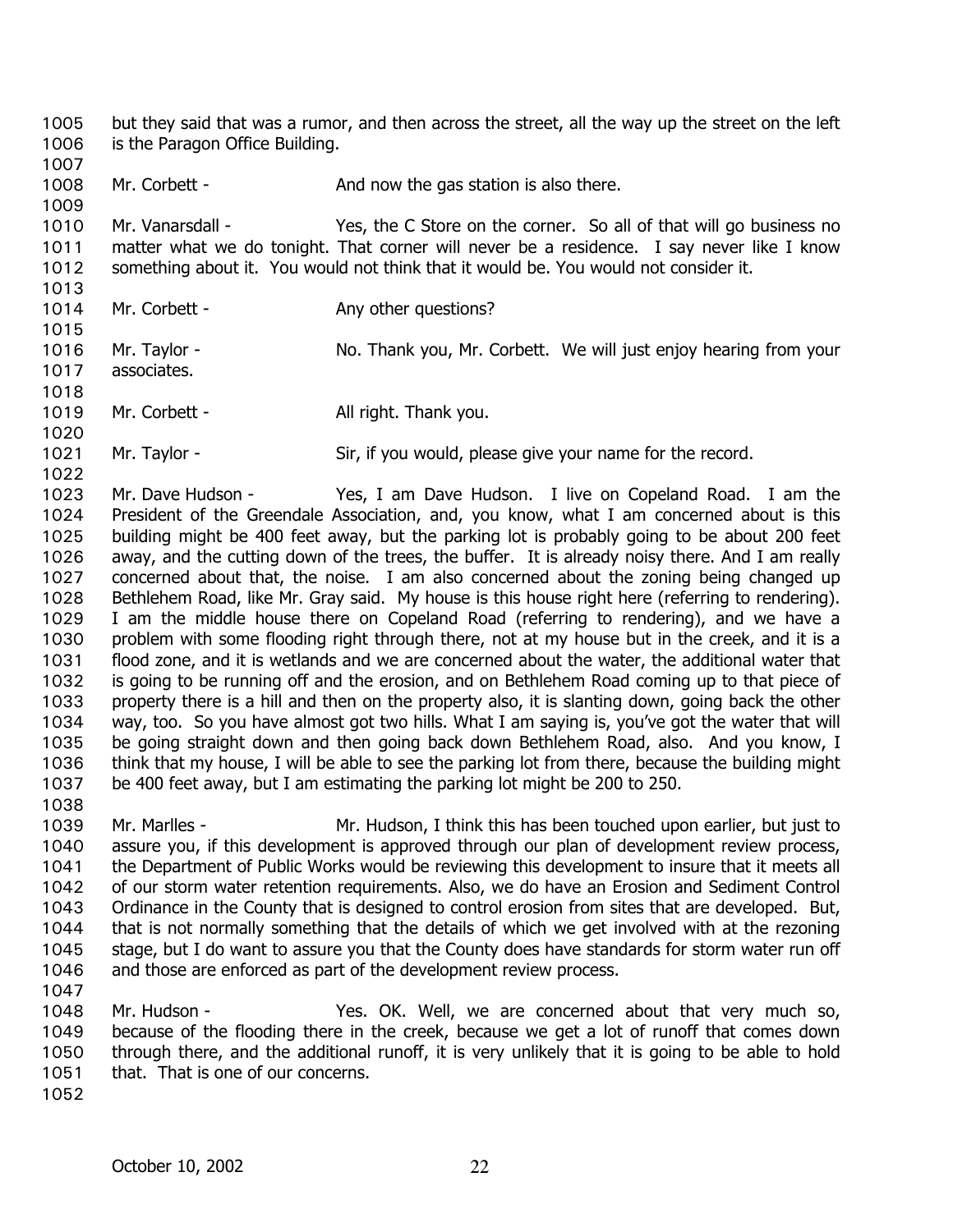Mr. Vanarsdall - Mr. Hudson, did you know that if you; down in there where they want to put this, you can't see your house. You can't see anything. 1053 1054 1055 1056 1057 1058 1059 1060 1061 1062 1063 1064 1065 1066 1067 1068 1069 1070 1071 1072 1073 1074 1075 1076 1077 1078 1079 1080 1081 1082 1083 1084 1085 1086 1087 1088 1089 1090 1091 1092 1093 1094 1095 1096 1097 1098 1099 1100 Mr. Hudson - Well… Mr. Vanarsdall - Let me explain this. He is, a creek divides him from this project. Mr. Hudson - From my house, I will be looking up at an elevation probably on an angle of let's say, 30 degrees, from my eye level up to the parking lot. Mr. Vanarsdall - It would be up, yes. This is sort of like down in a hole. Mr. Hudson - And actually the parking lot, I believe, is going to be a little lower than the road, but I could probably see the entrance from my house when the leaves are off of the trees and I can definitely see the parking lot there. Ms. Ware - The Must want to be clear. When you say development up Bethlehem Road that you are concerned about, you are talking about towards Paragon Place? Mr. Hudson - Yes, ma'am. But on the same side of Bethlehem Road, the one that I live on, on that side, not the Paragon side, but the other side is residential all the way up to Glenside and Bethlehem from that point, from I-64 up Bethlehem Road to Glenside, all that on that side is residential area, and that is what we would like to keep it. Mr. Jernigan - The Mr. Hudson, it is not on the map, so are we looking at a half a mile? Mr. Hudson - Probably about that. Maybe 3/8's of a mile. Mr. Vanarsdall - You are looking at three or four blocks. Mr. Hudson - A little over a quarter of a mile, for sure. From here up to, what is this, Glenside right here? And all this on this side is residential (referring to rendering). Mr. Taylor - **Are there any more questions for Mr. Hudson**? Thank you, Mr. Hudson. Mr. Hudson - Thank you. I appreciate it. Mr. Taylor - The residents have four and a half minutes, if anyone else would like to speak, you may, within the 10 minutes that are allotted. As you come down, please identify yourself for the record. Mr. John Balesa - Hello, gentlemen. My name is John Balesa and I live at 6804 Locus Street. My wife and I bought that house on Locus Street 23 years ago. Mr. Taylor - Could you point out that house – where it's at. Is it on the sheet there?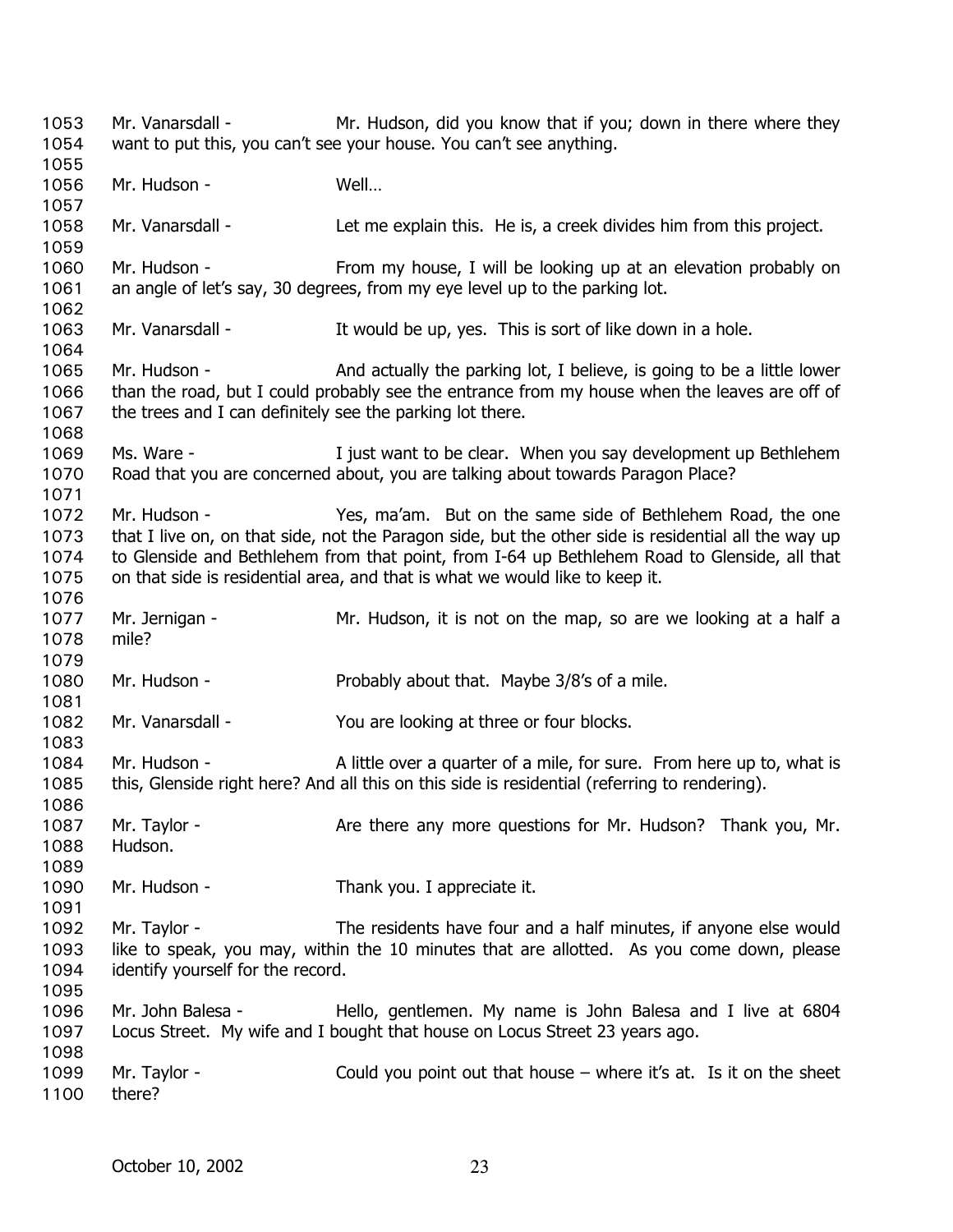1101 1102 1103 1104 1105 1106 1107 1108 1109 1110 1111 1112 1113 1114 1115 1116 1117 1118 1119 1120 1121 1122 1123 1124 1125 1126 1127 1128 1129 1130 1131 1132 1133 1134 1135 1136 1137 1138 1139 1140 1141 1142 1143 1144 1145 1146 1147 Mr. Balesa - The Right up there in the left corner (referring to rendering). It is 6804 Locus Street. Mr. Taylor - What is the approximate distance between your house and the site? Mr. Balesa - Approximately about half a mile. Mr. Taylor - **Half a mile?** Go ahead. Mr. Balesa - And again I state the concern that we would like very much to remain in the neighborhood and, therefore, the only objection to the site is that we don't want rezoning. We want to keep it R for residential. Because it will open up other parts of property around the adjacent neighborhood that will be much more accessible to other developers, because if this is passed, I am pretty sure that the rest of them will be much easier to do so. Mr. Vanarsdall - What would you like to see him do with the property? It is two and a half acres. Mr. Balesa - The As you remember, Dick Glover was in that evening and he proposed the sale of the property was \$29,000, and he said, "Well, why don't you just buy the piece of property?" and I was for that, because 450 houses there and if everybody dash out \$50, that bought the property and we leave it as it is. Let the birds sing in there and leave it natural. Why do we have to worry about developers of every square inch in a County when this is undesirable, and as Mr. Householder said, it is wetlands and I can see that this will be developed and a lot of disturbance will occur in there. I can assure you of that. It is no such a thing as a building can up. You must go down there and see this piece of property. On a map you can virtually just see the outline you cannot see it, but if you walk down there, I am pretty sure you will all have a very good understanding of what we talk about as the residents. Mr. Vanarsdall - Do you want to show them on the map where your house is? Mr. Balesa - My house? It is not there. It is a half a mile away. Mr. Taylor asked me that question earlier. Mr. Vanarsdall - The Muslim on Telecia any questions, Mr. Chairman. Mr. Taylor - All right. Thank you, Mr. Balesa. We appreciate it. Did you finish your comments, sir? Mr. Balesa - Yes, sir. Mr. Taylor - We have three minutes if someone else would like to speak from the neighborhood, you may. We would ask you to do the same thing, if you would, at the microphone. State your name for the record.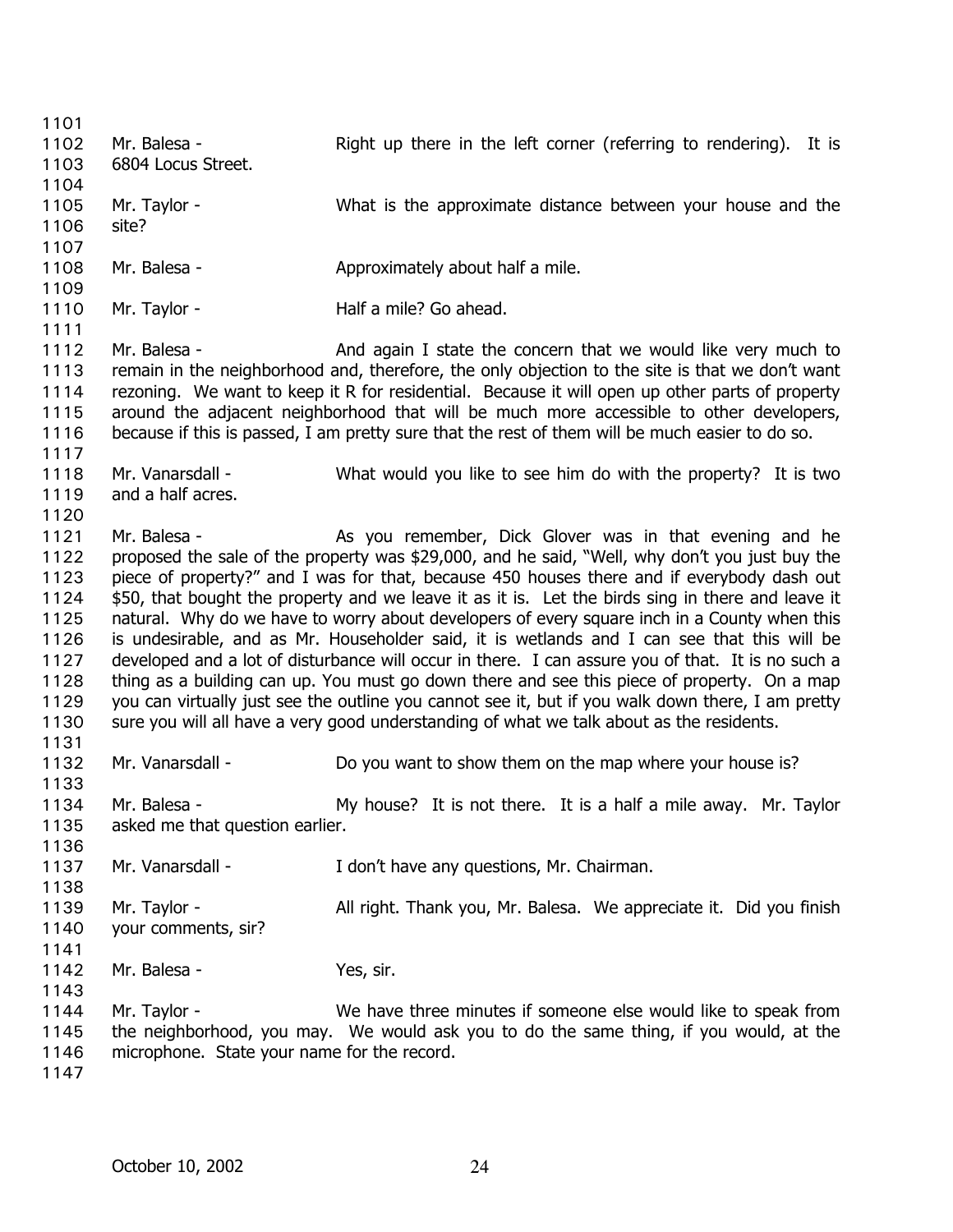Ms. Jennifer Crisp - My name is Jennifer Crisp - C R I S P, as in Paul. I don't have any other further comments. I think that the gentlemen have certainly represented the views that were brought to our Association meetings. I did want to let you know that we are also residents on Copeland Road. We are the second house from the left and we are located right next to Mr. Hudson. 1148 1149 1150 1151 1152 1153

- 1154 Mr. Vanarsdall - You are on Copeland?
- 1156 Ms. Crisp - The Mes.
- 1158 Mr. Vanarsdall - Thought you were.

1160 1161 Ms. Crisp - Tigst wanted to make sure that you understood that there were other supporters on Copeland that were not in favor of the project. Thank you.

1163 1164 Mr. Jernigan - Ms. Crisp, I have a question for you. If you owned that property, what would you want to do with it?

1165

1155

1157

1159

1162

1166 1167 1168 1169 1170 1171 1172 1173 1174 Ms. Crisp - The Actually, that came up at our Association meeting and I wish that I could provide you with an answer. I do. I understand, but I think we are reasonable people. I think we understand that this gentleman has a piece of land that he would like to profit from. That is why he bought it. Unfortunately, that piece of land just isn't very good for much of anything. I respect the engineering firm for certainly coming forward and trying to propose something, but quite frankly, as I am a layperson, I have no knowledge of that, but it just doesn't look like much to begin with. I understand his frustration, but as a homeowner near that area, that is why I bought there, because there wasn't anything across the street from me.

- 1175 1176 Mr. Jernigan - Well, it is a tough area to put a house, and then it would be right next to an interstate. OK. I mean, I just wanted your feelings on that. That's OK. Thank you.
- 1177 1178

1179

Ms. Crisp - You are welcome.

1180 1181 1182 1183 Mr. Taylor - Thank you Ms. Crisp, and I think we may have two minutes if there is someone else who'd like to speak on the record. We need not do the whole 10 minutes. We can stop here, but if you would like to talk, if you would come down and identify yourself, we'd be happy to hear your view.

1184

1185 1186 1187 1188 1189 1190 1191 1192 1193 1194 1195 Mr. Grayson Griffith - Yes. My name is Grayson Griffith. As I understand the dilemma here, first of all, we have a very odd shaped piece of property. My main concern is the cost it would cost the County to accommodate this plan. Something will probably have to be done about the traffic going into there. If you are coming west on Bethlehem Road, you are going to have to make a very sharp hairpin turn to get onto the driveway going down there, and if you are going east on Bethlehem, you are going to have to, perhaps, yield or hold up some traffic going in the other direction, or possibly going to the school, and/or Paragon Place. That is quite busy in the morning. There is a steep drop-off right off of Bethlehem Road going down to the property itself and it looks like something will have to be done about that. My main concern is, what is it going to cost the County to accommodate this project? And in talking to Mr. Glover at a meeting last week, he said it is too expensive to put a house down there. It would be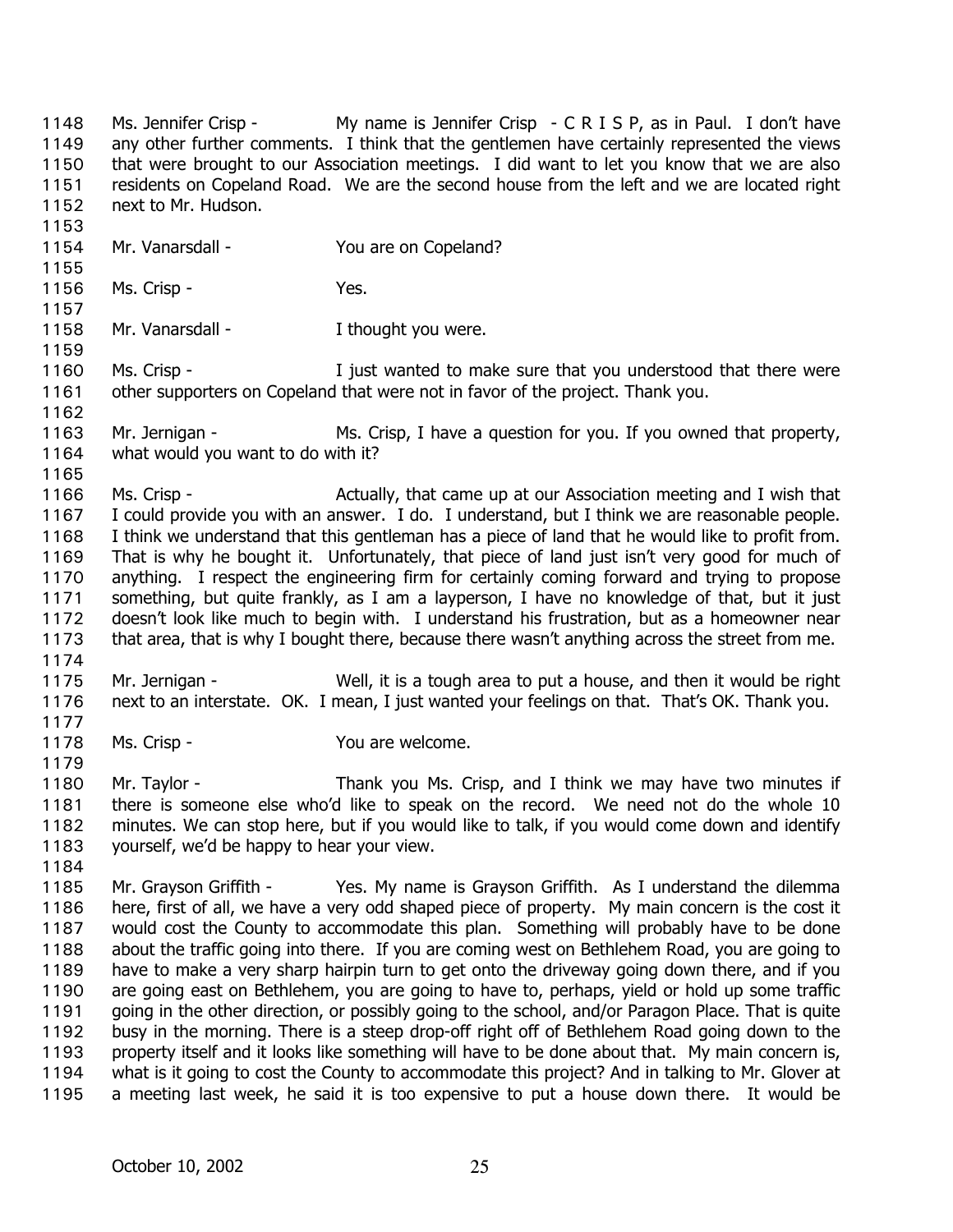cheaper or more efficient to put an office. Looks like some extra accommodation will have to be done to do this. I don't know exactly what. What if there is a problem with the drainage, and that is going to cost the County some money, and if it is going to be a small office if it goes in, how much is the County going to get back on this? 1196 1197 1198 1199 1200 1201 1202 1203 1204 1205 1206 1207 1208 1209 1210 1211 1212 1213 1214 1215 1216 1217 1218 1219 1220 1221 1222 1223 1224 1225 1226 1227 1228 1229 1230 1231 1232 1233 1234 1235 1236 1237 1238 1239 1240 1241 1242 1243 Mr. Marlles - Mr. Griffith, the cost of making those improvements on site would be borne by the developer, not the County. Mr. Griffith - That was my main concern, what it would cost. Is it going to be any additional cost to the County? Mr. Marlles - I can't see any costs directly to the County, sir, for developing the site anyway. The parking areas, the drainage, all of that would have to be done by the applicant or the developer. Mr. Griffith - **OK.** That was my main concern. Thank you. Mr. Taylor - Thank you. We are pretty much out of time now and I hope everybody has had an opportunity to speak. Mr. Vanarsdall - Ms. Isaac, are you going to proffer this? Did you say you were going to proffer this? Ms. Isaac - The Music of I can. We had proffered the materials. I will be happy to proffer the colors to give a little latitude in the footprint when we do the POD. Mr. Vanarsdall - You can't proffer this picture either, because you don't know Public Works would do. This is the side next to his house that they don't need to disturb. Ms. Isaac - The Musican proffer that the property won't be disturbed. We were there when it was brought out in the opposition that there are wetlands. We cannot disturb that under threat of fine and jail sentences. I'd be happy. Mr. Vanarsdall - Why don't you proffer that and probably this rendering somehow, and we will go from there. Ms. Isaac - The I will be happy to add the additional proffers and we can do that. If the Planning Commission approves this tonight, I can work with Mr. Householder. Mr. Vanarsdall - I won't ask you to do this side, because I know they have to disturb that. Just the other side. Ms. Isaac - We had an expert photographer, Mr. Householder. Mr. Marlles - Ms. Isaac, you have five minutes and 15 seconds for rebuttal. Ms. Isaac - Well, I think a lot of things the opposition mentioned that I had touched upon. The entrance has been approved with our preliminary plan by the Traffic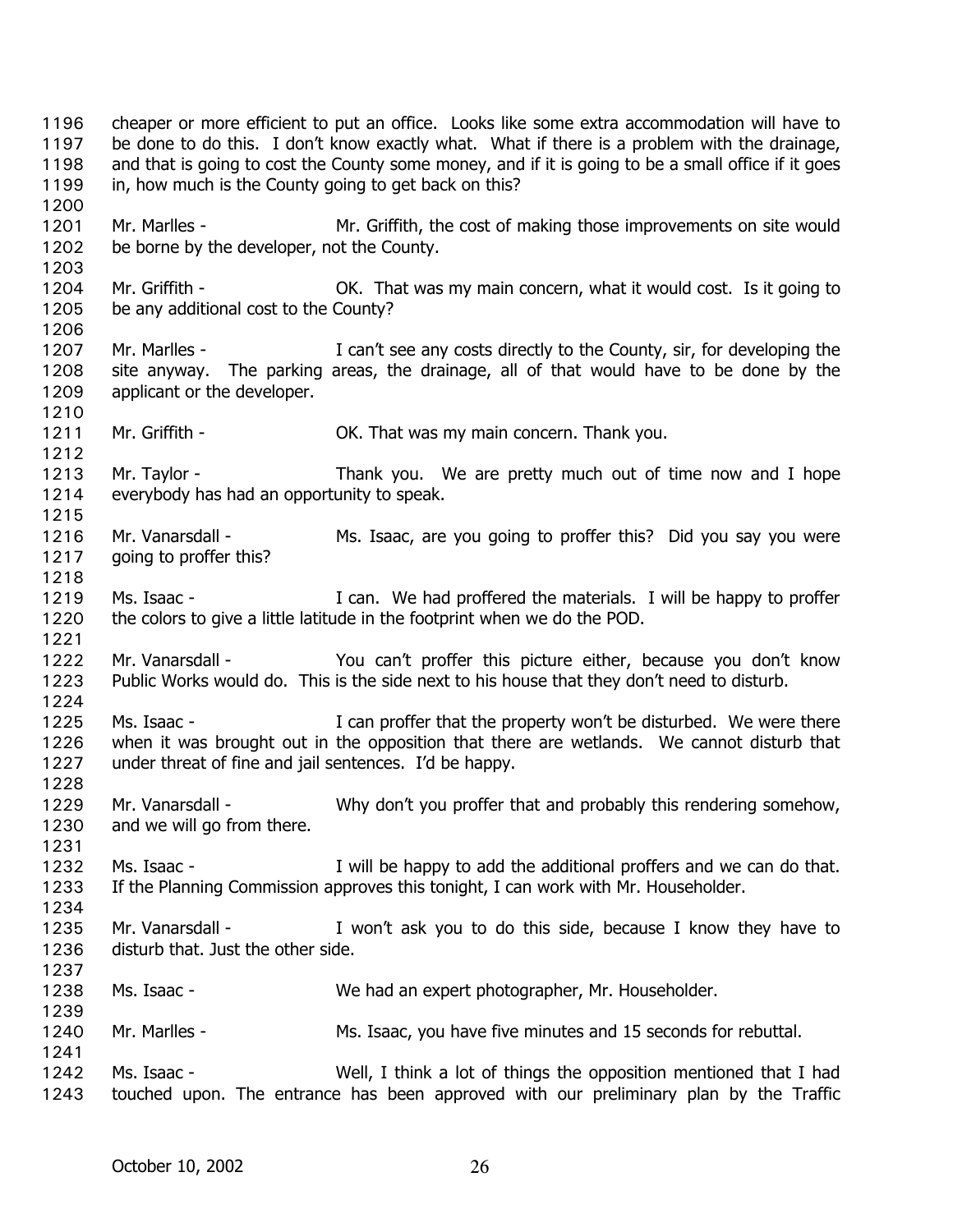Engineer meeting site distance and, of course, with the engineer's plans, we will have to provide whatever improvements to Bethlehem Road that are needed. Runoff will be severely, will be looked at critically by Public Works, as we are not allowed to flood downstream areas. This is all part of the POD process. I think one of the biggest problems for the residents to the north is that they see this as precedent setting, and to go into their neighborhood in the middle of a block and rezone a house or a dentist office or whatever is spot zoned, and this Commission and Board do not approve of spot zoning. What we are asking for is an infill site. It is consistent with the zoning. On the other side of Bethlehem, it is consistent with the zoning. On both sides of the interstate. Mr. Hudson says that he thinks he will be able to see the parking from his house. I have walked the site. You can't see his house from the site. We are using the existing driveway and the proposed parking will go between that existing driveway and Bethlehem Road. I honestly do not believe he will be able to see the parking from his house after the development has occurred. As I said, 70% of the site has to be left in its natural state. So I really think that this zoning request is consistent with what is in the area. I do not think it will have any adverse impact on any of the residential property to the north or to the east. If you have any other questions, I will be happy to answer them. 1244 1245 1246 1247 1248 1249 1250 1251 1252 1253 1254 1255 1256 1257 1258 1259 1260

- 1261 1262 Mr. Archer - Ms. Isaac, did you say that you had identified a potential user, or you have not at this point?
- 1264 1265 1266 1267 1268 Ms. Isaac - No. I have not been told of the user, but I know we have proffered out a lot of people who won't be there. Also, because of the site restraints, it will not be a medical office facility to the best of my knowledge, because of the parking requirements are so much higher for medical facilities. And, of course, that generates more traffic. This would be a general office, insurance company…
- 1270 Mr. Archer - So generally you would anticipate multi users, not just one?
- 1272 Ms. Isaac - Two users, probably one for each floor.
- 1274 1275 1276 Mr. Taylor - **And generally you would expect the normal business week, open** five days a week, 9 to 5? No nights?
- 1277 1278 Ms. Isaac - The It is night hours, if one person had to work late, but not hours of operation. No, this is a general office building, 8 to 5.
- 1280 Mr. Taylor - Anymore questions from the Commission? Thank you, Ms. Isaac.
- 1282 Mr. Archer - The Mr. Chairman, I would like to ask staff a question, if I may.
- 1284 Mr. Taylor - Please. Please ask the staff.

1286 1287 1288 1289 Mr. Archer - Mr. Householder, in reviewing your summary, you didn't say yes and you didn't say no. Staff does not review this request favorably. In light of those comments, can you think of any additions that could be made to this that would improve what has already been presented?

1290

1263

1269

1271

1273

1279

1281

1283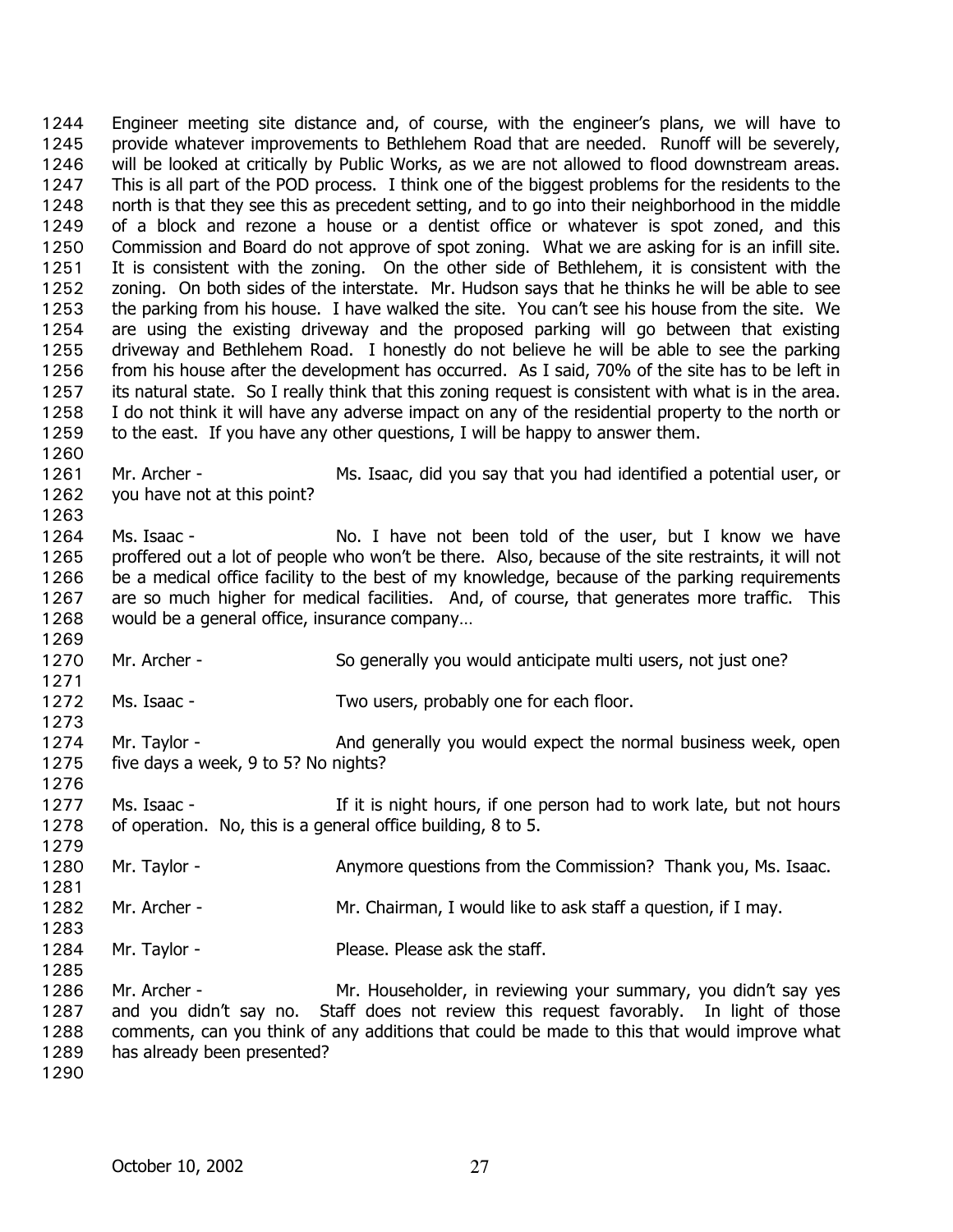Mr. Householder - I think some of the things that Mr. Vanarsdall asked for and proffered for will obviously enhance it by proffering the elevation, as shown. Also, proffering to not disturb some of the site, which they probably won't disturb anyway. I think mostly we are concerned with the layout and we are just wishing that there was just a way to get the parking around the building, as opposed to just along a driveway. If you notice, all those lines are topo lines. So you are on a very steep slope, so it is going, it seems like an awkward way to access the site. They are the engineers, so they are telling us that is the only real way to make this work. I am wondering if you could put a building down in here (referring to rendering) while maybe, I don't know, but that is where the topo is. It is hard to get the building. So, we just wish that there was a better way to show this layout. There may not be. We are also concerned that it is EPA on the Land Use Plan, but it is designated at a time when we look at it from a more general standpoint that we know there are wetlands in the RPA and floodplains, so we kind of designated it more generally in that area, and they have proven that there is an area outside of the environmentally sensitive area that could be developed. 1291 1292 1293 1294 1295 1296 1297 1298 1299 1300 1301 1302 1303 1304 1305

- 1306 1307 1308 1309 1310 Mr. Taylor - The Muslim Lertainly agree that the extension walkway or whatever it is between the parking and the building is unusual. Is there any possibility, have you discussed with the architect the possibility of moving that over close to the parking area, or making it a bit more compact?
- 1311 1312 1313 1314 1315 1316 1317 Mr. Householder - We haven't gotten into that detail. This latest layout is an improvement over the first layout that we saw, so we did see this as an improvement over the original case, but I think that it is possible that it could be done closer to the parking area. Some of these spaces are quite a distance from, if you are way back here, you walk all the way downhill to get to the building. But once you get to this point here (referring to rendering), there would be a covered walk. And you always have to walk a distance in a big parking lot to get to a building. I don't think that is a major concern.
- 1318
- 1319 Mr. Taylor - That is not an option.
- 1320

1322

1326

- 1321 Mr. Householder - That is right.
- 1323 1324 1325 Ms. Ware - The I just want to be very clear that from where this piece of property is located on our map in the staff report that there is really nothing else between that and the neighborhood, or Copeland Road, that is developable? Right?
- 1327 1328 1329 1330 1331 Mr. Householder - That is correct. Between the neighborhood to the north there is no other area outside of the RPA buffer that basically encompasses the entire area, because that creek runs through the site, basically, and it is right along here (referring to rendering). So that is  $-$  it is a very large buffer between the neighborhood that will remain.
- 1332 1333 Ms. Ware - The SR-1 over to the right is the field that Mr. Vanarsdall was talking about, right, that is part of a commons area?
- 1335 1336 1337 Mr. Householder - That designation reflects the fact that it is actually part of the subdivision, so it is considered to be residential in nature even though it is vacant.
- 1338 Mr. Archer - Thank you, Mr. Householder.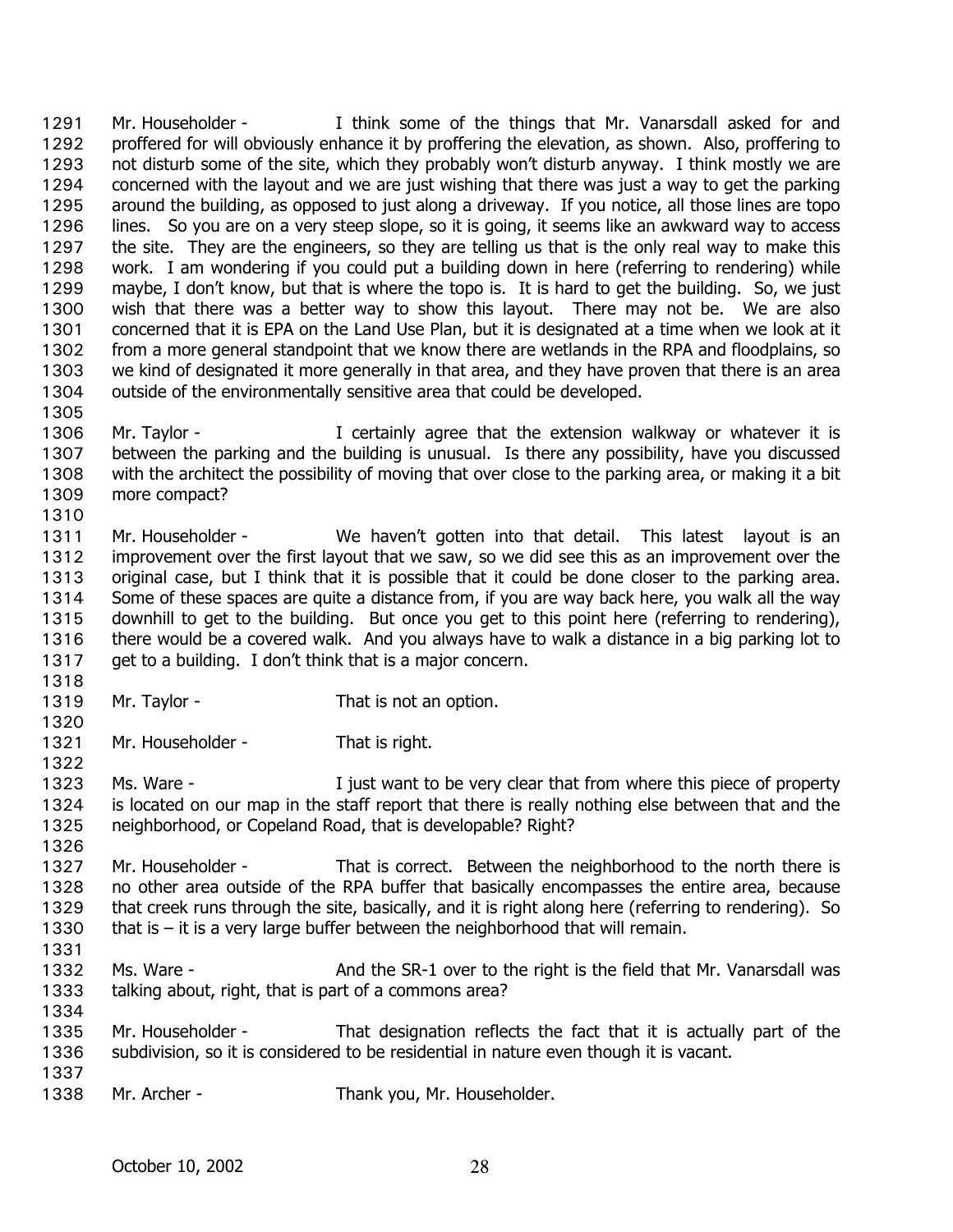- 1339 1340 1341 Mr. Vanarsdall - Are you ready for a motion, Mr. Taylor?
- 1342 1343 Mr. Taylor - Yes, I am, if there are no further questions.

1344 1345 1346 1347 1348 1349 1350 1351 1352 1353 1354 1355 1356 1357 1358 1359 1360 1361 1362 1363 1364 1365 1366 1367 1368 1369 1370 1371 1372 Mr. Vanarsdall - Thave been with this thing a pretty good while and some of the neighbors I know. Let me give you a story, I wish that we would have had the meeting down in that bottom and you all would understand it more. Several years ago a developer wanted to put an office/warehouse over in there, and we had about 100 people in the library against it. It wouldn't work, and that went away, and we thought that was the end of it. Then, the subdivision, which is not on the map, or not up there now, the subdivision across the field that I referred to, the same developer went over there and developed the subdivision called Still Meadows. And he left that open space because for some reason he couldn't develop it. This piece we are talking about tonight was left out entirely. And so that is why, unless it ended up the way it did, it ended up nothing. The reason it is zoned residential is because it was in with the rest of it. And so it was left like that. After that, we had a developer want to put an office down there and he was going to have an attorney and two secretaries. And the environmental people, where he wanted to put it, it was in environmental and in the flood plain, so he withdrew the case. So every time this happens we think this is the end of it. And it is never going to be the end of it. And the man owns the land and has owned it for years and can't do anything with it. So, here we have this case file and when I heard about the case file, I said, "It is the most ridiculous case I ever heard. Anybody want to put an office in a creek." But then when Mr. Householder and his staff wrote the staff report and answered to Mr. Archer, which I thought was a good question, Chris, it wasn't good and it wasn't bad. And they wrote the report and I agree with the report because he wrote it trying to help the developer, because we certainly have the chicken and the egg here. You can't go down to the environmental people of the County or the Corps of Engineers, nobody will go down in there and go to a whole lot of expense and then when the person doesn't know what is there, and then turn around and say you can't do it. So we have to have it rezoned first before you can ever do it. He is not sure what he is going to run into, and that is why the report was written, to point out to him about the steep hills, the flood plain, the wetlands, and all of this. So we kept on working on it, and we had the traffic people out there twice. It is the proper site distance that the County requires. He does not need a turn lane if you go through, because the school doesn't have a turn lane and nothing else along there.

1373

1374 1375 1376 1377 1378 1379 1380 1381 1382 1383 1384 1385 1386 When we had the community meeting, I believe Mr. John Balesa kept saying it was spot zoning. It is far from spot zoning. There is no way, if this was rezoned, there is no way we would have to rezone the houses, because of that, because it is just not spot rezoning. You can't imagine where it is. One afternoon Mr. Householder and I went over there and I have been over there twice since, as recent as yesterday, and when you get down in there, in fact I took a can of the orange paint that staff uses when they are marking trees, and marked where the building is going to be, and you would think you were 100 miles in the woods. You can't see anything. You can't see their house. You can look across that field and see the Still Meadows Subdivision, but like I said earlier, it is two football fields wide, and the proffer says they are going to leave the buffers in the present state. That takes care of that. So, when the case was filed we had a three-story building and 6 proffers and proffered out three uses they wouldn't use. Now we have it, through the work of Ms. Isaac and through the work of Lee Householder, and I had a little bit to do with it, and we have 1, 2, 3, 4, 5, 6, 7, 8, 9. We have nine uses proffered out in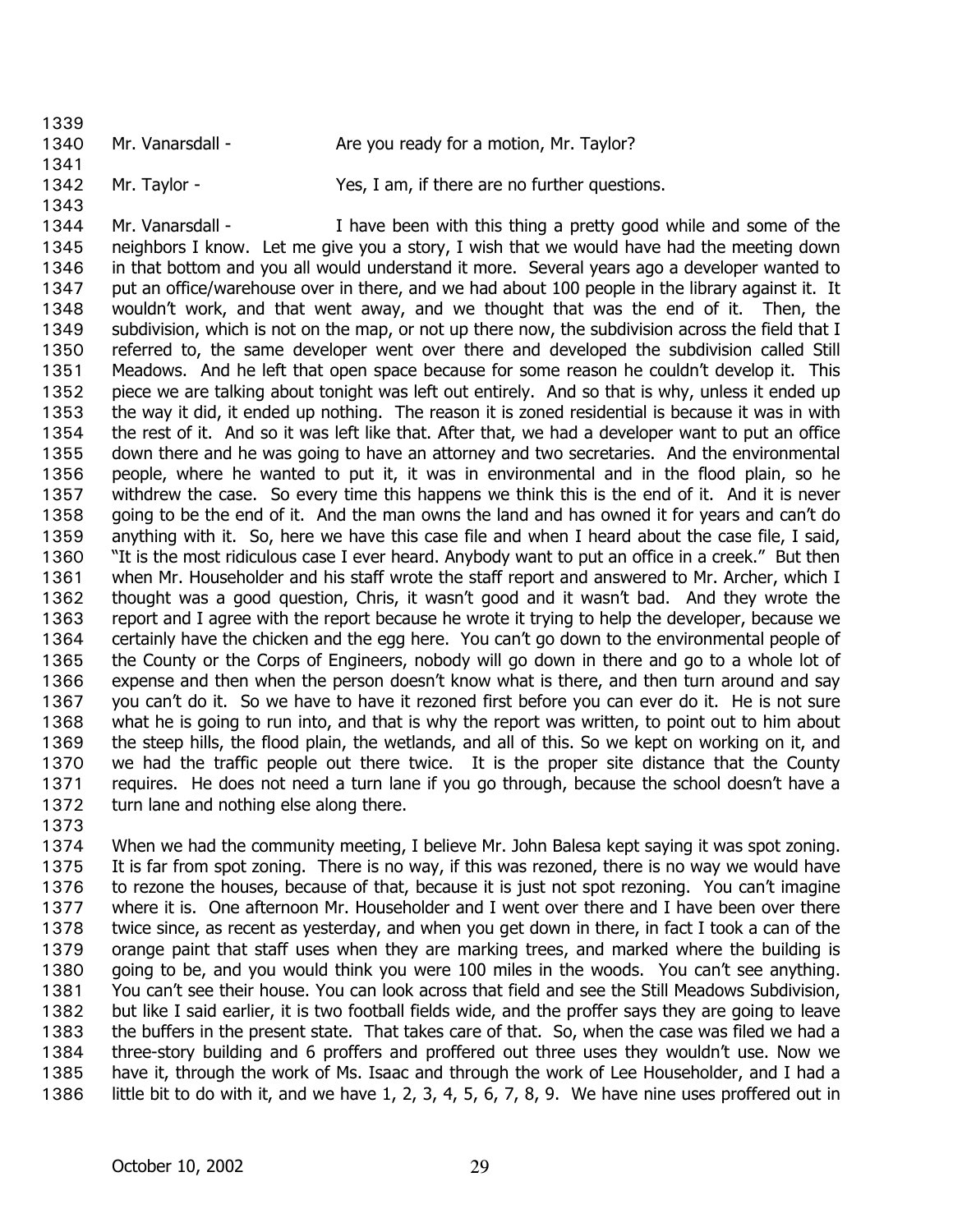the O-2 District. It is hardly anything left that it could be used for. Then we had the trash pickup and the parking lot cleaning put on there, and they lowered it to two stories instead of three. And then I decided to call the owner myself and talk to him, because I needed a better feeling about it. And my main question to him was have you ever had – I asked him how long he had owned the property, and he told me, and in those number of years have you ever had anyone inquire about putting a house down there. He said yes, one time. A man and his wife and kid from a northern state came and was interested in it. We went down in the bottom and I told him he'd have to get a septic tank from the County if they would OK it, and if he didn't, it would take him \$38,000 to run sewer and water in there, and he said he never heard from him again. I said if you had told me that you'd never have heard from me again either. 1387 1388 1389 1390 1391 1392 1393 1394 1395 1396 1397

- 1398 1399 1400 1401 1402 1403 1404 1405 1406 1407 1408 1409 1410 1411 1412 1413 1414 1415 1416 So, we've got two and a half acres there that the owner has the right to develop, and they don't know what it is good for. I feel like staff does, that it is going to be very difficult to ever develop, and I am not trying to tell you all it won't be developed, so don't misquote me, but it is going to be difficult because it is probably going to be too expensive. But anyway, that is where we stand now. Ms. Isaac is going to proffer the part, oh, the last thing, I called the owner back and said, would you mind proffering Old Bethlehem Road and Copeland Road. Traffic had mentioned something about if you couldn't come out to Bethlehem Road, maybe you could come out on Old Bethlehem and Copeland, and that is down in there where we showed you earlier where the pencil was, and where some of them live. And he said, I don't know why you want that. It will cost me a half a million dollars to put a bridge across the creek. I can't use. There are wetlands over there. I can't come out there. So how about doing it for the people's sake and he said OK and he did that. So, I know the neighborhood is not going to like what I am going to recommend, but I feel like that this is, I feel like I am doing you a favor. I don't think you will ever get a developer that will proffer out all of those uses and make a building this small for this use, and I think you could get a whole lot worse. This is about the third or fourth piece of property since I have set on the Commission that we have had in the District that comes back to haunt you. Most of them we have been able to put to rest. So, for that reason I am going to recommend this case to the Board for approval, Case C-51C-02.
- 1418 1419 Mr. Taylor - The Mull second that. Motion made by Mr. Vanarsdall, seconded by Mr. Taylor. All in favor say aye. All opposed say no. The motion passes.
- 1420

1417

1421 **REASON:** Acting on a motion by Mr. Vanarsdall, seconded by Mr. Taylor, the Planning Commission voted 5-0 (one abstention) to recommend that the Board of Supervisors **grant** the request because it would not be expected to adversely affect the pattern of zoning and land use in the area and the proffered conditions will assure a level of development not otherwise possible. 1422 1423 1424 1425

- 1426
- 1427 1428 Mr. Vanarsdall - The appreciate you all coming and I appreciate your presenting the case, and Mr. Marlles, when is the Board meeting?
- 1429 1430

- Mr. Marlles Mr. Vanarsdall, that meeting is on November 12.
- 1432 Mr. Vanarsdall -  $\blacksquare$  November 12<sup>th</sup>. Thank you.
- 1433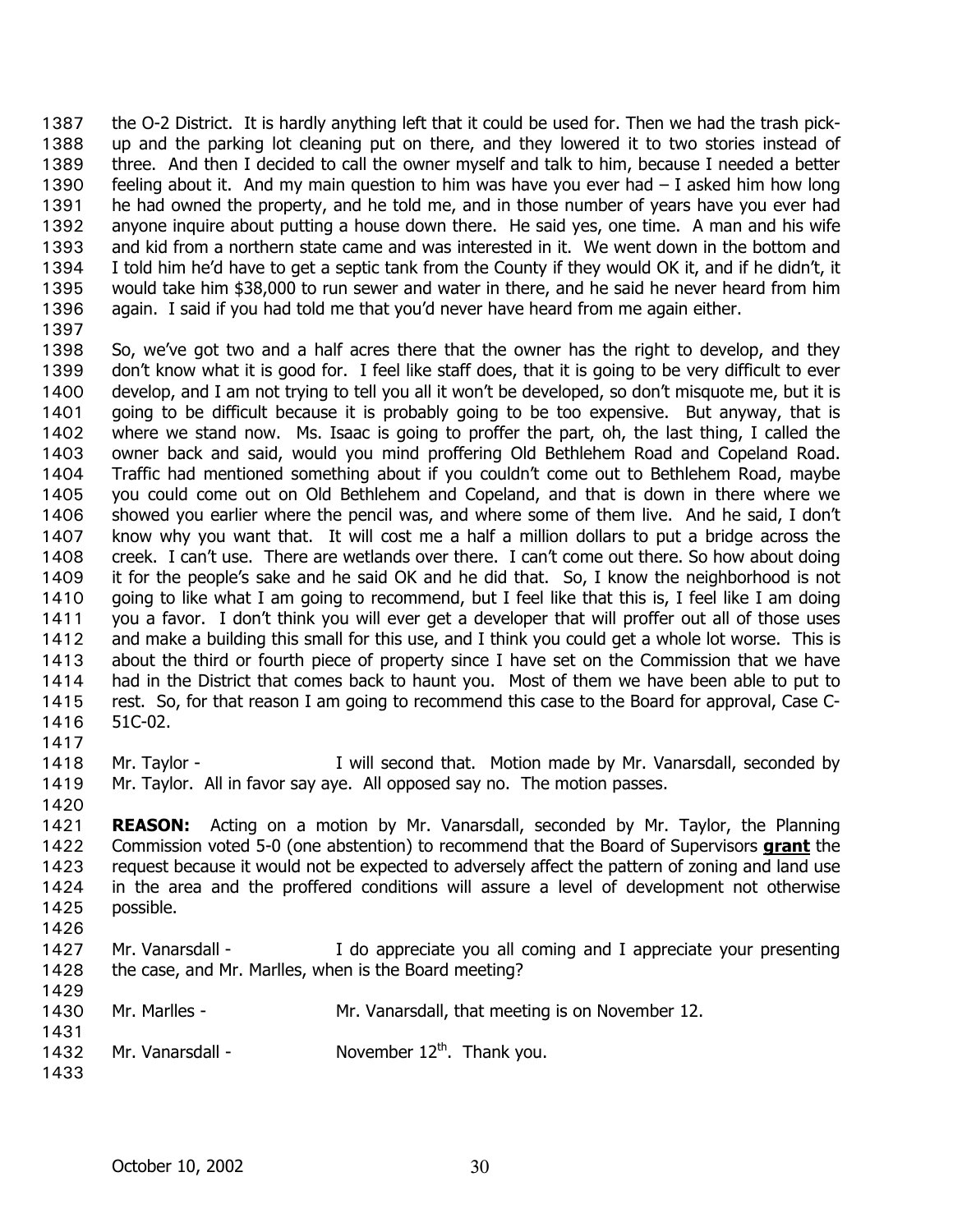Mr. Taylor - The Sume if anybody in the neighborhood still has questions on it, they can address Mr. Vanarsdall, feel free to address Mr. Vanarsdall or the staff. Thank you very much. 1434 1435 1436

1437

## 1438 **Deferred from the September 12, 2002 Meeting:**

1439 1440 1441 1442 1443 1444 1445 **C-52C-02 Don Blake for Joseph M. Coleman:** Request to conditionally rezone from R-3 One Family Residence District to M-1C Light Industrial District (Conditional), Parcel 770-753-9193 (61-4-1-3, 8503 Staples Mill Road, Boudar Gardens), containing 0.44 acre, located on the east line of Staples Mill Road (U. S. Route 33) approximately 46 feet north of Heisler Avenue. Light manufacturing is proposed. The use will be controlled by proffered conditions and zoning ordinance regulations. The Land Use Plan recommends Light Industry.

- 1446 Mr. Marlles - The staff report will be given by Mr. Paul Gidley.
- 1448 1449 Mr. Taylor - The Is there anyone in the audience who is opposed to Case C-52C-02? No opposition, Mr. Gidley. Proceed.
- 1451 1452 Mr. Gidley - Thank you, Mr. Chairman, Mr. Secretary, members of the Planning Commission.
- 1453
- 1454 1455 This case is C-52C-02, a proposal to rezone approximately 0.44 acre from R-3 to M-1C in order to relocate an existing engraving business into larger quarters.
- 1456

1447

1450

- 1457 1458 1459 The subject property is located on the east side of Staples Mill Road, approximately 46 feet north of its intersection with Heisler Avenue.
- 1460 1461 The Land Use Plan calls for this site to be Light Industry and this M-1C zoning is in accordance with that.
- 1462
- 1463 1464 There are new proffers that have been submitted, as recently as this afternoon, so you will need to waive the time limit on those. You should have them in front of you.
- 1465

1466 1467 1468 1469 1470 As you are probably aware, the property is near here, just east of Staples Mill between Staples Mill and the railroad tracks, just south of Parham Road, most of that is currently light industry/warehouse type uses in there and some automotive. However, this particular property was residential for a number of years, and so it stayed as its existing R-3 zoning. Only recently was it purchased and torn down, and thus the applicant has come in to rezone the property.

1471

1472 1473 1474 1475 1476 Since the surrounding property is M-1 zoning with the exception of O-2C zoning across Staples Mill Road, this request would appear reasonable. Staff's primary goal has focused on making sure the use planned for the site would not be detrimental to the area and that it reflected the improved quality that the local representatives and staff have been working to achieve for the Staples Mill Road corridor.

1477

1478 1479 1480 1481 While the applicant has worked with staff to address many of the concerns that we did have, there are one or two items that we still would like to see addressed. One is a concern that a 6,000 square feet building might be a little bit too large on this site, especially when you figure in the parking requirements and the need to provide appropriate buffers. That is something that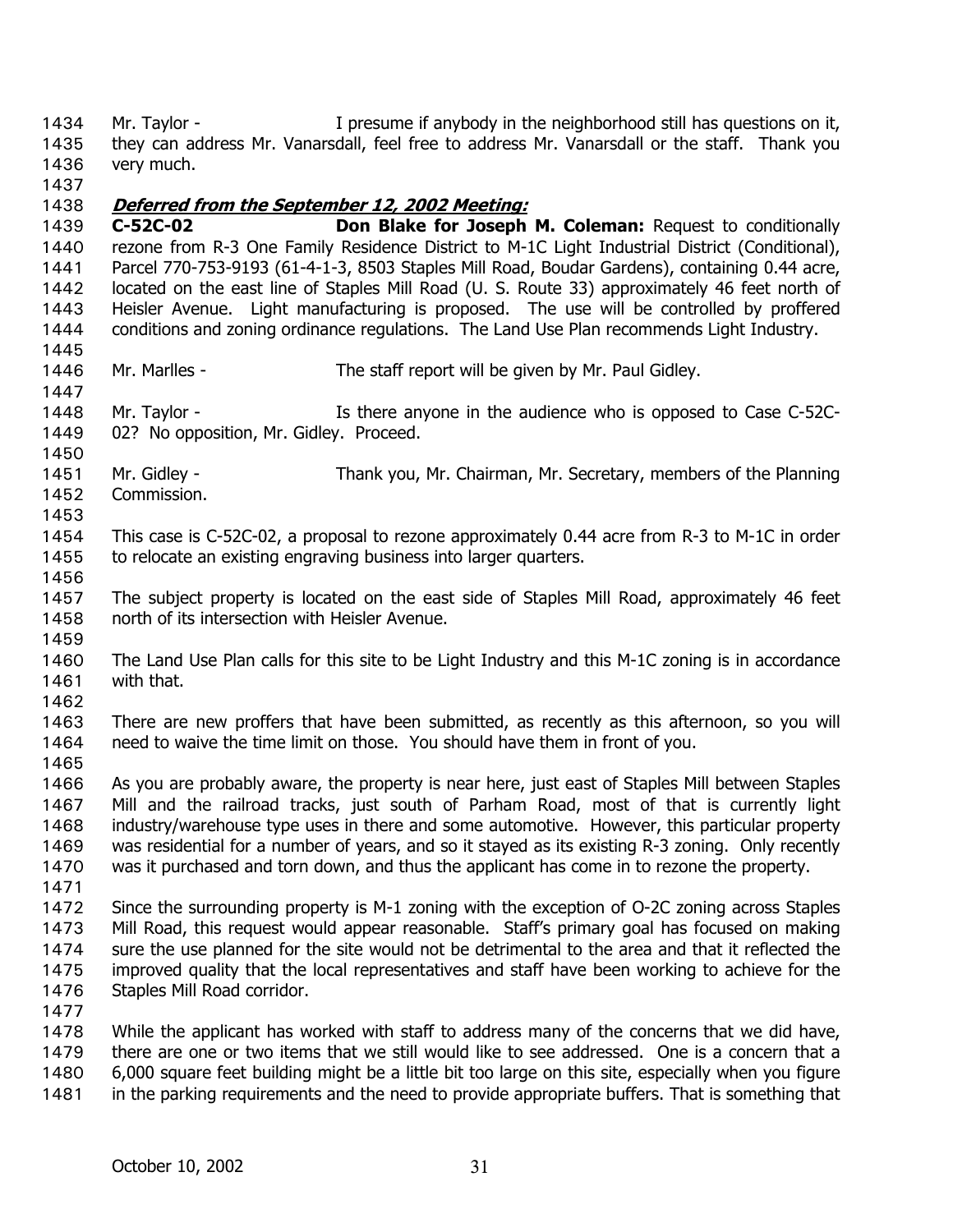will be addressed at POD, but it is a concern that we felt should be raised at this point, and at least let the applicant know. The landscape buffer that they have proffered is ten (10) feet up along Staples Mill Road. Code does require 10 feet, so all they are really doing is proffering what is already required. We would rather see it expanded a little bit, perhaps to 15 feet or so, especially in light of the fact that Roma's across the road went with 20 feet on their recent rezoning case. That being said, if the applicant could address these concerns, staff could support this case. 1482 1483 1484 1485 1486 1487 1488 1489 1490 1491 1492 1493 1494 1495 1496 1497 1498 1499 1500 1501 1502 1503 1504 1505 1506 1507 1508 1509 1510 1511 1512 1513 1514 1515 1516 1517 1518 1519 1520 1521 1522 1523 1524 1525 1526 1527 1528 1529 Are there any questions that I could entertain? Mr. Taylor - The Any questions from the Commission? No questions. No opposition. Mr. Vanarsdall. Mr. Vanarsdall - Unless some of the other Commission members have something to ask the applicant, I don't need to talk to them. Thank you, Paul. Mr. Taylor - Thank you, Mr. Gidley. Mr. Marlles - Mr. Vanarsdall, just as a reminder, we do need to waive the time limits on the proffers. Mr. Vanarsdall - Thank you. I appreciate you getting these together for us. We changed the proffers so many times, and they had to go back and forth, he about wore the applicant out, so I want to ask a question, Mr. Marlles. It reads funeral homes, mortuaries, and should say and crematories or undertakers. So, like I said, I am not going to ask him to get this, because the owner is not here tonight, so I am not going to ask Mr. Blake to get that changed. Can you bring that to the Board's attention when it comes up? Mr. Marlles - Yes, sir. Mr. Vanarsdall - And the other thing is, is a commercial tower the same thing as a communication tower? Mr. Marlles - It might be a typo. It sounds like to me it should be communication tower. Mr. Vanarsdall - The Mus supposed to be. So, we can get that changed, also, if you think you need it at Board time. Mr. Marlles - The Yes. Mr. Vanarsdall - And with that I make a motion that we waive the time limits on C-52C-02. Mr. Taylor - Second. Motion made by Mr. Vanarsdall and seconded by Mr. Taylor. All in favor of waiving the time limits say aye. All opposed say no. The motion passes. The time limits are waived.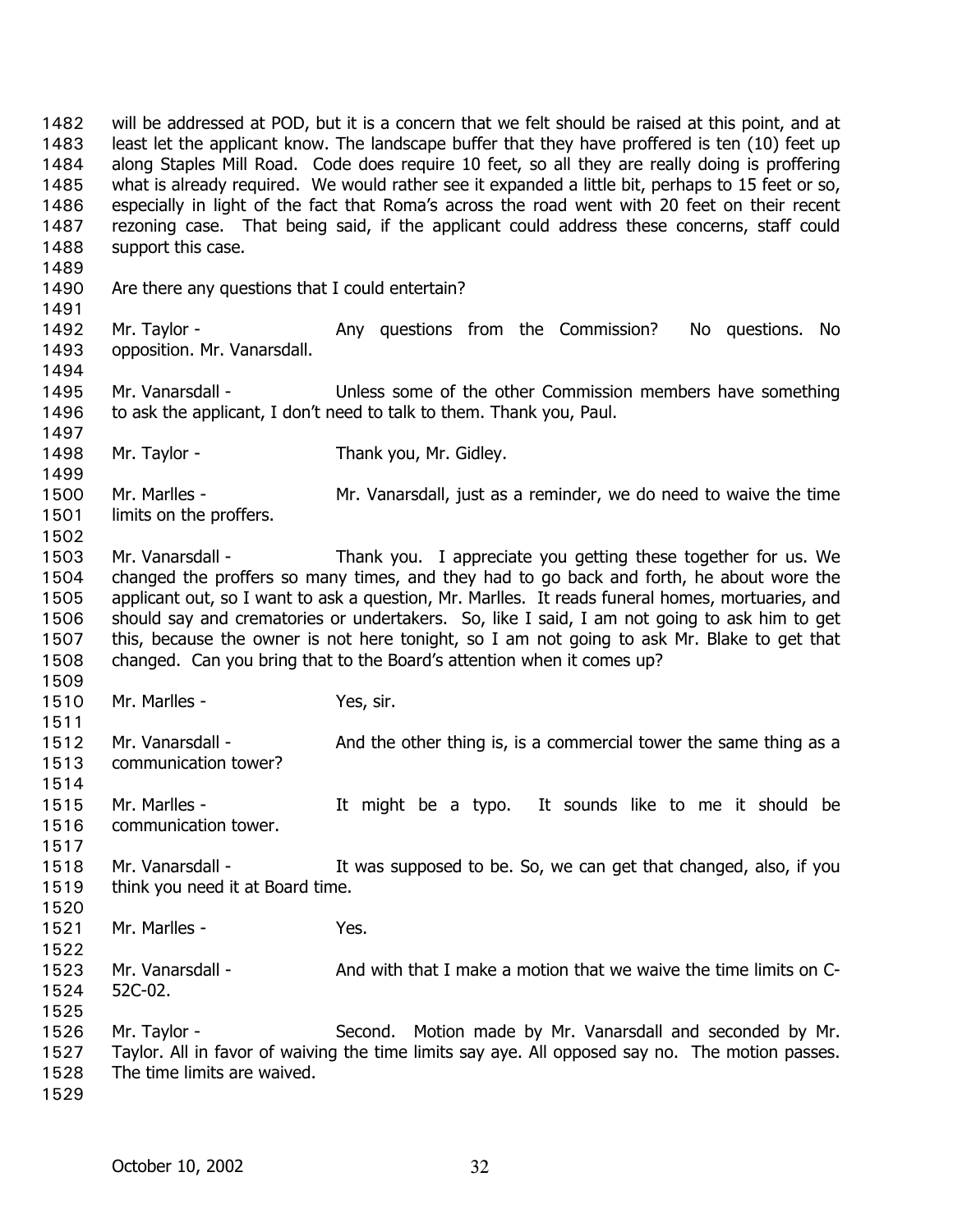1530 Mr. Vanarsdall - And I recommend C-52C-02 to the Board for approval. 1531 1532 1533 1534 1535 1536 1537 1538 The Planning Commission voted to waive the time limits on Case C-52C-02, Don Blake for Joseph M. Coleman. Mr. Taylor - Second. All in favor say aye. All opposed say no. The motion passes. **REASON:** Acting on a motion by Mr. Vanarsdall, seconded by Mr. Taylor, the Planning Commission voted 5-0 (one abstention) to recommend that the Board of Supervisors **grant** the request because business zoning is appropriate in this area. 1539 1540 1541 1542 1543 1544 1545 1546 1547 1548 1549 1550 1551 1552 1553 1554 1555 1556 1557 1558 1559 1560 1561 1562 1563 1564 1565 1566 1567 1568 1569 1570 1571 1572 1573 1574 1575 1576 1577 **C-58C-02 Mr. & Mrs. Bruce T. Regester:** Request to conditionally rezone from A-1 Agricultural District to R-2AC One Family Residence District (Conditional), Parcel 754- 763-6626 (38-A-39, 4525 Springfield Road), containing 0.8083 acre, located on the east line of Springfield Road (State Route 157) at its intersection with Argonne Drive. Single-family subdivision is proposed. The applicant has proffered a density of two (2) lots. The Land Use Plan recommends Suburban Residential 1, 1.0 to 2.4 units net density per acre. Mr. Marlles - The staff report will be given by Mr. Gidley. Mr. Gidley - Thank you Mr. Chairman, Mr. Secretary, and members of the Planning Commission. This case is C-58C-02. It is a proposal to rezone 0.8083 acres of land from A-1 to R-2AC for the purpose of constructing two single-family residences. The subject property is located at 4525 Springfield Road, which is between the existing Craig's Mill Subdivision on the north side and St. Michael's Church on the south side. The Land Use Plan calls for this area to be designated Suburban Residential 1, which is 1-2.4 units/acre. This zoning request is slightly above that, but less than the surrounding properties. Again, to the north of this site is Craig's Mill Subdivision, also extending over to the east, to the south is St. Michael's Church, and to the west is the R-3A zoned Olde Springfield Subdivision. New proffers were received today. You should have copies of these right now, and you will need to waive the time limits on those. With the surrounding subdivisions and the existing church, this residential rezoning request would appear reasonable to staff. Our main goal has been to make sure that the proposed homes on the site will be of similar quality to those found in the adjacent Craig's Mill Subdivision. To this end, many of the proffers that the applicant has submitted are similar to those in Craig's Mill. These include requirements such as brick foundations, a minimum finished floor area of 1,600 square feet, and a fifteen (15) foot landscape buffer along Springfield Road. In addition, the applicant has proffered that a minimum of 30% brick will be used for the exterior portion of each home, and that there will be a maximum of two lots, but with only one access point onto Springfield Road.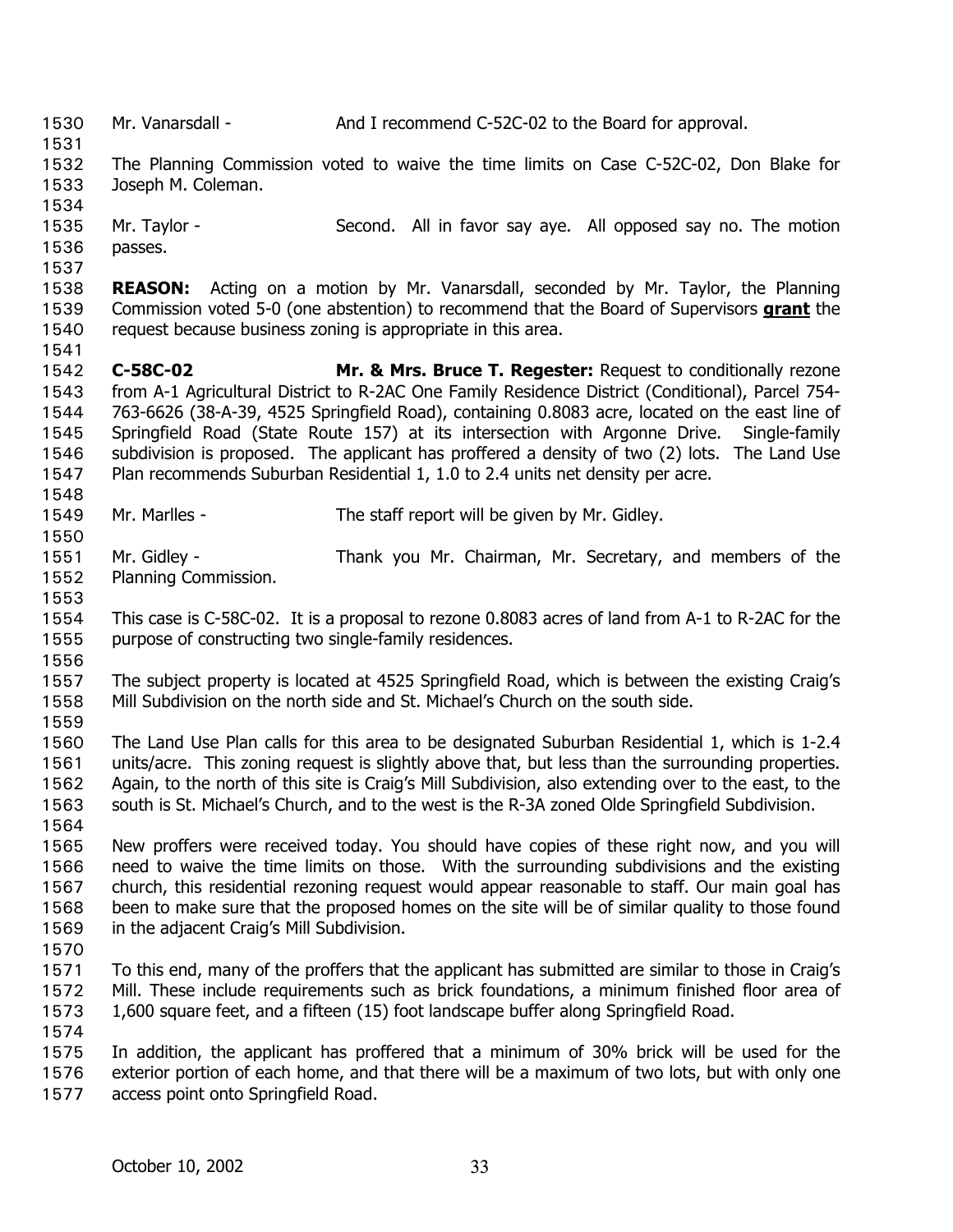1578

1581

1579 1580 As a result of these proffers, staff feels that the homes built will be of similar if not slightly higher quality than the surrounding neighborhoods.

1582 1583 1584 1585 1586 1587 1588 1589 1590 However, one point I would like to make, staff has pointed out to the applicant that given the configuration of this parcel, it would appear that only one buildable lot is possible at the present time. In order to create a second buildable lot, the applicant will probably need to acquire an adjacent .363-acre site, which is presently owned by VDOT. VDOT has indicated a willingness to work with the applicant towards this end, and by acquiring this corner property that you see right here (referring to rendering), that will improve the applicant's frontage and also his buildable area for a second lot. Nonetheless, given the surrounding residential zoning and surrounding neighborhoods and church, staff does feel this rezoning request is reasonable and can recommend approval. Are there any questions that need to be answered?

- 1591 1592 1593 1594 1595 1596 1597 1598 1599 1600 1601 1602 1603 1604 1605 1606 1607 1608 1609 1610 1611 1612 1613 1614 1615 1616 1617 1618 1619 1620 1621 1622 1623 Mr. Taylor - Are there any questions from the Commission? Mr. Vanarsdall - This is dated the  $10^{th}$ , today, too. Isn't it? Mr. Gidley - Yes, sir. Those came in today. Mr. Vanarsdall - Are Mr. and Mrs. Regester here? Mr. Gidley - Yes, sir. Mr. Vanarsdall - The Muslim Chow who you are but I didn't put the name on it. Wait a minute; I didn't mean to get him up here now. I am sorry, Mr. Chairman. Paul, are you finished? Mr. Taylor - That is quite all right. Mr. Vanarsdall - Thought I was Chairman there for a minute. I am sorry. Mr. Taylor - That is quite all right, Mr. Vanarsdall. Do you want to have him speak? Mr. Vanarsdall - Tiust wanted to ask him a question. Mr. Taylor - Please, sir, if you would. Step up to the microphone and identify yourself for the record, and if you would like to speak you have, it looks like you have part of 10 minutes. Mr. Regester - Yes, I am Bruce Regester. It is all e's in Regester. Mr. Vanarsdall - Tiust wanted to ask you a question for curiosity. Are you going to, if you had that VDOT property, as Mr. Gidley said, you could have two lots. Are you going to pursue that and try to get it, because they are willing to sell it, and I don't know how much it
	-

costs.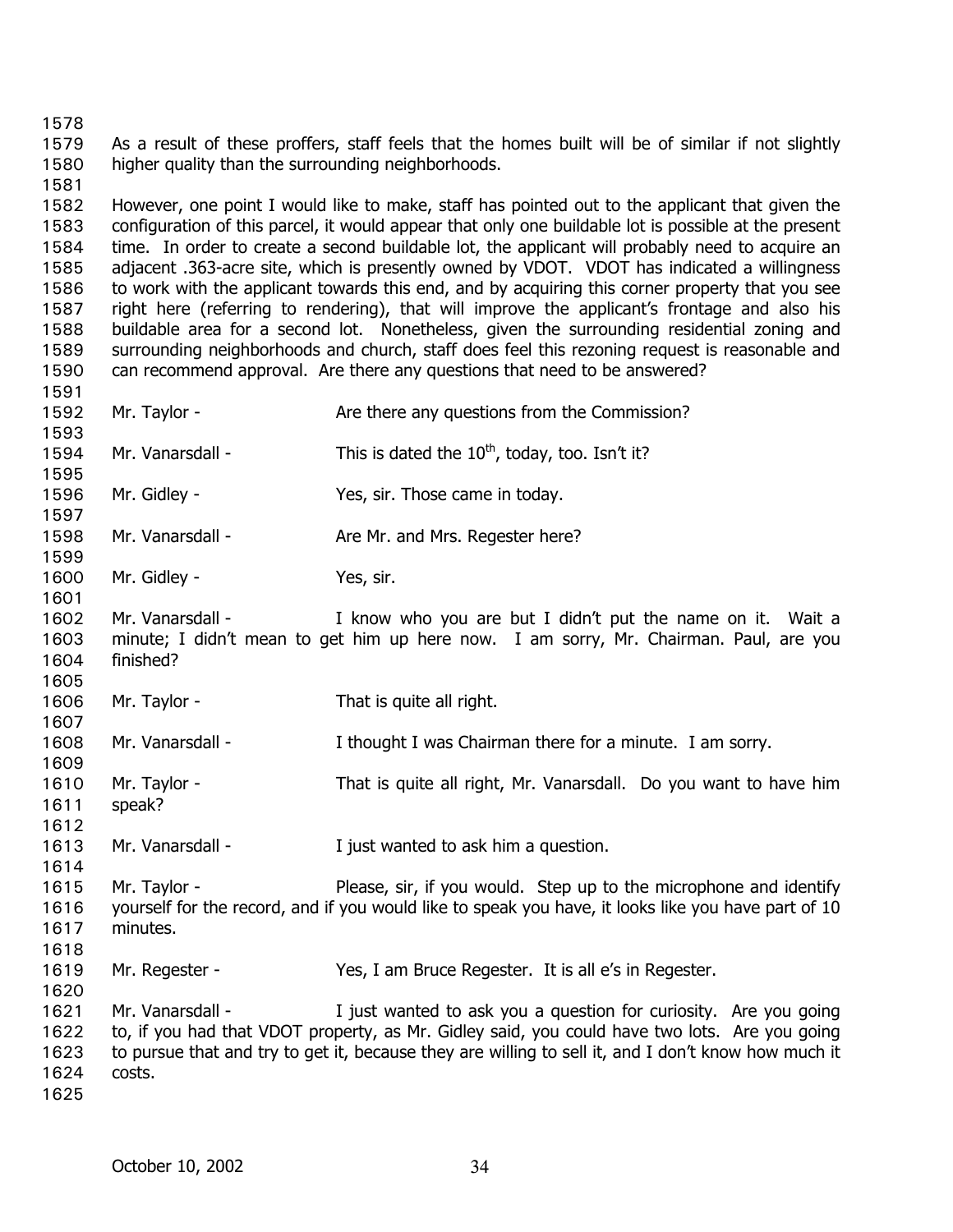Mr. Regester - Yes. I have a letter here that indicated they are going to, they don't wait. It is a maintenance issue. 1626 1627 1628 1629 1630 1631 1632 1633 1634 1635 1636 1637 1638 1639 1640 1641 1642 1643 1644 1645 1646 1647 1648 1649 1650 1651 1652 1653 1654 1655 1656 1657 1658 1659 1660 1661 1662 1663 1664 1665 1666 1667 1668 1669 1670 1671 1672 1673 Mr. Vanarsdall - So do you plan on coming back later with the other lot? Mr. Regester - Yes, sir. Well, it is R-2A. I mean, my goal is just to get this off of the table. I would like to take a moment just to say something. I know a couple of the neighbors are here and Mr. Gidley has helped me. Mr. Vanarsdall - The You say the neighbors are here? Is there any opposition to this? Voice from the audience - No opposition. Just curious to know what is going to be out there. Mr. Regester - The Long term planning, it is my understanding on this particular area was, this is the Planning Commission's 1990 paper work. From that lot back to Hanes Jeep used to be a lot of residential property. Mr. Vanarsdall - Right. I remember that. Mr. Regester - There isn't any. I have been recommended that this is residential, and 20,000 cars a day passing that property. It is 25 acres on the other side of the church that is going to be townhouses. Right? Ryan Townhouses at basically \$200,000 a piece. I just wanted to footnote this thing that I want to do the highest and best use here, and it is hard for me to tell you that is what I am doing, but this is what I have been recommended to do, R-2A. Mr. Vanarsdall - **OK.** Mr. Regester - Twenty thousand cars a day and that is 1990 paper work. That is just, I think it should be in this century, the planning that we have taken this R-2A off of. This is 2002, and again from there back to Hanes Jeep, all of the homes have been eliminated, yet my recommendation is residential, which I am honoring. I am not here to create a problem. I am honoring that but I just want to know that you all are backing me. That is the best plan. Mr. Vanarsdall - The Muster of the I was trying to help you out, I just didn't know if you know if VDOT would sell or not. Mr. Regester - Think they would pay me to take it. Mr. Vanarsdall - What VDOT will do is first thing they will do is ask the neighbors do they want it. Mr. Regester - They can't have it, because there is not enough there to put on an open market, and I am the parent track. Mr. Vanarsdall - All right, well, you answered my question and I appreciate it and we will go on with this lot. Thank you. Do you want to come on down and tell us what you need?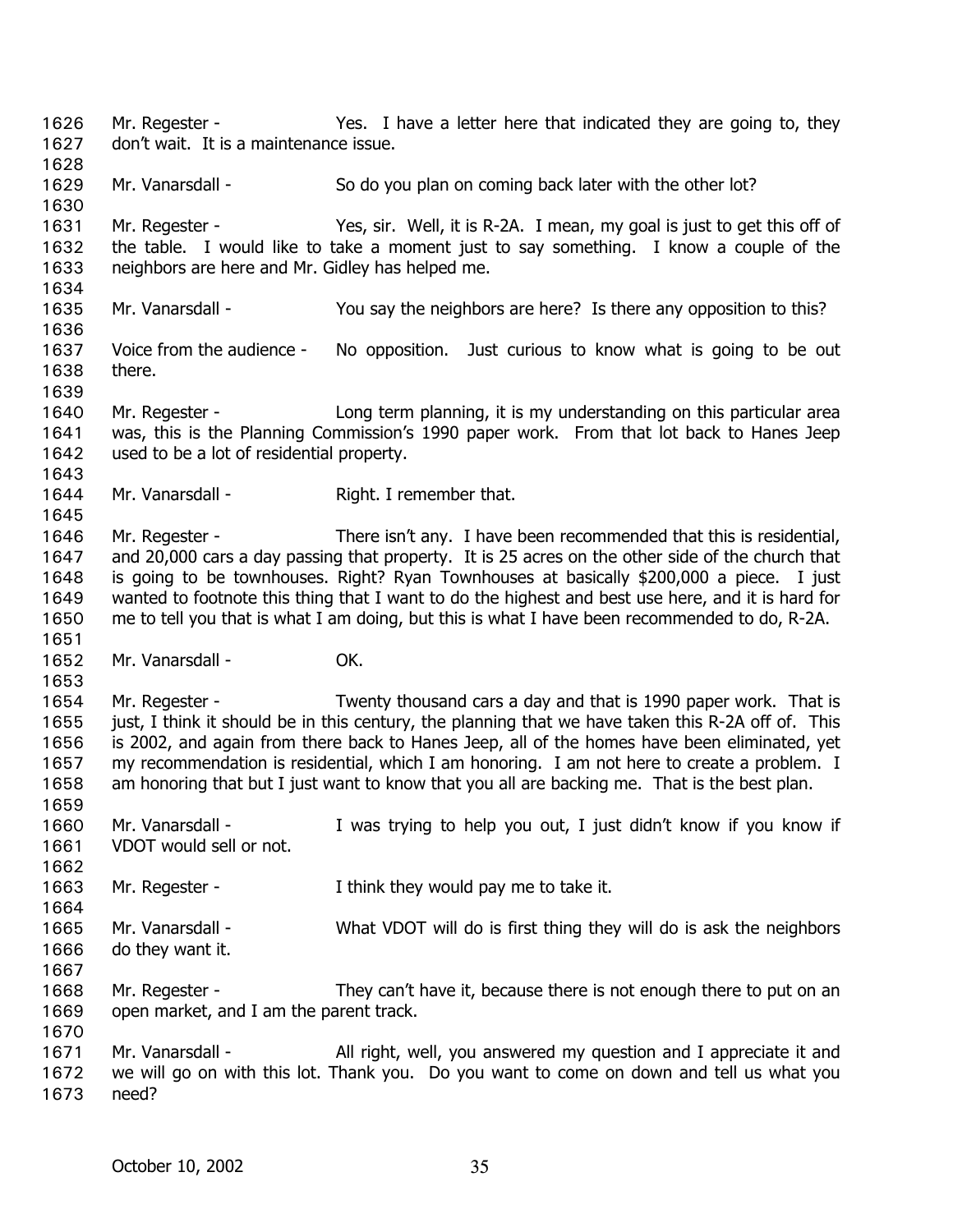| 1674         |                                                                                              |                                                                                                      |  |
|--------------|----------------------------------------------------------------------------------------------|------------------------------------------------------------------------------------------------------|--|
| 1675         | Mr. Taylor -                                                                                 | You have the opportunity if you want, but if you don't want to it is                                 |  |
| 1676         | fine.                                                                                        |                                                                                                      |  |
| 1677         |                                                                                              |                                                                                                      |  |
| 1678         | Mr. Vanarsdall -                                                                             | I move we waive the time limits on this Case C-58C-02.                                               |  |
| 1679         |                                                                                              |                                                                                                      |  |
| 1680         | Mr. Archer -                                                                                 | Second.                                                                                              |  |
| 1681         |                                                                                              |                                                                                                      |  |
| 1682         | Mr. Taylor -                                                                                 | Motion made by Mr. Vanarsdall and seconded by Mr. Archer to                                          |  |
| 1683         | waive the time limits on Case C-58C-02. All in favor of waiving the time limits say aye. All |                                                                                                      |  |
| 1684<br>1685 | opposed say no. The motion passes.                                                           |                                                                                                      |  |
| 1686         |                                                                                              | The Planning Commission voted to waive the time limits on Case C-58C-02, Mr. & Mrs. Bruce T.         |  |
| 1687         | Regester.                                                                                    |                                                                                                      |  |
| 1688         |                                                                                              |                                                                                                      |  |
| 1689         | Mr. Vanarsdall -                                                                             | I move that Case C-58C-02 be recommended to the Board of                                             |  |
| 1690         | Supervisors for approval.                                                                    |                                                                                                      |  |
| 1691         |                                                                                              |                                                                                                      |  |
| 1692         | Mr. Archer -                                                                                 | Second.                                                                                              |  |
| 1693         |                                                                                              |                                                                                                      |  |
| 1694         | Mr. Taylor -                                                                                 | Motion made by Mr. Vanarsdall and seconded by Mr. Archer. All in                                     |  |
| 1695         | favor say aye. All opposed say no. The motion passes.                                        |                                                                                                      |  |
| 1696         |                                                                                              |                                                                                                      |  |
| 1697         | <b>REASON:</b>                                                                               | Acting on a motion by Mr. Vanarsdall, seconded by Mr. Archer, the Planning                           |  |
| 1698         |                                                                                              | Commission voted 5-0 (one abstention) to recommend that the Board of Supervisors grant the           |  |
| 1699         |                                                                                              | request because it continues a similar level of single family residential zoning as currently exists |  |
| 1700         | in the area.                                                                                 |                                                                                                      |  |
| 1701         |                                                                                              |                                                                                                      |  |
| 1702         |                                                                                              | THE COMMISSION TOOK A 10-MINUTE BREAK AT THIS TIME.                                                  |  |
| 1703         | THE COMMISSION RECONVENED AT THIS TIME.                                                      |                                                                                                      |  |
| 1704<br>1705 |                                                                                              |                                                                                                      |  |
| 1706         | <u>Deferred from the September 12, 2002 Meeting:</u>                                         |                                                                                                      |  |
| 1707         | $C-54C-02$                                                                                   | <b>Neil P. Farmer for Willbrook, LLC:</b> Request to conditionally                                   |  |
| 1708         |                                                                                              | rezone from A-1 Agricultural District to R-3C One Family Residence District (Conditional),           |  |
| 1709         | Parcels 748-766-2289 (47-A-23, 4741 Sadler Road), 748-766-1856 (27-A-24, 4711 Sadler         |                                                                                                      |  |
| 1710         |                                                                                              | Road), 747-766-9196 (27-A-25, 4729 Sadler Road), and 748-767-3704 (28-A-31), containing              |  |
| 1711         | approximately 18.6 acres, located on the southeast line of Sadler Road at Trexler Road. A    |                                                                                                      |  |
| 1712         | single-family residential development is proposed. The applicant has proffered to develop no |                                                                                                      |  |
| 1713         | more than thirty-three (33) lots on the property. The Land Use Plan recommends Suburban      |                                                                                                      |  |
| 1714         | Residential 1, 1.0 to 2.4 units net density per acre.                                        |                                                                                                      |  |
| 1715         |                                                                                              |                                                                                                      |  |
| 1716         | Mr. Marlles -                                                                                | The staff report will be given by Mr. Mark Bittner.                                                  |  |
| 1717         |                                                                                              |                                                                                                      |  |
| 1718         | Mr. Taylor -                                                                                 | Is there anybody in the audience who is opposed to Case C-54C-                                       |  |
| 1719         |                                                                                              | 02? All right, we have ten minutes for you as we proceed. Go ahead, please, Mr. Bittner.             |  |
| 1720         |                                                                                              |                                                                                                      |  |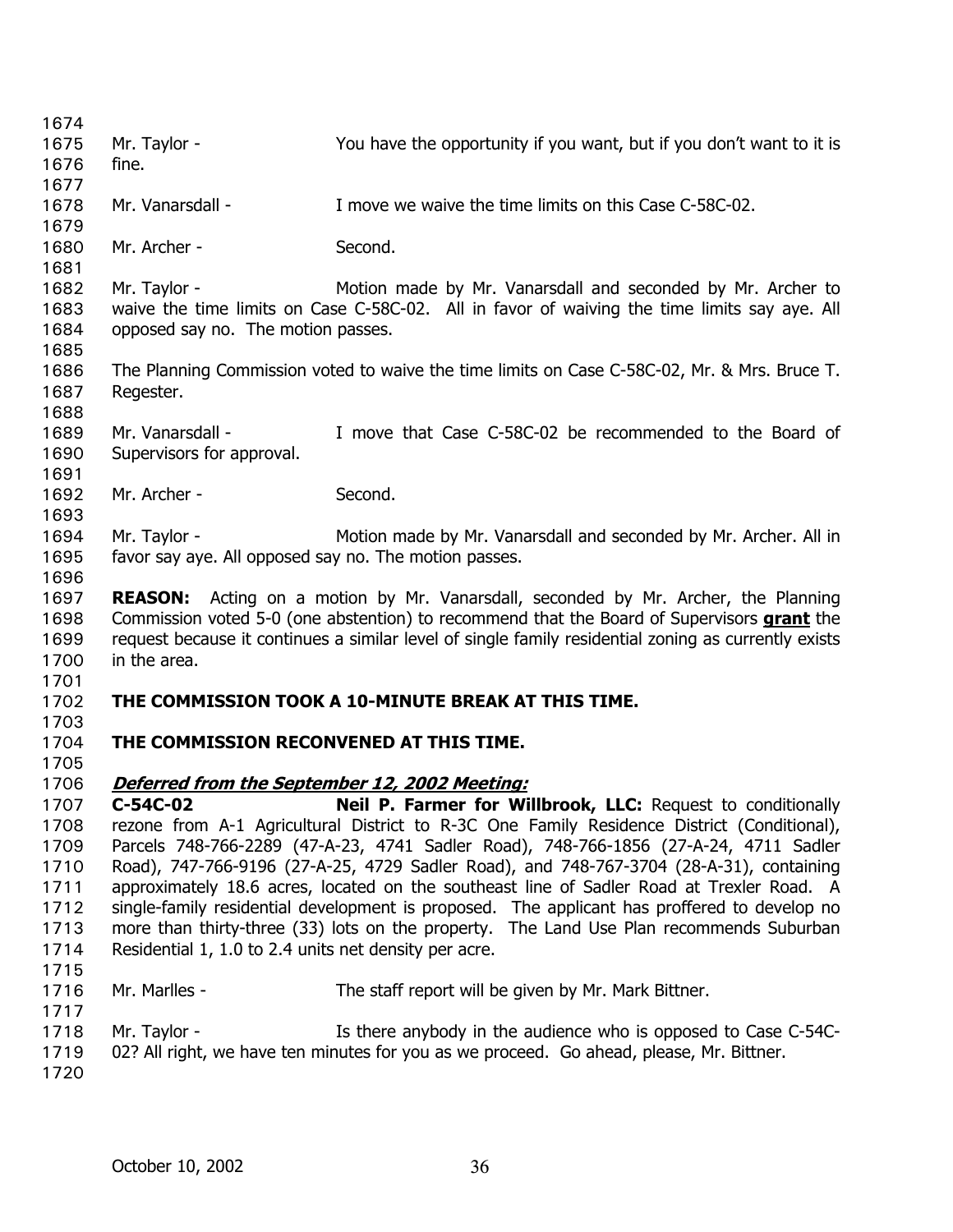Mr. Bittner - Thank you, Mr. Taylor. We have passed out some new proffers, which are dated today. You may notice that they are not signed. However, the original set of proffers in the file is signed and I will cover what the changes in the proffers are in my presentation. They would need to be waived, as well. 1721 1722 1723 1724 1725 1726 1727 1728 1729 1730 1731 1732 1733 1734 1735 1736 1737 1738 1739 1740 1741 1742 1743 1744 1745 1746 1747 1748 1749 1750 1751 1752 1753 1754 1755 1756 1757 1758 1759 1760 1761 1762 1763 1764 1765 1766 1767 This case was deferred by the applicant to allow time to address issues raised by adjacent property owners to the east. These property owners are seeking preservation of landscaping along their rear property lines. The applicant and the residents have discussed this issue and staff's understanding is that in regards to preservation of landscaping, an agreement has been reached. The applicant has revised the proffers to address the residents' concerns. These new proffers include covenant language prohibiting the removal of trees greater than 3-1/2 inches in diameter without permission from the Architectural Review Committee or the Homeowners Association. In addition, all trees 3-1/2 inches or greater in diameter within 20' of the eastern property line shall not be removed during the initial development of the proposed subdivision. Also, any easement crossings within this tree-save area shall be generally perpendicular to minimize potential loss of vegetation. Now, in addition, just tonight on Page 2, and to the very last proffer, Proffer #17, the applicant has added some new language, which is not on your version, but I will cover it right now. He has added a phrase to state that easements within the said 20-foot buffer area shall cross in a generally perpendicular fashion so as to avoid damage to the area. He has also added a final sentence that would say, "Acceptable plantings to be installed prior to any certificate of occupancy." Staff feels that this language is acceptable. In summary, we feel the proposed zoning and use are appropriate considering its similarity to the surrounding area. Staff, therefore, recommends approval of this application. I'd be happy to answer any questions you may have. Mr. Vanarsdall - Do you have one that is signed and dated? Mr. Bittner - Yes, sir. I do. Mr. Archer - Mr. Bittner, what was the last sentence you read that was tacked on to #17? Mr. Bittner - The Muslim state "acceptable plantings to be installed prior to any certificate of occupancy." Mr. Taylor - The Are there any other questions of Mr. Bittner from the Commission? Mr. Marlles - Mr. Bittner, if I could ask you a question. You did read the proposed change to Proffer #17. The last sentence that indicates acceptable plantings to be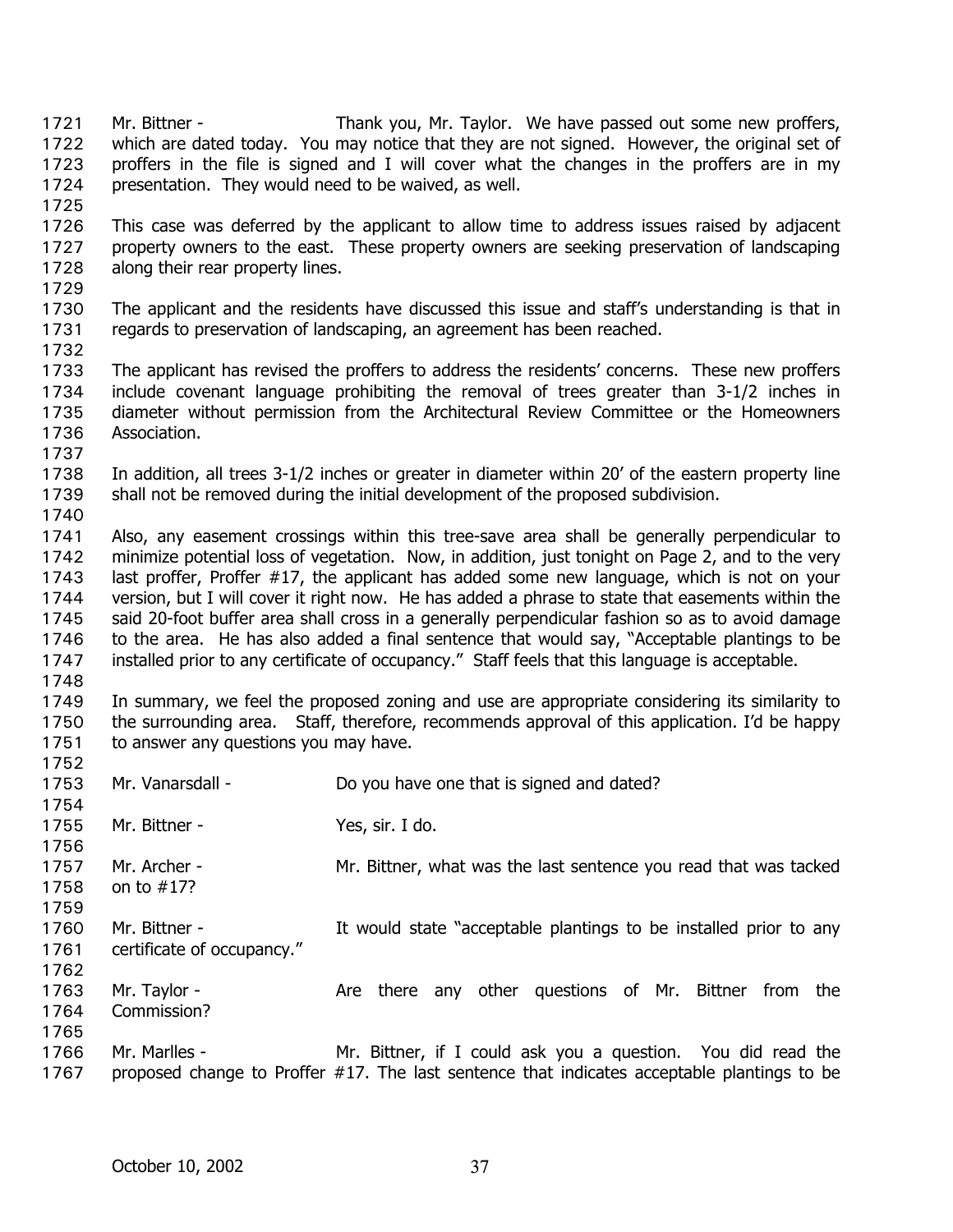installed prior to any certificate of occupancy. Who would determine whether those plantings are acceptable? 1768 1769

1770 1771 1772 1773 1774 Mr. Bittner - The County would, in this case. The proffers require the submission of a landscape plan for the area in question. We would have to insure that that plan was complied with prior to any certificate of occupancy being issued for any house in the subdivision.

1776 1777 Mr. Marlles - The applicant may want to respond to this, but I think often, or typically, we would use the Director of Planning or someone should make that determination.

- 1779 1780 1781 Mr. Bittner - Well, the language does state regarding, in the version that you have it says the "landscape plan as deemed appropriate by Director of Planning," in Proffer #17.
- 1783 Mr. Marlles - Case Controller Controller Mr. Marlles - Controller Controller Controller Controller Controller Controller Controller Controller Controller Controller Controller Controller Controller Controller Controller Co

1785 1786 1787 Mr. Taylor - That does not relate to the width of the buffer must be 20 ft. at least I quess, but it would relate to what was planted in the buffer, the type of trees, the type of density, the density of the trees?

- 1789 Mr. Bittner - Yes.
- 1791 1792 1793 1794 1795 Mr. Taylor - That was one of the issues that we discussed at some length with the residents to make sure that there was screen planted between them and the adjacent neighbors. Are there any questions from the Commission on behalf of the Commission? No questions. Thank you, Mr. Bittner. I think we will hear from the opposition. I saw two hands. Same rules apply. Sir, if you would, in either case you have ten minutes.
- 1796

1775

1778

1782

1784

1788

1790

1797 1798 1799 1800 1801 1802 1803 1804 1805 1806 1807 1808 1809 1810 1811 1812 Mr. Hershey - My name is Dave Hershey and I live in the Cedars, and I had some additional concerns other than just the proffers that have been brought forward. One of the things is, I don't know if you are familiar with that particular area, but Sadler Road there, at best I would say is a country road. And based on the housing that is currently going in there with what is being proposed, we are looking at about 100 houses to be built there very shortly. And, to the best of my recollection, every household has about two cars, so we are looking at approximately another 200 cars a day on Sadler Road. I know myself; I was run off the other day. I mean, take a drive down it, and experience it for yourself. It is not a safe road in its current condition. Another thing is school. I have lived in The Cedars for 10 years. I have two kids, both in elementary school. One is in the third grade and one in the fourth grade, and next year they will be if plans go like they are going right now, they will be in their third elementary school. That is not real good for kids. They have bounced around like that so, anyway, I am a little concerned about the education. With what I have seen happen in the past, and what is going to happen in the future, you know. We go in, we make a group of friends, and then all of a sudden they are gone. Another thing is the noise.

1813 1814 Mr. Taylor - Let me hold you at this point if I might. And we will stop your clock and start mine. They have gone from one school to another school?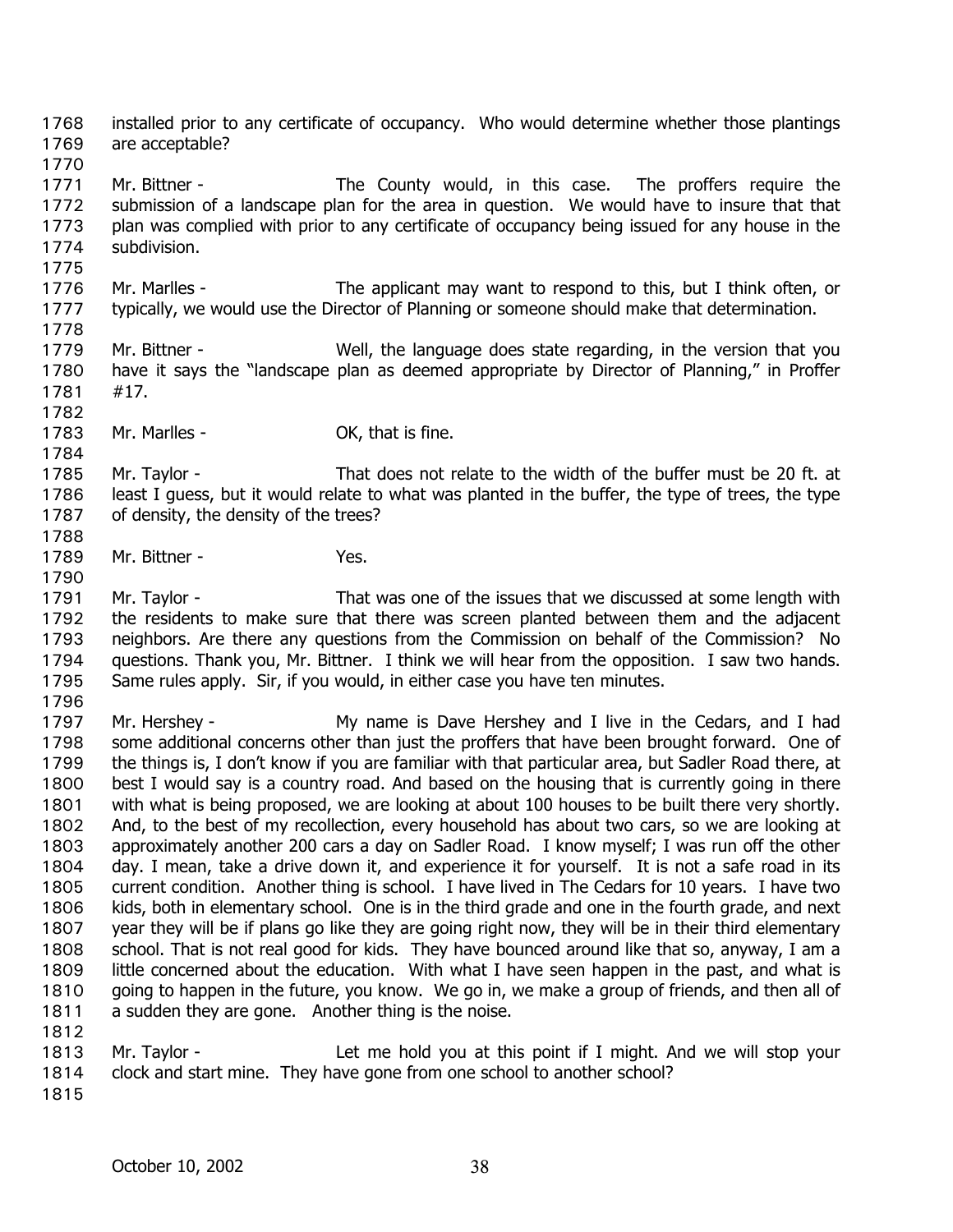Mr. Hershey - They started out in Shady Grove Elementary, they are now at Twin Hickory Elementary, and next fall I think it is Maggie Walker, which is being built in Wyndham Forest, and they are being transferred to that school. So they will be in fourth and fifth grade next year, their third elementary school, as well as all of the rest of the kids there in the Innsbrook area. 1816 1817 1818 1819 1820 1821

1822 1823 1824 1825 1826 Mr. Taylor - Well, really, each of those schools is an excellent school as are most of Henrico, but I do agree that it is hard to bounce kids around. Having served in the military, I think the kids get homogenized after a while. Is there anybody here from Schools that can address that? Now that they are at Maggie Walker, are they going to stay there a while?

1827 1828

1829

1832

1835

1838

1842

1845

Mr. Hershey - Maggie Walker is due to open up next fall.

1830 1831 Mr. Taylor - The It is due to open. It is a brand new school and that, hopefully, will end their vagabond existence.

1833 1834 Mr. Hershey - Well, as far as elementary school now, who know what is going to happen with high school?

- 1836 1837 Mr. Taylor - They are going to Twin Hickory School and Twin Hickory High School. Right?
- 1839 1840 1841 Mr. Hershey - We are at Short Pump Middle School and currently we are supposed to go to the new high school, Deep Run, but chances are pretty slim that they are going to end up there based on the growth in that area.
- 1843 1844 Mr. Taylor - We are sympathetic with the moving, I am sure, but we have such a great reputation that almost all of the schools are good, and each have their personality.
- 1846 1847 1848 1849 1850 1851 1852 1853 1854 1855 1856 1857 Mr. Hershey - And each has a certain group of kids and then you establish those friendships and then you get removed to someplace else, so anyway, this is just one of my concerns having children. Another thing, noise. We are real close to 295 corridors there. We are talking about taking down 18 acres of woods there behind us, so I know noise is a real issue over at Twin Hickory and soon I am sure we will have the same problem as over where we are at, and I've heard that we are going to be putting up houses. That will somewhat block the noise off. I know sound bounces off my house. It doesn't stop anything, so I am sure that noise is going to be an issue, too. So, anyway, that pretty much does it. The primary thing though is the road. I really think we need to take a look at Sadler Road, because if something is done with that maybe to accommodate the traffic, it might be more likely suitable for development, but at this point I think you are asking for trouble if you go ahead and put all of these houses back there.
- 1858

1859 1860 1861 1862 1863 Mr. Taylor - The Music Correspondent is difficult, and as development progresses now; for instance, Mr. Tyler and the development he has been doing, I drove it again today. I drive it pretty frequently. I am delighted to see that they took the tree out from the middle of the road practically. That one bad corner is gone. So, improvements are being made and theoretically they will continue as development continues along there.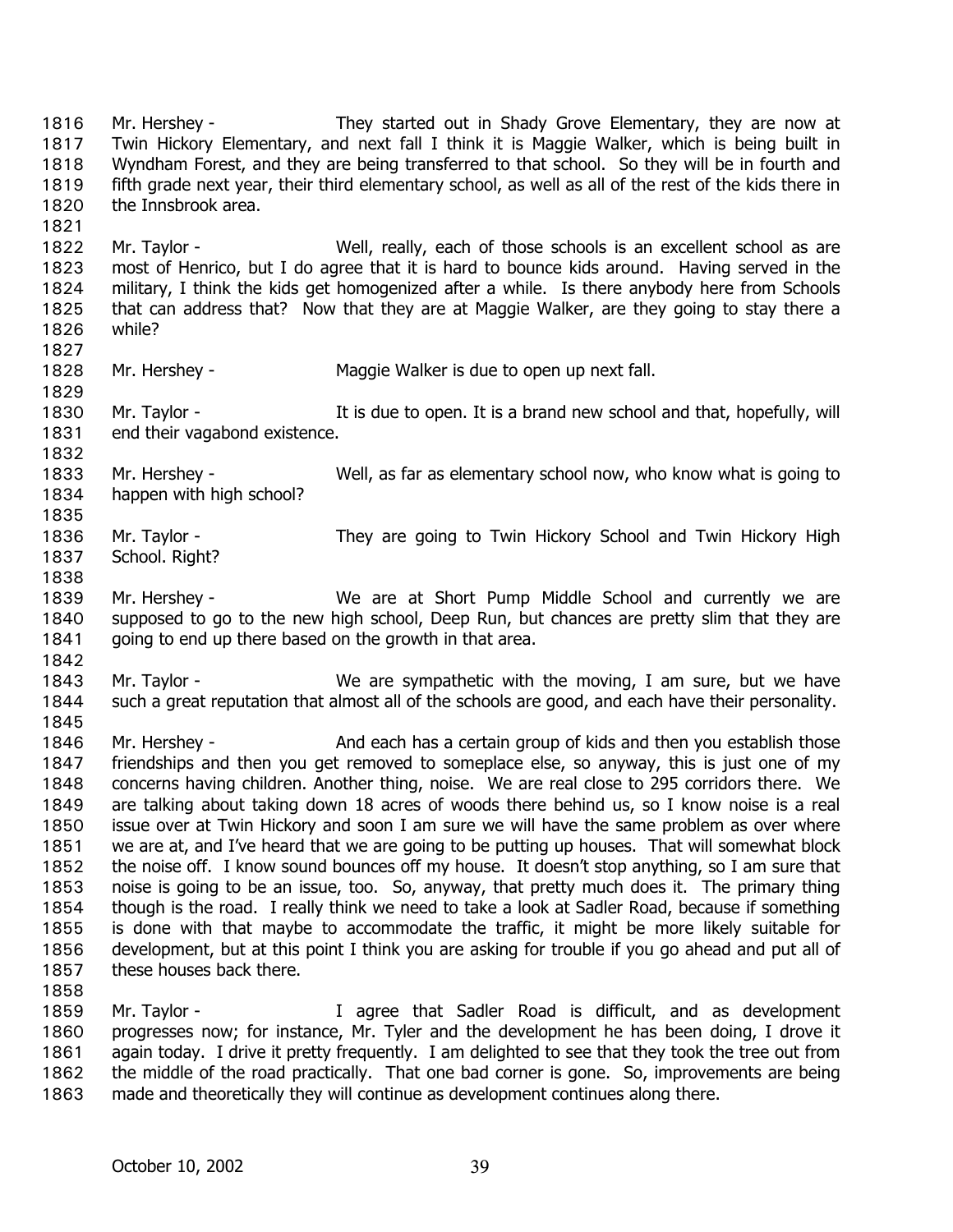1864 1865 1866 1867 1868 1869 1870 Mr. Hershey - We have no idea what kind of time frame we are talking about. We may have to live with that for the next several years and, quite honestly, the people that live in those subdivisions are the ones that are going to have to drive it every day. You know, we can come in and get this thing through, but we are the ones that are ultimately going to be suffering the consequences of the decision that is made here tonight.

1871 1872 1873 1874 1875 Mr. Taylor - The I must remind you that the County uses the developers as part of their development responsibilities to improve the road, so as the developers, develop the roads, get improved, and as long as we keep that pace and we keep that relationship, I would hope that we would continue to look for roads that are better and better and better able to handle the quality.

1877 1878 1879 1880 Mr. Hershey - Think you've got to do a little bit more than hope, because when Sadler Woods went back in there, I think that was one of Mr. Farmer's developments and it went in almost three years ago. There has been no improvement in that road since that time, so how long do we have to wait?

1882 1883 Mr. Taylor - The I thought I saw some road construction there to remove that tree not too long ago, and you know, the tree that was right adjacent to the road.

1885 1886 1887 1888 1889 Mr. Hershey - That is probably just one of several. It is still a road where some areas may be 10 feet wide, if we are lucky, and we've got gullies on each side of it. It is nothing to get run off that road. Somebody is going to get hurt badly, so I think we are just asking for trouble. Like I saw if you put an additional 200 cars potentially a day on that road, something is going to happen.

1891 1892 1893 1894 1895 1896 Mr. Taylor - Well, as I say, I am hoping that as development proceeds the improvements proceed and they proceed at pace, I know that the roads people are interested in that, and with regard to the noise. Is the noise a constant or is it improving now that they have built some houses between the development on the east side of Sadler, and the houses are in the west, so they shield, they kind of shield that sound a little bit.

- 1897 Mr. Hershey - No. They don't shield anything.
- 1899 Mr. Taylor - You can still hear the sounds?

1901 1902 1903 Mr. Hershey - The Yes, and you take, and your best natural buffer is going to be a tree. We're talking about taking out 18 acres of trees. So, it is an issue now, but it will only get worse. Thank you for your time.

1905 1906 Mr. Taylor - Thank you, Mr. Hershey. Is there anyone else who would like to speak in opposition to this project?

1907 1908 1909 1910 1911 Mr. Ed Presario - Ed Presario, The Cedars Homeowners Association President. The Association isn't in opposition. Neil has been very willing to work with us and making the language of the proffers amenable to the majority of the homeowners, so just speaking on behalf of the majority; there is general agreement with the wording within the proffers, as well

1876

1881

1884

1890

1898

1900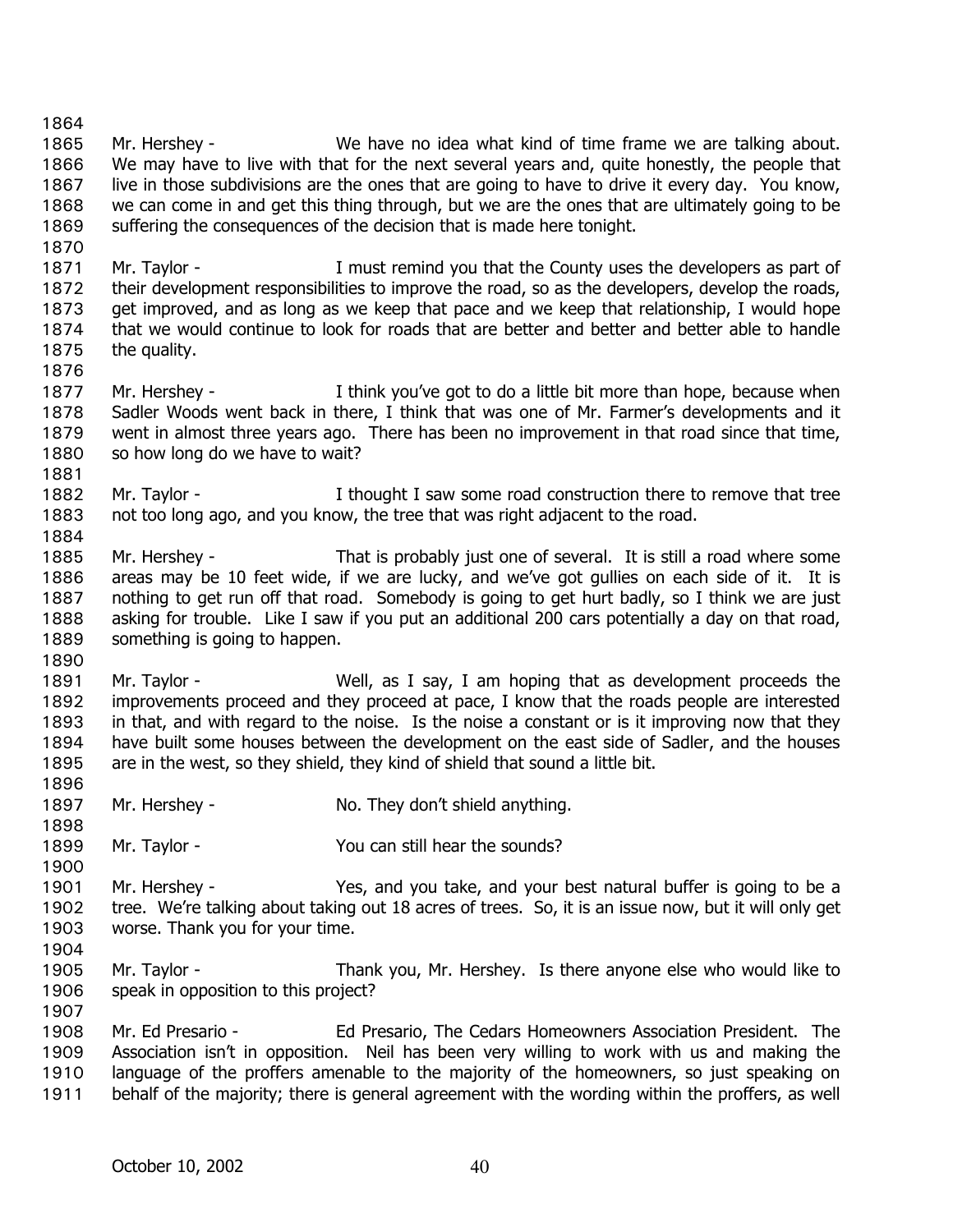as in the landscaping. Just to reiterate, however, what Dave Hershey mentioned, there are a couple of other neighbors who are as concerned with the roads as Dave is. That is it. 1912 1913 1914 1915 1916 1917 1918 1919 1920 1921 1922 1923 1924 1925 1926 1927 1928 1929 1930 1931 1932 1933 1934 1935 1936 1937 1938 1939 1940 1941 1942 1943 1944 1945 1946 1947 1948 1949 1950 1951 1952 1953 1954 1955 1956 1957 1958 1959 Mr. Taylor - Thank you, Mr. Presario. We recognize the problem with the roads, and as I say, hopefully, as we proceed we will proceed with the improvements. Mr. Jernigan - How many people are you representing? Mr. Presario - Ninety-eight. Mr. Jernigan - Thank you. Mr. Taylor - I want to thank you and your association and the community for all the support they've lent here. Thank you. Ma'am, if you would please come down and give your name for the record. Ms. Celestine Gray - Good afternoon. I am Celestine Gray. I am not in opposition, but I would like to know the entrance of the home and the type of homes that are being built on Sadler, because it is directly in front of me. Mr. Taylor - The Sou would like to know the type? Ms. Gray - Yes, do you have the pictures of the homes and the way they are going to enter from Sadler Road into the development? Mr. Vanarsdall - The State of the applicant could answer that, Mr. Chairman. Mr. Taylor - Yes. We will ask the applicant to answer that. Mr. Vanarsdall - We kind of got the cart before the horse. Mr. Taylor - We have got the cart before the horse. We have to hear from the opposition first. And I should have asked Neil. I will call upon right after we hear from the applicant. Ms. Gray - Also, I would like to support the gentleman about the narrowness of Sadler Road. People that are moving in near are not use to driving on country roads. I stay on my side and they stay in the middle. So I wish you would do something about it. Mr. Taylor - Let me have Mr. Farmer come up and then I will get back to you. Thank you. I apologize for that oversight. Mr. Farmer - That is all right. It is no problem. Members of the Planning Commission, for the record, my name is Neil Farmer. I guess the answer to your question for Ms. Grays' benefit the, I will show her a copy of a tentative, which I had given to Mark Bittner, which indicates 32 lots and the homes, a little bit of the cart before the horse, but the homes are proposed to be Colonial two-story homes. Is there anything else? I will show you this out in the hall.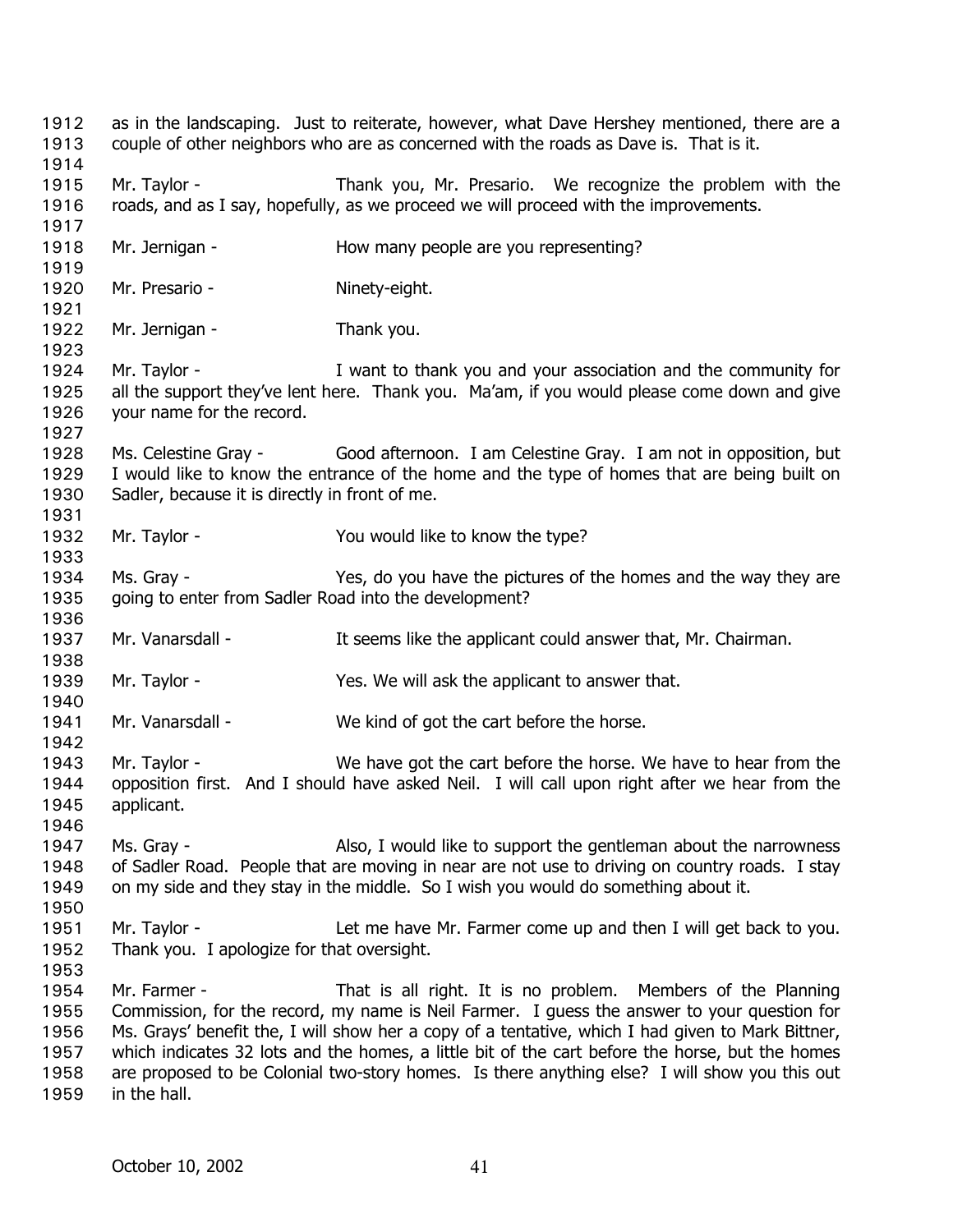| 1960                                 |                                                               |                                                                                                                                                                                                                                                              |
|--------------------------------------|---------------------------------------------------------------|--------------------------------------------------------------------------------------------------------------------------------------------------------------------------------------------------------------------------------------------------------------|
| 1961<br>1962                         | Mr. Jernigan -                                                | Mr. Farmer, you said 32 lots?                                                                                                                                                                                                                                |
| 1963<br>1964                         | Mr. Farmer -                                                  | Yes, sir. Mark is going to actually put it on the screen, I think.                                                                                                                                                                                           |
| 1965<br>1966<br>1967                 | Mr. Taylor -<br>show that up there?                           | Ms. Gray wanted to see a map relative to her home. Can we                                                                                                                                                                                                    |
| 1968<br>1969                         | Mr. Farmer -<br>right here.                                   | She is, I think, right across the street. And this is St. Anthony's                                                                                                                                                                                          |
| 1970<br>1971<br>1972                 | Mr. Taylor -                                                  | Ms. Gray, can you see your location on that map?                                                                                                                                                                                                             |
| 1973<br>1974                         | Mr. Farmer -                                                  | You can come up here if it is OK with the Planning Commission.                                                                                                                                                                                               |
| 1975<br>1976<br>1977                 | Mr. Taylor -<br>can see.                                      | Can you see on that map where you live? Come on up where you                                                                                                                                                                                                 |
| 1978<br>1979<br>1980                 | Ms. Gray -<br>is in the front                                 | I know where the property is that he is going to develop, and that                                                                                                                                                                                           |
| 1981<br>1982<br>1983<br>1984         | Mr. Farmer -<br>(referring to rendering). Right?              | Here, I've got something from the staff here that will show you<br>you are right here (referring to rendering). This is Mr. Shire's property and you are right here                                                                                          |
| 1985<br>1986                         | Ms. Gray -<br>And where will you enter from?                  | Yes, right in front of the, right across the road from the property.                                                                                                                                                                                         |
| 1987<br>1988<br>1989<br>1990<br>1991 | Mr. Farmer -                                                  | Right here. Right on Mr. Davis' property actually. Right though<br>here. This is what it looks like, right in here. So it will be closer to the Allmans, I believe their<br>name is, that live right up here. Right up in here (Referring to rendering).     |
| 1992<br>1993                         | Mr. Taylor -                                                  | Mr. Farmer, what we might do, after we, you can show Ms. Gray.                                                                                                                                                                                               |
| 1994<br>1995<br>1996                 | Mr. Vanarsdall -                                              | You want to know the materials and everything you are going to<br>use, and did you hear him say it was going to be Colonial?                                                                                                                                 |
| 1997<br>1998                         | Mr. Taylor -                                                  | Do you have the elevations?                                                                                                                                                                                                                                  |
| 1999<br>2000<br>2001<br>2002<br>2003 | Mr. Farmer -<br>I will give her copies to take home with her. | No. I don't have any elevations or pictures of the houses or<br>whatever. I will be glad to get with Ms. Gray before the Board of Supervisors and show her<br>some houses that are similar in other subdivisions we have done, and tell her where to go, and |
| 2004<br>2005                         | Mr. Taylor -                                                  | Will that be fine, Ms. Gray?                                                                                                                                                                                                                                 |
| 2006<br>2007                         | Ms. Gray -                                                    | Yes, sir.                                                                                                                                                                                                                                                    |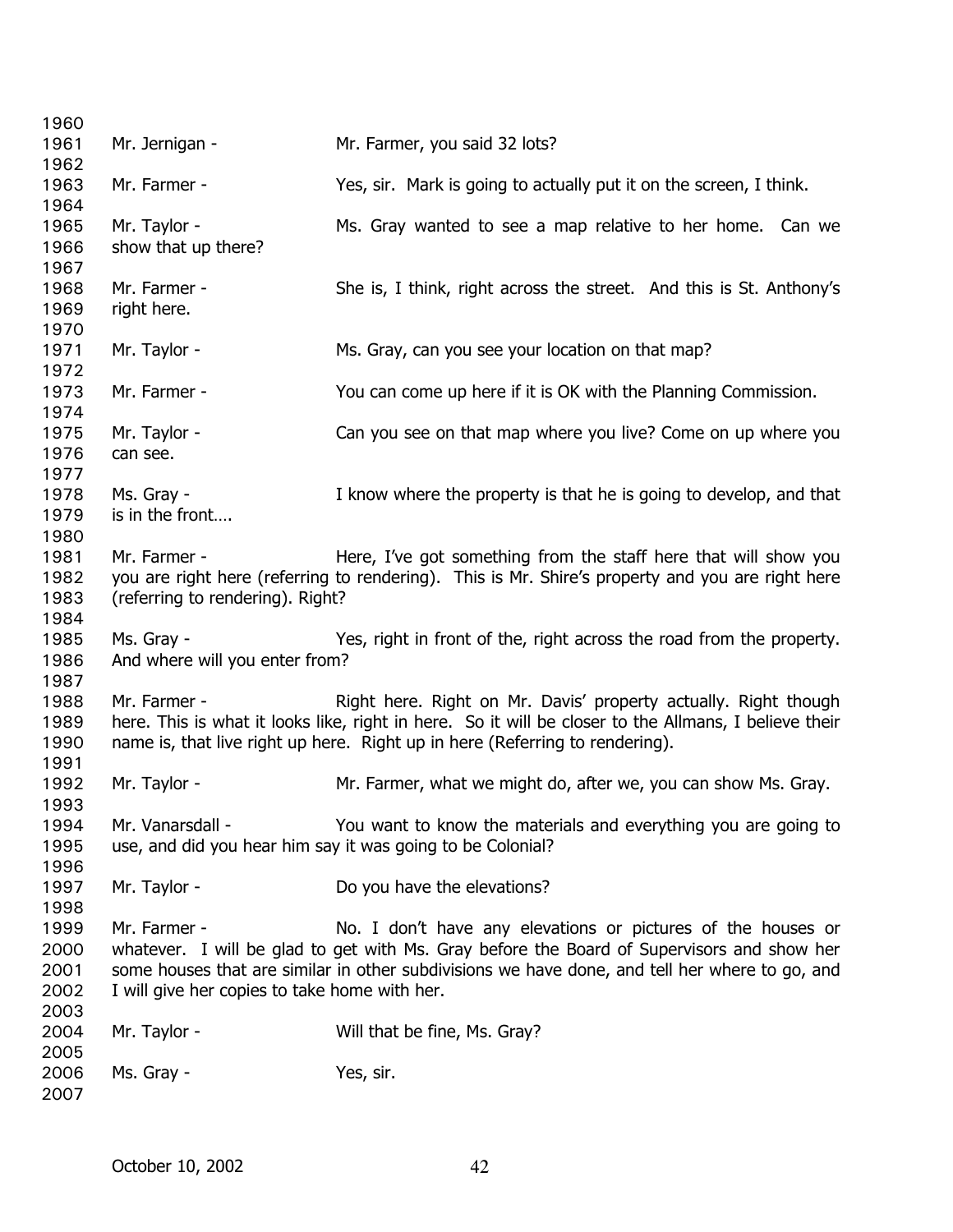2008 Mr. Taylor - Do you have any other comments, Mr. Farmer? 2009 2010 2011 2012 2013 2014 2015 2016 2017 2018 2019 2020 2021 2022 2023 2024 2025 2026 2027 2028 2029 2030 2031 2032 2033 2034 2035 2036 2037 2038 2039 2040 2041 2042 2043 2044 2045 2046 2047 2048 2049 2050 2051 2052 2053 2054 2055 Mr. Farmer - No, I do not, unless there are any other questions of the Commission. The Planning Commission voted to waive the time limits on Case C-54C-02, Neil P. Farmer for Willbrook, LLC. Mr. Taylor - Any questions? Mr. Thornton - I have a question, Mr. Chairman. Mr. Farmer, how much will these homes sell for? Mr. Farmer - Well, I do not know right now. I would guess right now in today's market they are probably going to be starting at \$280,000 to \$310,000. Mr. Thornton - Thank you. Mr. Taylor - Thank you, Mr. Farmer. Mr. Farmer - You are welcome. Mr. Taylor - First I want to start out by thanking the neighborhood association for their good will and support and patience in working with us. Oh, I am sorry. Go ahead, Mr. Hershey. Mr. Hershey - Ed said he was representing the Association at The Cedars, which he was then. If the people in The Cedar had their choice, they would oppose the development all together. But they are agreeing to the proffers that have been brought forth because they don't think there is any way that we can beat this thing. So they are trying to make something out of nothing. But anyway, if they had their choice, they would oppose it, and so I thought I'd throw that in. Mr. Taylor - Thank you, Mr. Hershey. I understand that we will see this project again at the POD stage, so we will have the opportunity to make sure that beyond the zoning stage we are able to make what changes and what concessions we need to get the zoning right. There will be lots of details I think that will have to be looked at as we go forward, so I don't want you to think this is the end of the process, and we don't get another opportunity to look at the types of trees that are going in and address many of the concerns that are in advance of zoning. Mr. Thornton - Mr. Chairman, may I ask a question? Mr. Taylor - Yes, sir. Mr. Thornton - Does the Planning Commission have a policy or does the Planning Commission have an expressed interest relative to trees, relative to the fact that when you have subdivisions, do we make sure in the planning process, probably this is mostly to staff, I guess,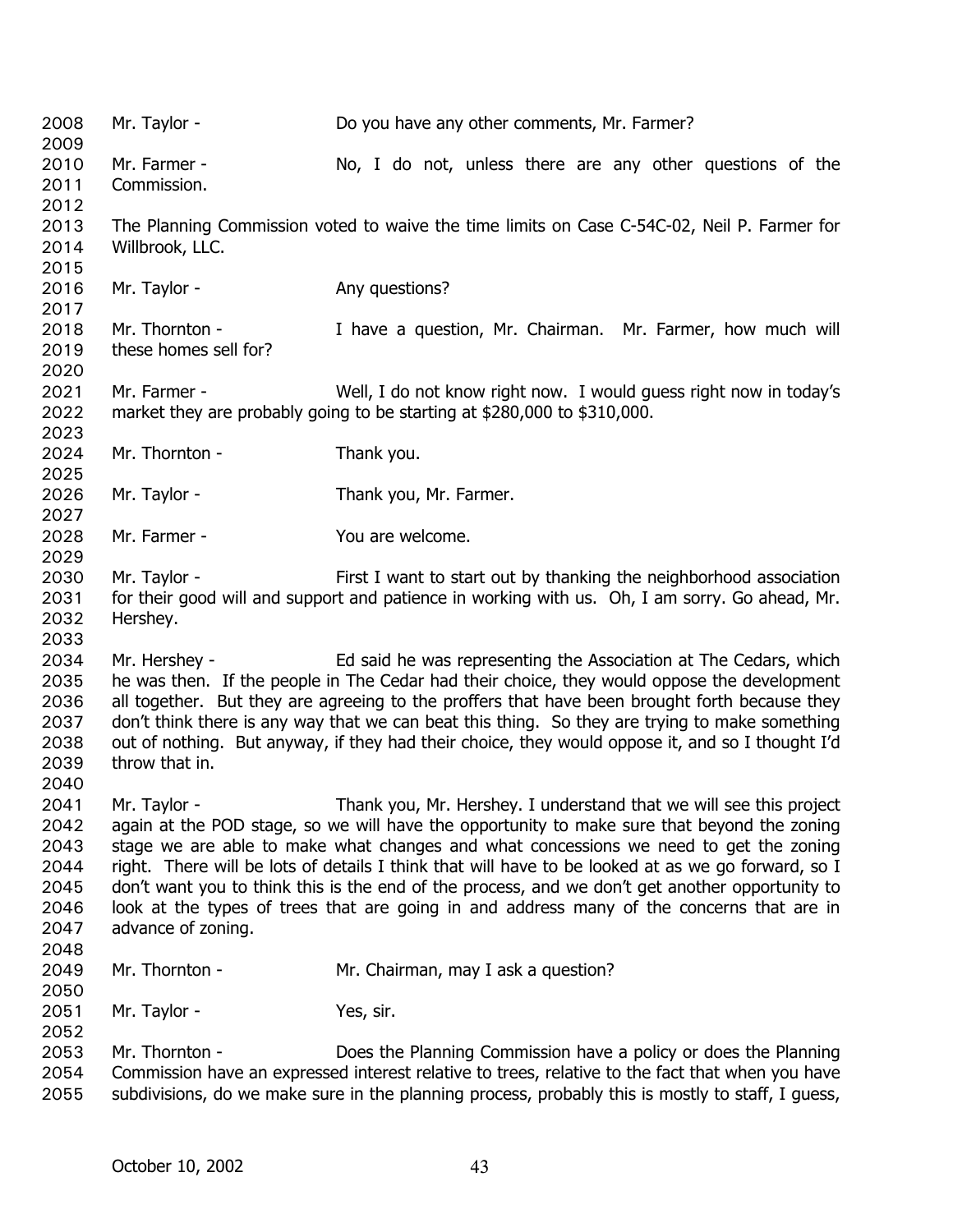- that we try to, maybe Mr. Marlles can answer this. Do we make sure that we always try to mediate to keeping as many trees as possible? 2056 2057 2058
- 2059 2060 2061 Mr. Marlles - As a general principal, the answer to that is yes, Mr. Thornton. Of course, what we try to do is get that type of commitment in the form of proffers, but as a general principal we do try to preserve as many trees as possible on a site.
- 2063 Mr. Thornton - And are we assertive with that, Mr. Marlles?
- 2065 Mr. Marlles - The I believe we are, Mr. Thornton.
- 2067 Mr. Thornton - OK, thank you.
- 2069 2070 2071 2072 2073 2074 2075 Mr. Taylor - Mr. Thornton, if I just may, on behalf of the Planning Commission, substantiate what Mr. Marlles said. Each of these projects has a separate landscape and lighting plan, and at the landscaping stage, I think all of us have had the great fortune of working with the staff and staff has been excellent in looking at trees, vegetation, and how it is going to look. I think I have been very satisfied with the treatment they have with regard to landscaping, and I think that is universal among the Commission. Are there any comments from the Commissioners? Any other comments, questions?
- 2077 2078 Mr. Taylor - **On this particular one, the Secretary advises me that I must have** a motion to waive the time limits, so I will move to waive the time limits on the proffers.
- 2080 Mr. Vanarsdall - Second.
- 2082 2083 2084 Mr. Taylor - **Motion made by Mr. Taylor, seconded by Mr. Vanarsdall to waive** the time limits on the proffers. All in favor say aye. All opposed say no. The motion passes.
- 2085 Now for the basic motion, I move approval of Case C-54C-02.
- 2087 Mr. Vanarsdall - Second.
- 2089 2090 Mr. Taylor - Motion made by Mr. Taylor and seconded by Mr. Vanarsdall. All in favor say aye. All opposed say no. The motion passes.
- 2092 **REASON:** Acting on a motion by Mr. Taylor, seconded by Mr. Vanarsdall, the Planning Commission voted 5-0 (one abstention) to recommend that the Board of Supervisors **grant** the request because it reflects the type of residential growth in the area and it conforms to the Suburban Residential 1 recommendation of the Land Use Plan. 2093 2094 2095
- 2097 2098 Mr. Marlles - This case will also come up on November 12 on the Board's agenda at 7:00 p.m. in this room.
- 2099 2100 Mr. Taylor - Thank you for coming.
- 2101

2062

2064

2066

2068

2076

2079

2081

2086

2088

2091

2096

2102 **Deferred from the September 12, 2002 Meeting:**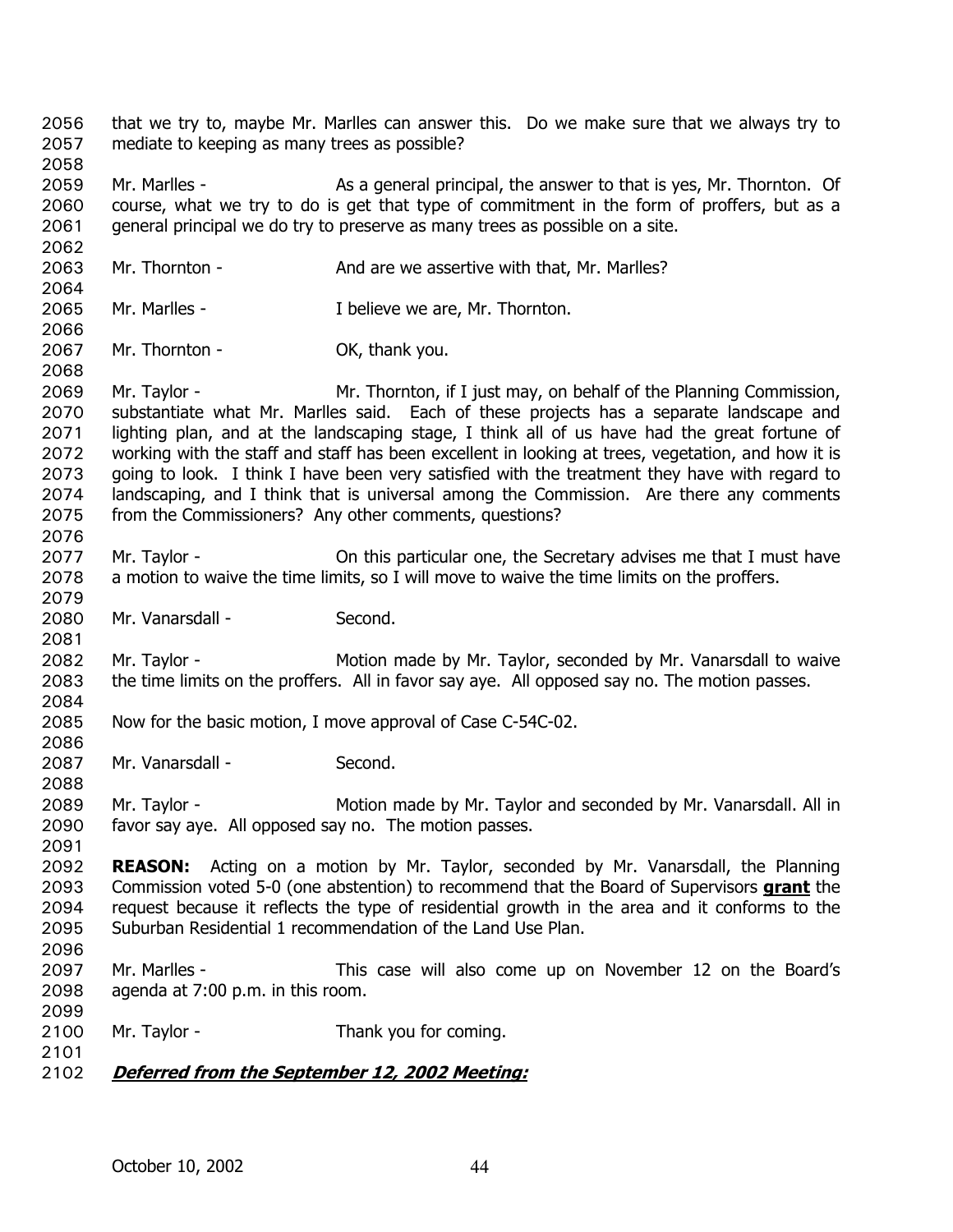**C-55C-02 Dr. P. Brad Zubowsky:** Request to conditionally rezone from O-1C Office District (Conditional) to B-1C Business District (Conditional), Parcel 736-774-2105 (9- A-36C), containing 1.492 acres, located at the southwest intersection of Pouncey Tract (State Route 271) and Nuckols Roads. A veterinary hospital is proposed. The use will be controlled by proffered conditions and zoning ordinance regulations. The Land Use Plan recommends Suburban Residential 1, 1.0 to 2.4 units net density per acre. 2103 2104 2105 2106 2107 2108 2109 2110 2111 2112 2113 2114 2115 2116 2117 2118 2119 2120 2121 2122 2123 2124 2125 2126 2127 2128 2129 2130 2131 2132 2133 2134 2135 2136 2137 2138 2139 2140 2141 2142 2143 2144 2145 2146 2147 2148 2149 2150 Mr. Taylor - The Is there anyone in opposition to this case? Ms. Moore - Good evening, Commissioners and Mr. Chairman. This site is comprised of approximately 1.5 acres and is currently vacant. It is a triangular shaped parcel bounded by Pouncey Tract Road to the north and east and Old Pouncey Tract Road along the west. There are several single-family subdivisions along the north and south of this property. The 2010 Land Use Plan recommends Suburban Residential; however, the site was zoned O-1C in 1999. Support for this rezoning was in part due to the property's irregular shape and location, which hindered its development for residential projects. Plan of Development 19-01 was also approved to allow the construction of a two-story, 8,000 square foot office building on the property; however, the office was never constructed. The applicant proposes to locate a veterinary hospital on this site. Since veterinary hospitals are not permitted in Office Districts, the applicant is seeking to rezone the property to B-1 Conditional. This case was to be heard at the September Planning Commission meeting, but was deferred by the applicant in order to hold a public meeting with adjacent residents. Dr. Zubowsky, the applicant, held this meeting on September 26, 2002. As proffered, planning staff supports the project based on several factors: • The project would be a maximum of 6,000 square feet in area and one-story in height which is substantially less in size than the previously approved office building. The property would only be used for a veterinary hospital, which would be more service than commercial in nature. • Access to the site would be provided from Old Pouncey Tract Road only. • The design of the building will be constructed with high quality materials and would be residential in character. There would be a 20' wide landscaped buffer around the perimeter of the project. These conditions, as stated, are included in the proffers in your staff report. In addition, the applicant also provided information based upon his current practice on Quioccasin Road. Based upon 14 years at his current facility, the high-end number of clients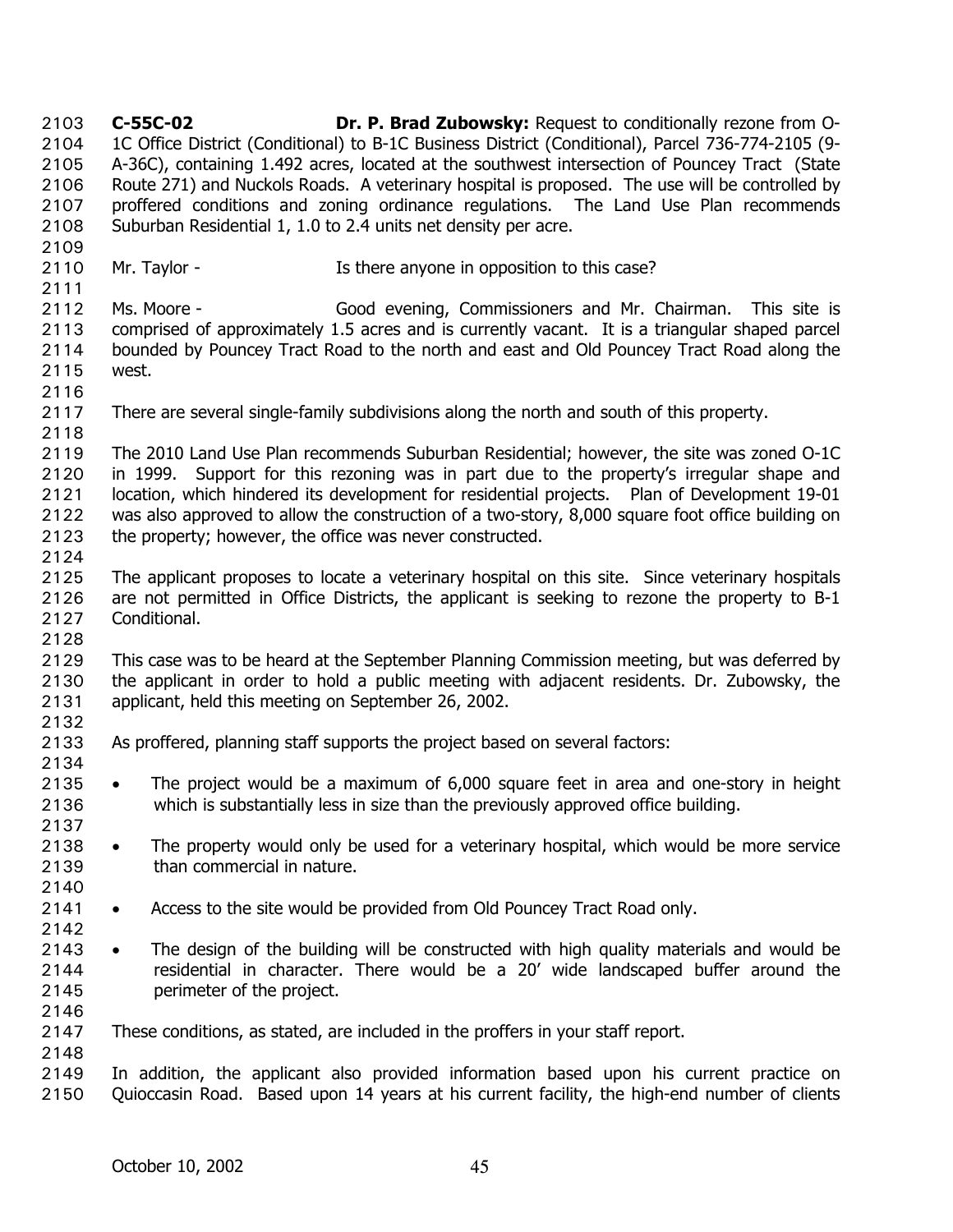has been about 60 per day. The operation of this animal hospital would be substantially the same. 2151 2152

2153

2154 2155 2156 The staff report refers to issues pertaining to grammatically corrections to the proffers and window treatment along the facades of the building. These concerns have been addressed and are reflected in the proffers before you.

- 2158 Therefore, as proposed, staff supports the project.
- 2159

2157

- 2160 2161 That concludes my presentation, I will be happy to try to answer any question that you may have.
- 2162
- 2163 Mr. Taylor - Ms. Moore, do we have an elevation of that?
- 2165 2166 2167 Ms. Moore - No, not at this time. One was presented at the public meeting for the neighborhood, I should say, and it will be Colonial brick, very high quality, and the applicant could probably address that a little bit better than I could.
- 2168

2164

- 2169 2170 2171 2172 2173 Mr. Taylor - Thank you very much. Any questions from the Commission? Can we hear from the applicant? Dr. Zubowsky. We have an overhead. Can everybody see that? Can we put it on the overhead projector? It might be easier. You can put that over there, too, and they can project that, I believe. Can we not project the elevations present? Too big?
- 2174

2175 2176 2177 2178 2179 2180 2181 2182 2183 2184 2185 2186 2187 2188 2189 2190 2191 2192 2193 2194 2195 2196 2197 2198 Dr. Zubowsky - I think it is too big, sir. I am going to go ahead and begin if that is all right with you. My name is Dr. Brad Zubowsky. I am a veterinarian in the Tuckahoe District, and I think you for allowing me to speak in front of you this evening. I have been in my current practice for a 14-year period, as Jean said. I apologize. I don't have elevation drawings. Just briefly why. To design a veterinary hospital like the one that is pictured here at 9218 Quioccasin Road took me a three-year period to design. I used an architect from Kansas City that only designs veterinary hospitals for their appearance, their soundproofing, their sterility, and safety to the staff as well as the patients, which are on four legs. So to design it, and as far as knowing where windows would be placed would be a little bit difficult, but I have proffered that the windows will be on all four sides of this building. Space to give adequate soundproofing to wherever kennels would be placed, indoor kennels when I say that, the brick building would be all brick like my current building. I would like to even, I am very proud of the building. I have won two awards. One from the County and one from the City of Richmond for our building in the past four years, and I would like to make this new proposed site better than 9218 Quioccasin Road. I have a very good staff, four veterinarians practice in my facility along with 16 other lay staff, all residents of the area in the Henrico District. They are all from this area. I am, unfortunately, the only northerner that came down, and I do apologize for that. But, is there anything I could answer? Hours I have given. We do practice Monday through Friday and Saturday mornings from 7:30 a.m. until 12:00 noon. My current facility at Quioccasin is open Sunday mornings. We are a veterinary hospital from 9 until 12, but I proffered that this hospital would not be open Sundays, only half days on Saturday. We are open from 7:30 a.m. until 6:00 p.m. Those are my hours of operation. We have 30-minute appointments, so clients come and go every 30 minutes for a total of 60 or 65 per day. So, therefore, from a traffic standpoint I really tried to show the traffic department that we would actually be a very low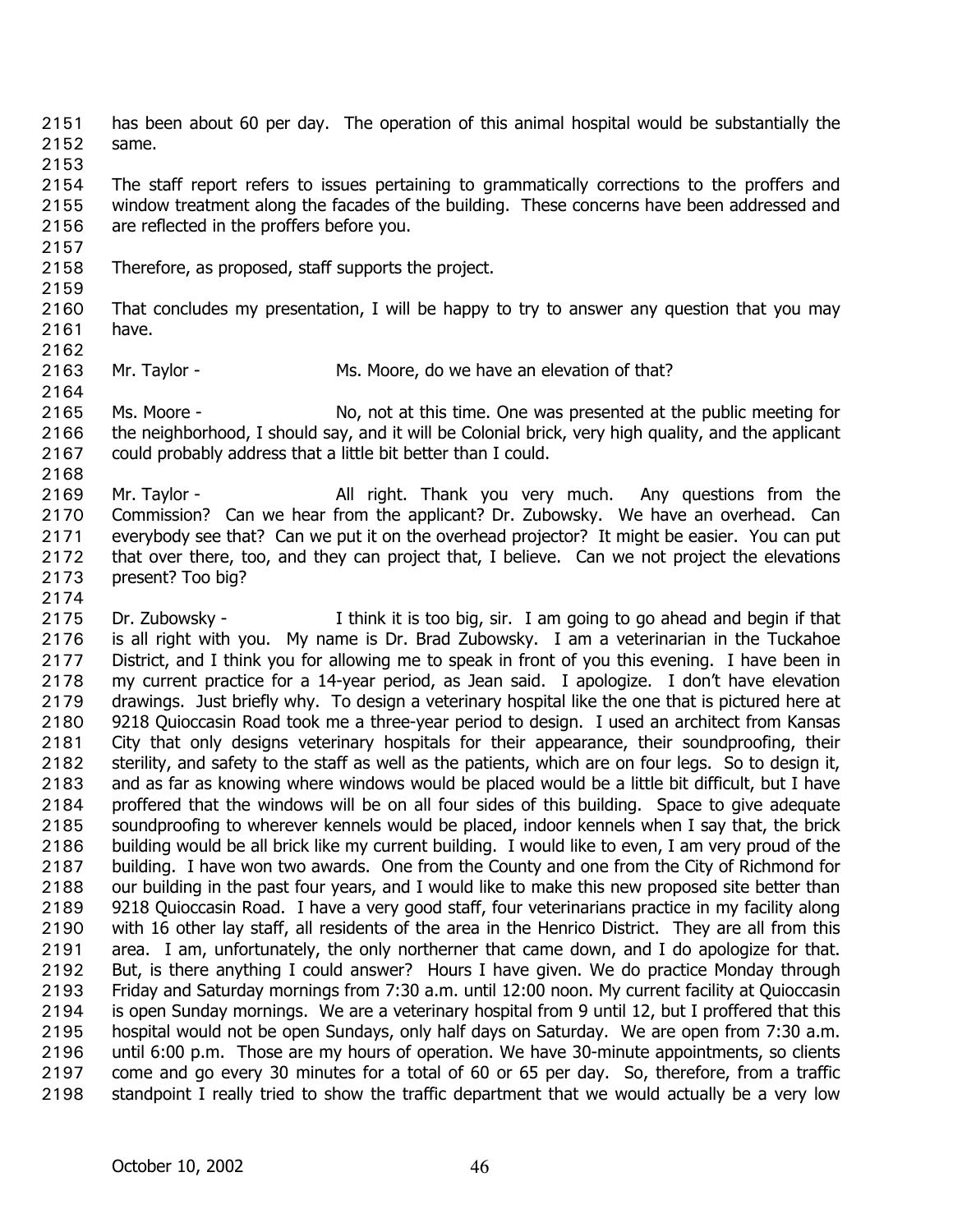impact on traffic, and the appointments would come and go on a 30-minute interval. Therefore, there is no rush hour at our facility. Is there anything that I could answer in more detail that you would have about a veterinary hospital? Unfortunately, I still think veterinarians are looked down upon a little bit. We have to go into business, where every other medical facility can go into an office use. We are a personal service that services the community. We are very actively involved in the community through the schools by attending at least three career days a year for the middle schools. We also give tours on Saturday mornings to a lot of the pre-school and school children that we do have two-week periods with a lot of the schools where they have career opportunities to spend a day with the veterinarians, some up to a week, and shadow them, and, hopefully, we encourage future professionals. That concludes my presentation. 2199 2200 2201 2202 2203 2204 2205 2206 2207 2208 2209 2210

2211 2212 2213 Mr. Taylor - **Dr., one thing that you haven't mentioned that you did mention** when we met at Twin Hickory Elementary was the fact that this building is totally enclosed. There are no animals outside, no barking.

2215 2216 2217 2218 2219 2220 2221 Dr. Zubowsky - It is by Code, just like my hospital that was completed in 1994, a completely indoor facility, but going beyond no animals. The only time animals are coming and going. They do have to go out and we have a grass area that is nicely landscaped at the Quioccasin Hospital, beautifully treed areas, and we do have to take our patients out to void, but those areas are kept immaculate. There would be no difference than somebody's backyard for their private pet, but, again, that is only done during certain hours. There are no animals left outdoors, only animals coming and going, in either car carriers or on leashes to the hospital.

2223 Mr. Vanarsdall - Where did you say your office is now?

2225 2226 2227 Dr. Zubowsky - I am 9218 Quioccasin Road. I am across from the Division of Motor Vehicles on Quioccasin Road, sir.

2228 Mr. Vanarsdall - Does Dr. Mary Whitfield work with you?

2229 2230 2231 2232 Dr. Zubowsky - No, no, sir. Dr. Evans, Dr. Mortimer and Dr. Leopold are in my hospital, sir.

2233 Mr. Vanarsdall - Twas thinking where you are was at Three Chopt Veterinary.

2235 Dr. Zubowsky - No. They are at Three Chopt and Pemberton, sir.

2237 Mr. Vanarsdall - That is right. Thank you.

2239 2240 2241 Mr. Taylor - Thank you, Doctor. I think the Secretary, you've got 10 minutes, but I think we have a few minutes left over for you. We will go ahead and hear from the opposition. Sir, if you would, please come up and for the record, state your name.

2243 2244 2245 2246 Dr. Kevin Connelly - Thank you, Mr. Chairman, and members of the Commission. My name is Dr. Kevin Connelly and I am here representing the homeowners of Cambridge Association, which is a subdivision across the street from the proposed site. We just wanted to express our concerns about the rezoning and the commercialization of that area. If we can go

2214

2222

2224

2234

2236

2238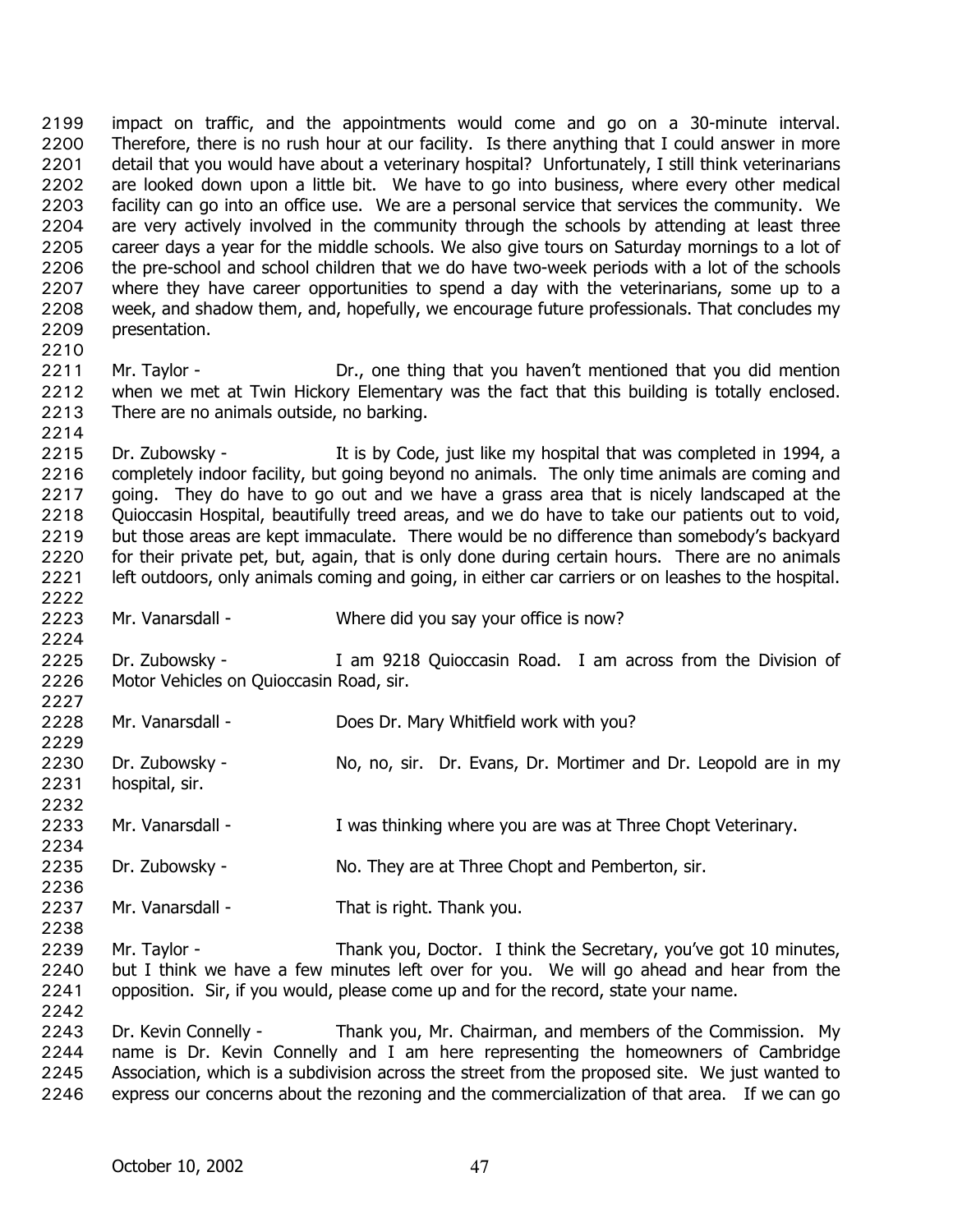back to the original picture, we agree that the site is a strange plot of land, triangular in shape. All the land currently surrounding that area is zoned either A-1 or R-2C and is residential. There are currently homes along here. Again, this is zoned A-1, and then Cambridge here, Cross Creek over here, and other newer subdivisions down the road this way (referring to rendering). We were concerned that whatever develops, this area will sort of set a pattern for future development in the area. As the homeowners in this area, looking at the 2010 Plan, this area was zoned to be SR-1, Suburban Residential, and we didn't see a need for commercialization of this property as the surrounding communities have ample businesses within a two-mile radius of this area. Again, our concerns are that if this area is rezoned business, it is going to be the site that sets further commercialization of adjoining properties, and any non-residential development on Nuckols Road should be defined to the Shops at Twin Hickory or the Concourse at Wyndham Office Park. Thank you very much. Questions? 2247 2248 2249 2250 2251 2252 2253 2254 2255 2256 2257 2258

2259

2281

2287

2260 2261 2262 2263 2264 2265 2266 2267 2268 2269 2270 2271 2272 2273 2274 2275 2276 2277 2278 Mr. Taylor - No. I might say that, in response to that, when we looked at this sometime ago, we rezoned it to office building, and our thought at that time was that the operation of a normal office is different from a business, and it is towards the residential end with a professional office. And that proposed development was not successful, and now it seems to me that the use that we are putting this to, were it not for the peculiarities of a veterinarian having to go to a different type of business for an office, whereas he cannot take his office in an office, he has to take his office in a business. As I look at those, I really say this is an office, it just has to go in this area because of the nature of his business, the nature of his clientele, and I have talked to Mr. Kaechele. We met at Twin Hickory Elementary, and it is our absolute promise that commercial activity along those areas is not going to occur, but as planned in the Land Use Plan, to be reserved for residential. It is agricultural now and I have his assurance and you have my assurance that we are going to maintain the residential nature of that character. Along Pouncey Tract, there are some commercial activities now that are almost grandfathered because some of them date almost back to, I don't know how far they go back, but I think they were probably existing in Robert E. Lee days, and you have my assurances that this would only come up for this type of zoning, because of a peculiarity that we face with a veterinary office, and there is no change in our thought now. There was no change in our thought when we did it the first time, so you have our assurance of that.

- 2279 2280 Dr. Connelly - The And as homeowners, we prefer Dr. Zubowsky's plan over the previous office plan, the two-story plan.
- 2282 2283 Mr. Taylor - Think it will be much better than the previous in view of the hours and the control of it. And I think his success on Quioccasin argues well for the future.
- 2284 2285 2286 Dr. Connelly - Our concern was that, you know, this being the further commercialization of all - a lot of land is out there that is zoned A-1.
- 2288 2289 2290 2291 2292 2293 Mr. Taylor - The I realize that, doctor, and I want to thank you for all of your help and input in this thing and the opportunity to meet with you, and to give you again our assurance that this is the way we will do it. The other issue is with the landscaping plan and the plan of development. You will see that with the elevation of the houses, the elevation of the building, so we will have another opportunity to review that.
- 2294 Dr. Connelly - The Dr. Connelly - The Dr. Connelly - Thank you.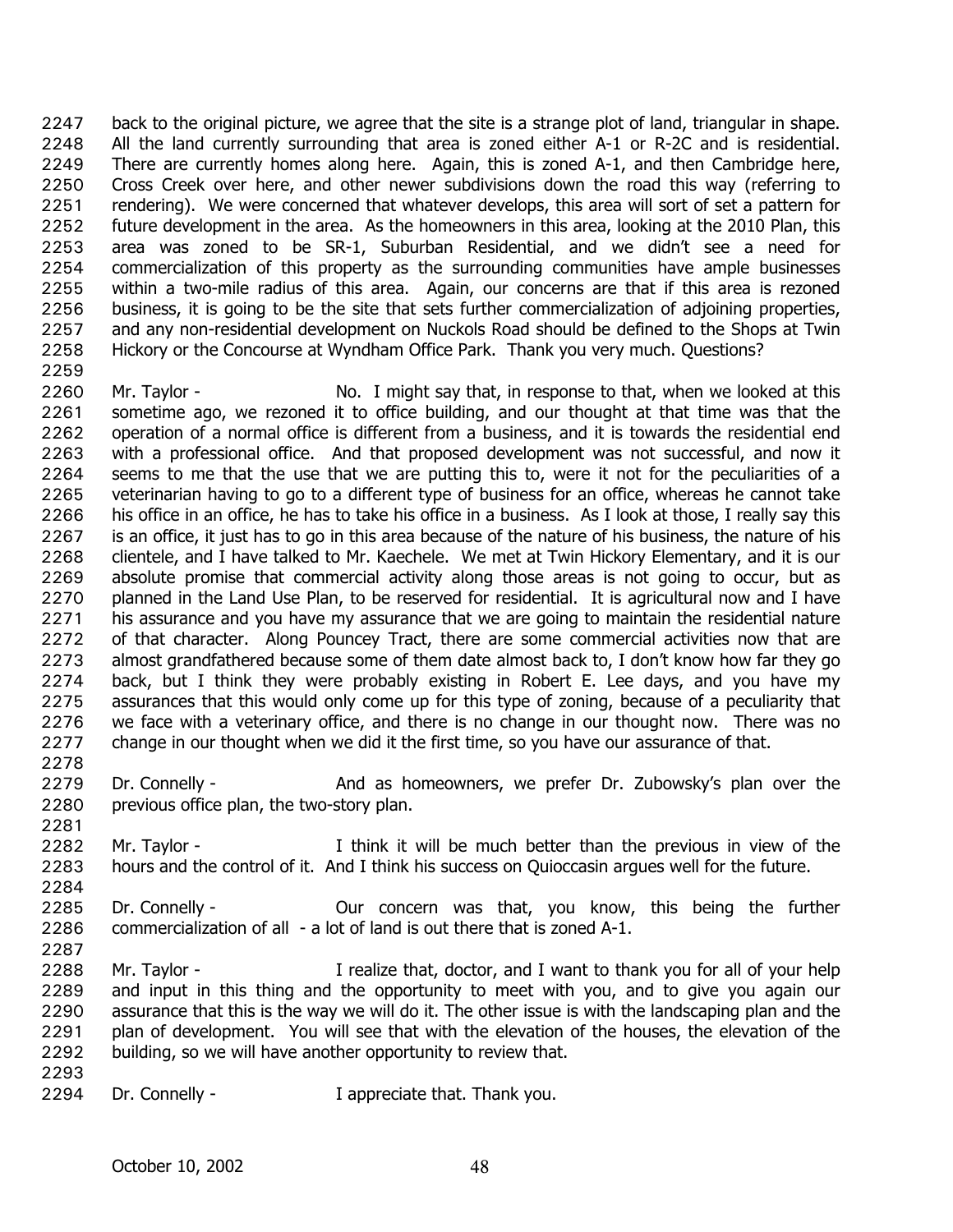2295 2296 2297 2298 2299 2300 2301 2302 2303 2304 Mr. Taylor - You are welcome, sir. And with that, Mr. Secretary, I will move approval of Case C-55C-02, Dr. Brad Zubowsky. Mr. Jernigan - Second. Mr. Taylor - **Motion made by Mr. Taylor and seconded by Mr. Jernigan.** All in favor say aye. All opposed say no. The motion passes. **REASON:** Acting on a motion by Mr. Taylor, seconded by Mr. Jernigan, the Planning Commission voted 5-0 (one abstention) to recommend that the Board of Supervisors **grant** the request because it is not expected to have a precedent setting effect on the zoning in the area and it would provide for appropriate development on an otherwise irregular shaped lot. 2305 2306 2307 2308 2309 2310 2311 2312 2313 2314 2315 2316 2317 2318 2319 2320 2321 2322 2323 2324 2325 2326 2327 2328 2329 2330 2331 2332 2333 2334 2335 2336 2337 2338 2339 2340 2341 **C-62C-02 James W. Theobald for Aspect Properties:** Request to conditionally rezone from A-1 Agricultural District to RTHC Residential Townhouse District (Conditional), Parcel 757-753-0896 (69-A-72), containing approximately 7.5 acres, located on the east line of Mayland Drive approximately 100 feet southeast of Tuckernuck Drive. Residential townhouses for sale are proposed. The applicant has proffered a density of no more than forty-five (45) units. The Land Use Plan recommends Office. Mr. Marlles - The staff report will be given by Ms. Jean Moore. Ms. Moore - Good evening Commissioners and Mr. Chairman. This request would rezone 7.5 acres on the north side of Mayland Drive from A-1, Agricultural to RTHC. The applicant wishes to construct up to 45 townhouse units for sale. The site is slightly irregular and is currently vacant and wooded. The surrounding area is predominantly made up of multi-family uses. To the east and southeast there are several office uses. The 2010 Land Use Plan recommends Office and, therefore, the proposed rezoning is not consistent with this designation. Staff believes that there is a viable future for office uses on this site, but also recognizes that the proposed rezoning is consistent and would be compatible with the surrounding residential uses. The applicant has submitted proffers with this application. Major aspects of the proffers include: • Townhouses that would range from 1,450 to 1,800 square feet in size. • A high quality design using 75% of brick material for front facades and for all facades facing right-of-ways and interior drives. • A 30' wide landscape buffer along Mayland Drive. • Passive recreational areas to the western portion of the site and within the front buffer area.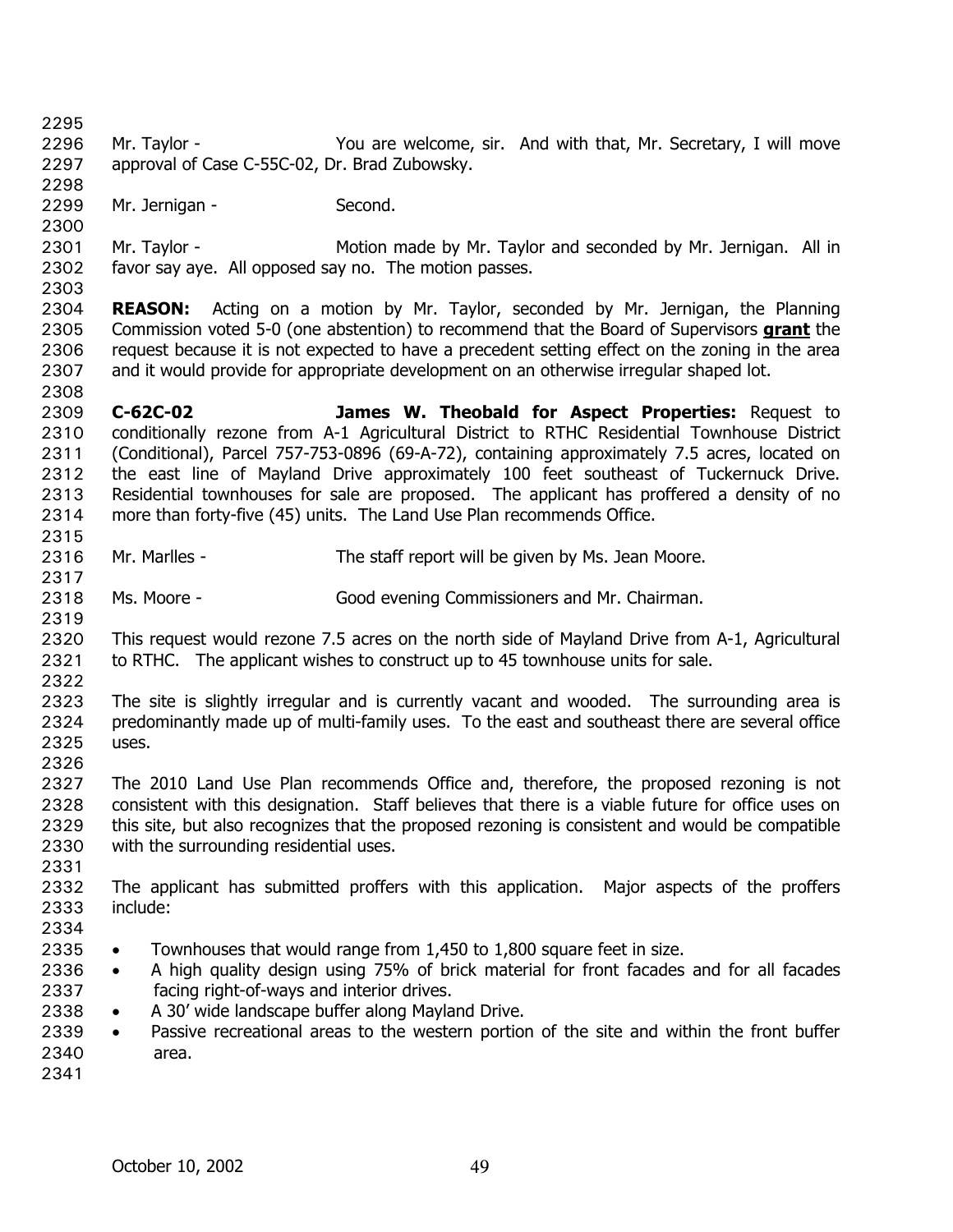- Since the completion of the staff report, the applicant has revised the proffers to include the submitted elevations, as shown on the screen before you. The revised proffers are dated October 3, 2002, and you should all have a copy of those. 2342 2343 2344
- 2346 2347 2348 2349 2350 The applicant is proposing a vinyl-clad fence in conjunction with shrubs and trees along portions of the northern and eastern property lines. This would assist in preventing cut through pedestrian traffic from the neighboring residents and students attending Tucker High School. The applicant also included the recreational area within the front buffer area to address staff concerns pertaining to providing a more centralized recreational area for the residents.
- 2351

2345

- 2352 2353 2354 2355 Finally, the applicant has included pedestrian oriented amenities such as decorative lighting, landscaping and accent trees along the front sidewalks adjacent to the parking areas. These elements will be further reviewed during the plan of development phase and alleviates staff previous concerns in regards to providing a more uniform streetscape.
- 2356

2365

- 2357 2358 2359 2360 Overall, staff supports the project. Since the project would be consistent and harmonious with the adjacent residential uses, it would also provide a variety of housing mix which is now predominantly rental. Staff does support the project.
- 2361 2362 2363 Finally, I will leave you with this. This is just a conceptual (referring to rendering). This has not been proffered as a conceptual layout of the site.
- 2364 That concludes my presentation. I will be happy to answer any questions you may have.
- 2366 2367 Mr. Taylor - The Ms. Moore, do we have, we don't have a landscaping plan that goes on top of that yet, do we?
- 2369 Ms. Moore - Not at this stage.
- 2370 2371 2372 2373 Mr. Taylor - I thought we had seen one. I guess I had seen one when we had the staff/developer. Thank you very much. Is there anyone in opposition to Case C-62C-02? No opposition. I guess we will hear from Mr. Theobald.
- 2374
- 2375 2376 2377 2378 2379 2380 2381 2382 2383 2384 2385 2386 2387 2388 2389 Mr. Theobald - Mr. Chairman, ladies and gentlemen, my name is Jim Theobald and I am pleased to be here this evening on behalf of Aspect Properties, Dick Bass and Kevin Spector are the principals of Aspect Properties, and are with me this evening. This is a request to rezone approximately 7-1/2 acres of land. It is a bit of a challenging parcel of land on Mayland Drive to RTHC. The property is across from English Hills Apartments and is also next to Harbor Village Apartments, close to Tucker High School Athletic Field, as I think you saw on the aerial, and some office property to the east on Mayland Drive. This really is a perfect transitional use, owner-occupied townhomes in the midst of about 800 multifamily units. The conceptual plan elevations that you have seen, I think, suggest the high quality attention that has been given to this product. The elevations have been proffered. Our other proffers, Ms. Moore has adequately summarized. They do feature 75% brick on the front façade and any sides facing rights-of-ways or internal driveways. We have capped our density at 45 units, which equates to a density of 6.08 units per acre, and addressed square footage, buffering. We have also, at the suggestion of staff, included some recreational – passive recreational areas. Let's see if we can – hopefully in this area long the front towards the driveway to the left, just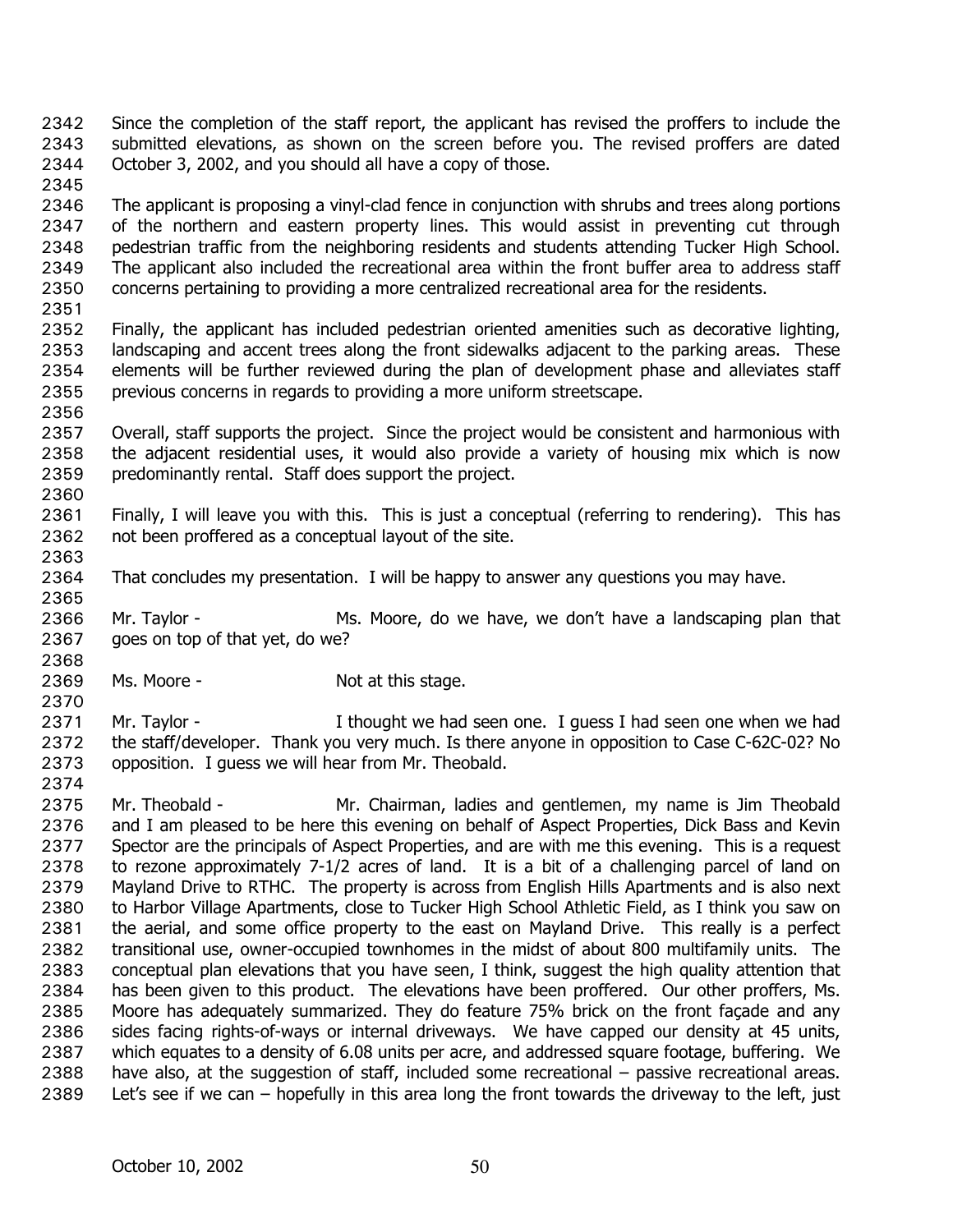to the right of that. This pen is not working too well here, but there we go. (Referring to rendering). In that area, and then also we have some pedestrian access ways that will go behind the BMP. The BMP is proffered to be an amenity, a water feature, and some additional areas down there that perhaps people can utilize some benches or a gazebo, or for walking their dogs, etc. We have limited the height of our lighting from 15 feet in height provided for some sidewalk streetscape features between the sidewalks in front of the units, and the units, and I will tell you that it is a little hard to see on here, but not all of what is green is our property. There are a couple of odd-shaped pieces directly behind here. That is the piece that I have the dot on now is contracted to be purchased by Aspect Properties. A little piece in between the dot and the townhomes is owned by some 21 heirs, and we are working in an effort to try to purchase that piece. You will note a proffer that suggests the layout has been designed so that if we get hold of this piece, we can accommodate the coordinated development of those pieces into this plan. So that is our hope. It may be that we can, hopefully, clean up the title issues, the ownership issues to that piece, and pull it all together, but we have allowed for that, and we have provided staff with a plan that actually shows how that could be accessed and accommodated. We have notified all of the adjacent property owners and are not aware of any opposition. We have not received any calls or letters. I did receive one e-mail from a gentleman who owns one of the office buildings to the east, Mr. Bradshaw, supporting our request, and with that I'd be happy to answer any questions. 2390 2391 2392 2393 2394 2395 2396 2397 2398 2399 2400 2401 2402 2403 2404 2405 2406 2407 2408 2409

- 2410 Mr. Taylor - Are there any questions from Mr. Theobald from the Commission? No questions.
- 2411
- 2412 2413

2414

2422

2424

2428

2430

Mr. Theobald - Thank you.

2415 2416 2417 2418 2419 2420 2421 Mr. Taylor - Mr. Theobald, I have just a couple of comments if I might. First, I want to thank you for the opportunity to meet with you the other day, and we had the pedestrian niceties you've included and the amenities, and the water feature with the BMP and the trails. And I thank you very much for the affirmative response and I look forward to seeing that at the POD, but I thank that goes a long way towards improving this site, and I think it is going to be a nice adjacency for Tucker High School. I appreciate your professionalism, and Mr. Spector, too, for bearing with us as you do that.

2423 Mr. Theobald - Theorem I appreciate your comments.

2425 2426 2427 Mr. Taylor - Any other questions from the Commission? Then while Mr. Theobald, our Richmond-Times Dispatch feature lawyer of the week a few weeks ago. I will move to approve Case C-62C-02.

2429 Mr. Jernigan - Second.

2431 2432 Mr. Taylor - Motion made by Mr. Taylor and seconded by Mr. Jernigan. All in favor say aye. All opposed say no. The motion passes.

2433

2434 **REASON:** Acting on a motion by Mr. Taylor, seconded by Mr. Jernigan, the Planning Commission voted 5-0 (one abstention) to recommend that the Board of Supervisors **grant** the request because it reflects the type of residential growth in the area and it would not adversely affect the adjoining area if properly developed as proposed. 2435 2436 2437